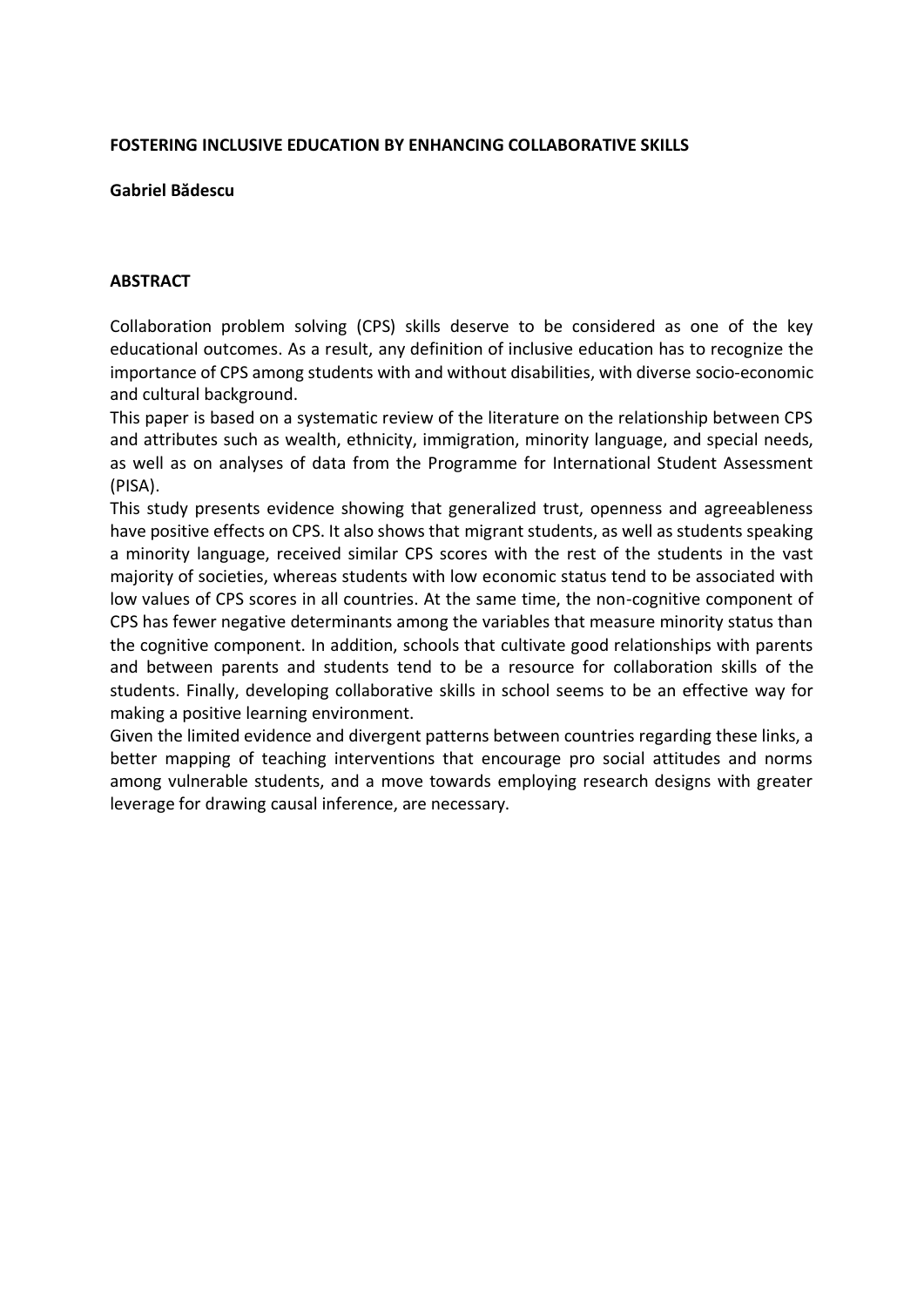#### **INTRODUCTION**

Cooperation and collaboration are prerequisites of economic performance (Banderia et al. 2005) and of the functioning of democratic institutions (Putnam 2000). The benefits of pro social behaviours have been documented in various social contexts, including communities, firms, volunteer associations, political organizations and schools (Coleman, 1990; Sampson and Groves, 1989; Allen & Catts 2014). John Dewey stressed the importance of learning prosocial behavior and he identified schools as the ideal setting for students to learn to cooperate and collaborate (Dewey 1916). As a result, any definition of inclusive education that does not recognize the importance of collaborative skills and relationships among students with and without disabilities, with diverse socio-economic and cultural background, is incomplete (UNESCO 2016).

The terms cooperation and collaboration are often used interchangeably to describe effective team work, but not always. According to Hathorn and Ingram (2002), cooperation is possible when individuals in a group divide the work so that each member solves a portion of the problem. In contrast, collaboration is the interdependence of the group members as they share ideas and reach a conclusion.

My concern in this paper is with how inequalities in socioeconomic, ethnic minority, immigrant, and special needs status, as well as exposure to diversity influence collaboration as an educational outcome. The broader environment within which schools operate poses significant challenges to the attaining goals of collaborative aptitude. Globally, a trend toward greater income inequality (Piketty 2015), as well as growing cultural diversity as a result of international migration (United Nations 2019) have been identified, although we see variance across cases, time, and measurement instruments. Among the more provocative implications of this pattern is its contribution to the rise of illiberal politics (Bourguignon 2015). The links between increasing disparities of wealth and cultural diversity on the one hand, and the quality of democratic governance on the other come through a shift in citizen values and norms. For example, increases in income gaps accompany a decline in generalized trust among citizens who feel the system is rigged against them (Uslaner 2012). At the same time, generalized trust has been shown to be a strong determinant of cooperation (Sonderskov 2011; Petersen 2009). As a result, increase of inequality tend to erode pro-social behavior. Moreover, populist politics work against cooperative behavior, inherent in the functioning of democracy, in favour of pitting groups against each other. Radical right political parties cultivate an agenda of exclusion (Mudde 2013).

Most commonly, the literature concerned with the effects of membership to vulnerable groups has been applied to the traditional academic outcomes of reading, mathematics, and science. This paper expands this to include collaborative problem solving (CPS) skills, which have been argued to consist of both cognitive and non-cognitive skills.

The main aim of this study is to evaluate the relationships between minority status and diversity on the one hand, and attainment of collaboration skills on the other, among students. It has four specific objectives:

(O1) To conduct a systematic review of the literature on the relationship between collaborative skills and attributes such as wealth, ethnicity, immigration, minority language, and special needs;

(O2) To assess some of the main approaches to operationalize and measure Collaborative Problem Solving (CPS) skills and to recommend future directions of development.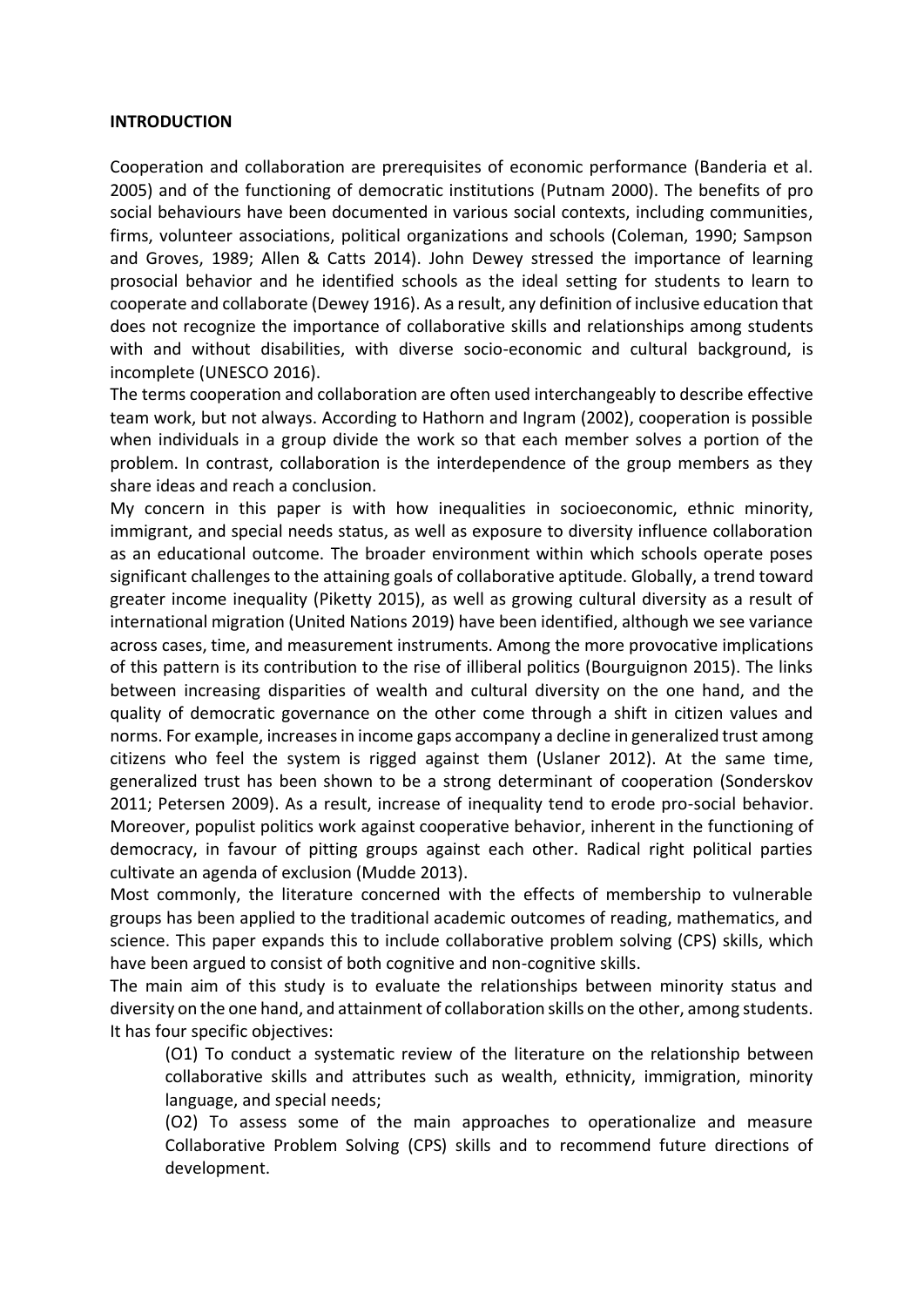(O3) To analyse the links between collaborative skills and other academic outcomes, as well as interactions between these links and various measures of inequality, including ones that are based on data of the Programme for International Student Assessment (PISA);

(O4) To identify policies and practices that could improve collaborative skills and alleviate the negative effects of social exclusion.

By extending the range of indicators that capture education attainment and achievement, and by identifying inclusive education policies and practices to ensure the achievement of SDG 4, this paper aims to contribute to the 2020 Global Education Monitoring Report.

# **LITERATURE REVIEW ON THE DETERMINANTS OF COLLABORATIVE SKILLS AND THE MEDIATING ROLE OF EDUCATION**

## **Skills, norms and contexts that facilitate collaboration**

Skills are capacities to function, giving agency to people to shape their lives and to create social well-being. Greater levels of skill can foster social inclusion and promote economic and social mobility. Norms refer to the fact that the individual attaches an internal valuation—positive or negative—to taking particular types of action. Since norms are learned, they vary substantially across individuals, and within individuals across the different types of situations they face, and across time within any particular situation (Ostrom 2009).

What are the skills and norms that matter for collaboration, and how are their relationships influenced by the patterns of interactions between individuals in space and time?

## *Cognitive skills, achievement and literacy*

Measures of cognition have been developed over more than one century. Psychologists distinguish between fluid intelligence, defined as capacity to solve problems in novel situations, and crystallised intelligence, commonly understood as capacity to use acquired knowledge. Achievement tests are designed to capture crystallised intelligence whereas IQ tests are designed to capture fluid intelligence.

The most influential international large-scale assessment, the Programme for International Student Assessment (PISA), evaluates student performance in maths, science, and reading across countries, and was labelled as literacy tests (OECD, 2014). However, since the original PISA measures similar skills with those measured by achievement tests, literacy and achievement in this case are synonymous. Moreover, applying a factor analysis to PISA mathematical achievement tasks, Kobarg and Dalehefte (2012) found a stronger intelligence factor (mean loading  $\lambda$  = .42) than a mathematical literacy/achievement factor (mean loading  $\lambda$  = .31). Also, correlations of society ability means within student assessment studies are r=.60–.98, whereas student assessment means with intelligence tests are r=.85–.86 (Rindermann 2007 p.680). Results of factor analyses indicate a strong g-factor of differences between societies, explaining 94–95% of the variance. These high correlations between achievement and intelligence measures are likely the results of the similarities of the cognitive demands for tasks from different tests, and the common developmental factors at the individual and national levels including known environmental and genetic influences (Rindermann 2007, Rindermann and Baumeister 2014).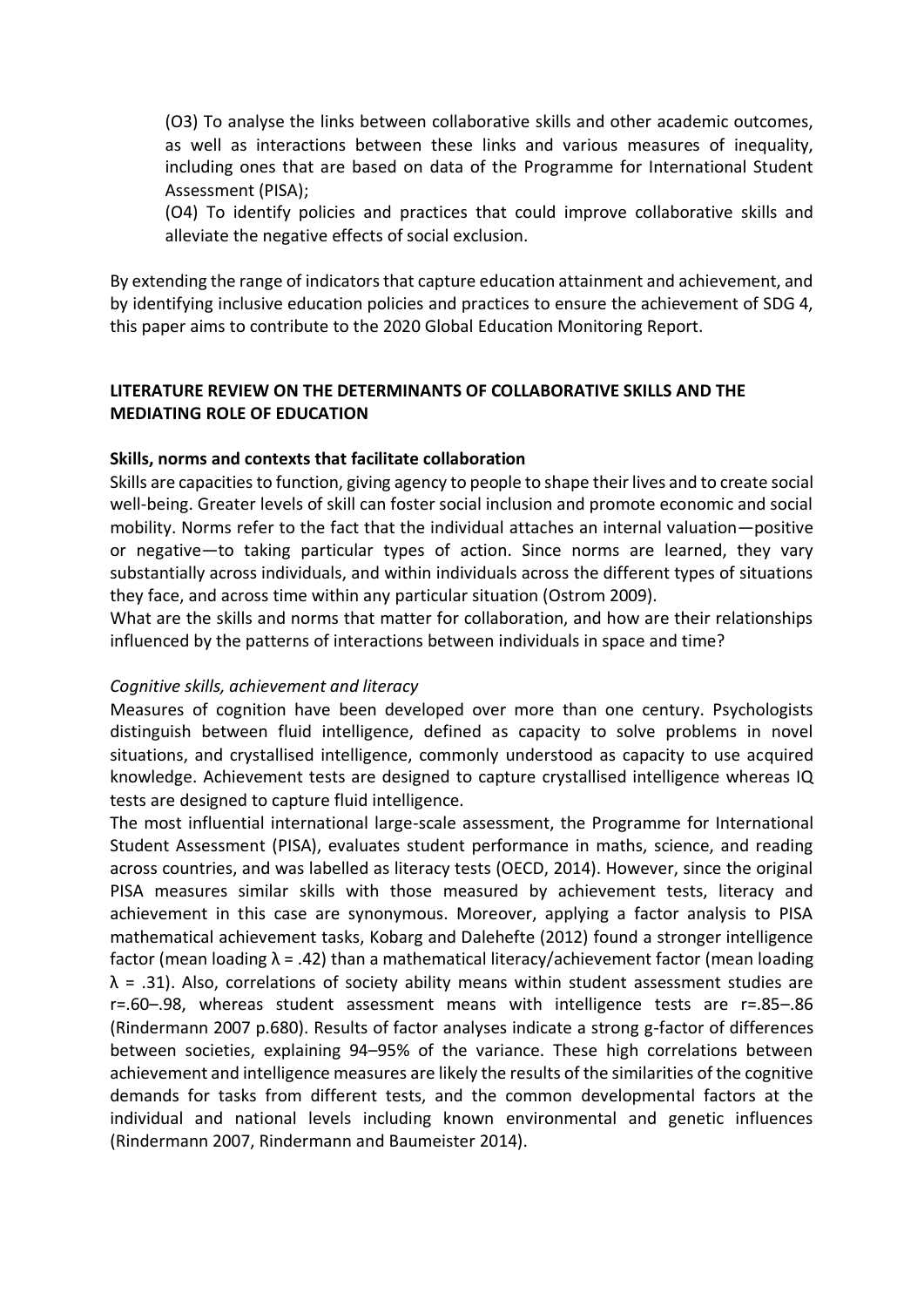## *The importance of non-cognitive skills*

In all longitudinal studies cognitive test scores predicted only a small fraction of the variance in later-life success. At the same time, there is a long list of non-cognitive skills that were found to be relevant in the labour market and in society at large. Non-cognitive skills describe the personal attributes not measured by IQ tests or achievement tests. They are known in the literature as soft skills, personality traits, non-cognitive abilities, character skills, and socioemotional skills, and include attributes such as perseverance, conscientiousness, selfcontrol, trust, attentiveness, self-esteem and self-efficacy, resilience to adversity, openness to experience, empathy, humility, tolerance of diverse opinions and the ability to engage productively in society. At the same time, psychologists use several taxonomies of noncognitive skills, including the Big Five, which stands for: Openness to Experience, Conscientiousness, Extraversion, Agreeableness, and Neuroticism. There are several other taxonomies, including the Big Three, the MPQ, and the Big Nine, which are conceptually and empirically related to the Big Five.

Until recently non-cognitive skills have largely been ignored in evaluations of schools and interventions. A report by a group of economists that reviews the recent literature on measuring and fostering non-cognitive skills found that for many outcomes, the predictive power of non-cognitive skills and attributes exceed that of cognitive skills (Kautz & al 2014). Additionally, the Big Five personality traits and general cognitive ability have been found to be interrelated (Escorial & al. 2019). Of the Big Five, Conscientiousness – the tendency to be organised, responsible, and hardworking—is the most widely predictive across a variety of outcomes. (See Almlund et al., 2011; Heckman and Kautz, 2012). Conscientiousness predicts years of schooling with the same strength as measures of intelligence (Almlund et al., 2011), is associated with job performance and wages, being about half as predictive as IQ (Nyhus and Pons, 2005). Damian et al. (2015) investigated the interactions between personality traits, intelligence and family background, in predicting educational attainment, annual income, and occupational prestige eleven years later. By using data from Project Talent, a national longitudinal study that started in 1960 on a 5% representative sample of U.S. high school students in grades 9 through 12, they found that personality traits and intelligence in adolescence, in addition to parental SES, matter in predicting status attainment in adulthood. They also brought evidence for the resource substitution hypothesis, where conscientiousness was stronger predictors of attainments at lower levels of parental SES.

Moreover, Almlund et al. (2011) and Heckman and Kautz (2012) developed a model in which any task performance is the result of cognitive skills, non-cognitive skills ("character skills") and effort, where effort is influenced by incentives (Figure 1).

Figure 1. Determinants of task performance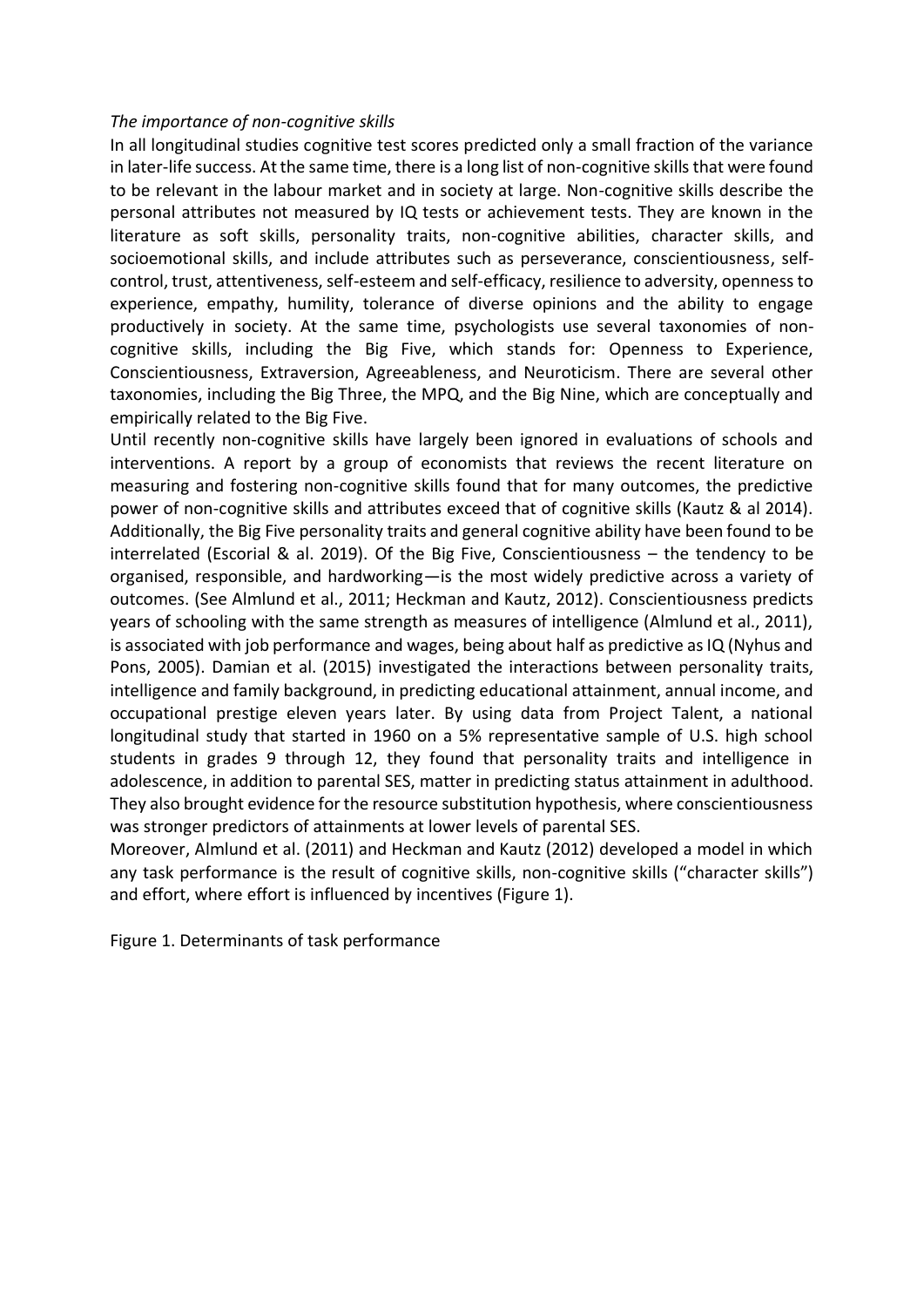

# Source: Kautz & al (2014), p. 16

One important implication of this model is that measures of cognitive skills, achievement (and literacy) incorporate non-cognitive skills and vary with incentives. For instance, several studies show that incentives, like money or candy, can increase IQ scores, particularly among low-IQ individuals (See Almlund et al. 2011). The responsiveness to incentives in turn depends on a child's levels of conscientiousness (See Heckman and Kautz, 2012; Roberts et al., 2007). Also, other personality traits correlate with cognitive skill measures. For instance, a recent study that measured PISA reading performance and the Big Five personality traits on a sample of 748 students from Germany found positive correlations between reading results and openness (r = 0.15\*\*), and between reading and agreeableness (r = 0.08\*) (Stadler & al 2019). In addition, self-regulation has emerged as an important factor in mediating and moderating associations between child poverty and psychopathology. Self-regulation can be broadly defined as the ability to adaptively modulate one's own cognitions, emotions, and actions for the purposes of goal-directed behavior [18,19]. Underscoring the importance of selfregulation, a growing body of research has found that greater levels of this ability in early or middle childhood are related to more positive mental health across the lifespan.

# *Stability of non-cognitive skills*

A large body of evidence reviewed in Almlund et al. (2011) shows that people tend to act in a predictable way with a high level of reliability of average behavior across situations, a fact that indicate stability of the measured non-cognitive skills. In addition, many of the non-cognitive skills are about 30%–60% heritable (Bouchard and Loehlin 2001). However, skill development is a dynamic process, and both cognitive and non-cognitive skills can be shaped. Investment theories, such as PPIK (intelligence-as process, personality, interests, and knowledge), show the interdependent development between cognitive and non-cognitive abilities during childhood and adolescence, which ultimately creates patterns of skills and interests (Ackerman 2013). As a result, the levels of cognitive and noncognitive skills at any age depend in part on levels of those skills at younger ages which depend on earlier investments (Figures 2). The early years are important in shaping all skills and in laying the foundations for successful investment in the later years. During the early years, both cognitive and noncognitive skills are highly malleable. During the adolescent years, non-cognitive skills are more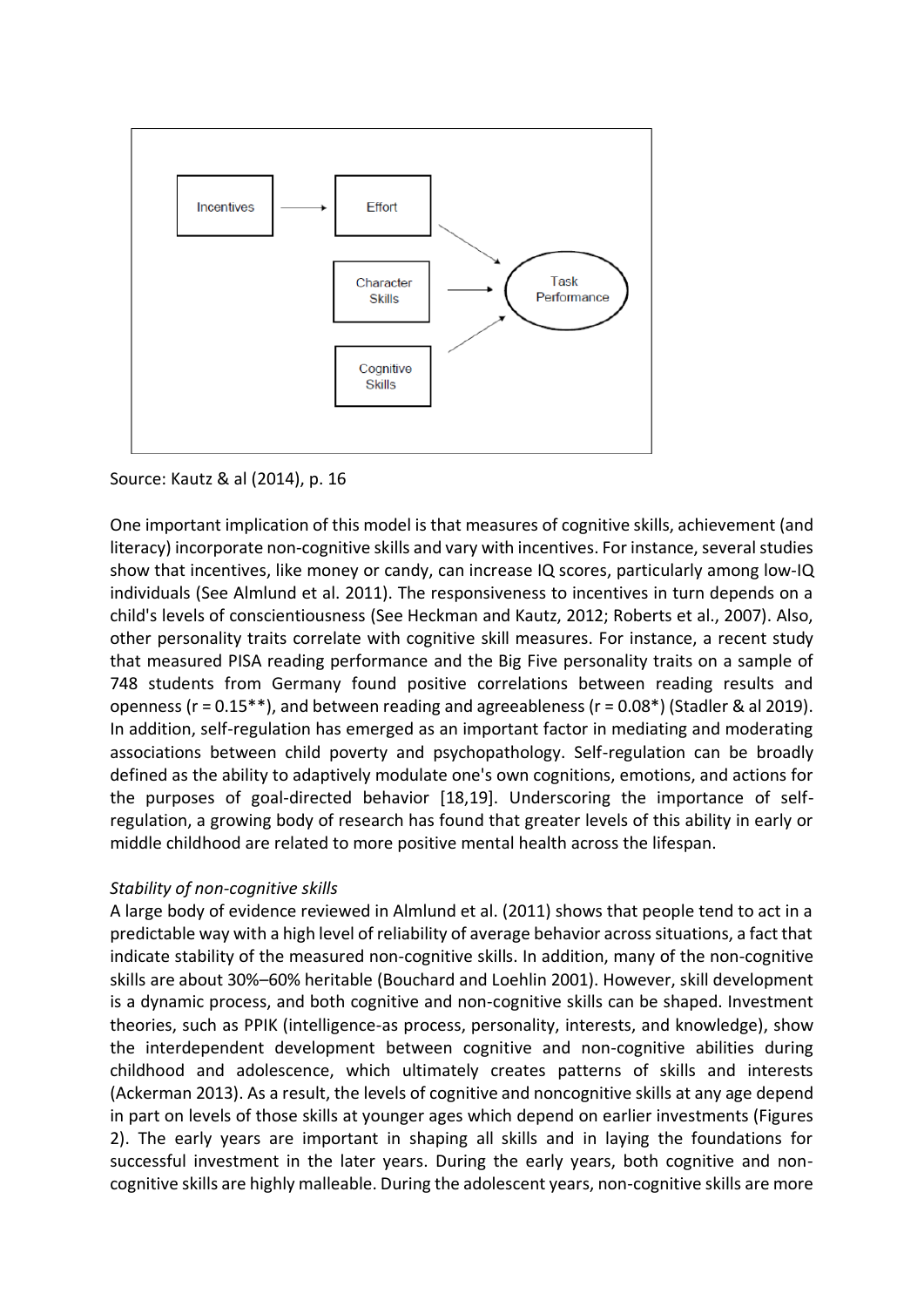malleable than cognitive skills (Walsh 2005). The differential plasticity of different skills by age has important implications for the design of effective policies.



Figure 2. Framework for understanding skill development

# **The effects of education on non-cognitive skills. Empirical evidence on the efficiency of interventions and policy implications**

Kautz et al. (2014) reviewed the available evaluations of interventions and found that the evidence base is larger on the long-term effectiveness of programmes that start in early childhood and elementary school compared to their adolescent counter-parts. They also found that only interventions that start before kindergarten begins have been shown to have long-term effects on IQ. If cognitive measures were the only measure of success, most intervention programmes would seem futile. Yet, using a broad set of outcomes that include non-cognitive skills presents a more optimistic point of view. Moreover, the available evidence suggests that adolescent remediation is possible for children who grow up in disadvantaged environments in their early years, and that the most promising adolescent interventions are those that offer mentoring, guidance and information. Additionally, a recent study by Negru-Subtirica et al. (2019) found positive reciprocal relationships between academic achievement and non-cognitive skills. Based on a three-wave longitudinal study on 1151 adolescents, the research shows that at the group level, higher academic achievement (measured by GPA scores) fostered students' extraversion, agreeableness, and openness, while openness reinforced high levels of GPA. At the individual level, GPA was a protective factor against negative affect, as it drove longitudinal decreases in neuroticism.

# **Cooperation and collaborative problem-solving skills**

Cooperation is when people act prosocially in situations in which there is not only a personal disincentive to be group-regarding but also an incentive to take advantage of the helpful actions of others. Studying actions for the good of the group, a behavior that happens far more frequently than rational models predict, is one of the central topics of social sciences (Ostrom

Source: Kautz & al (2014), p. 32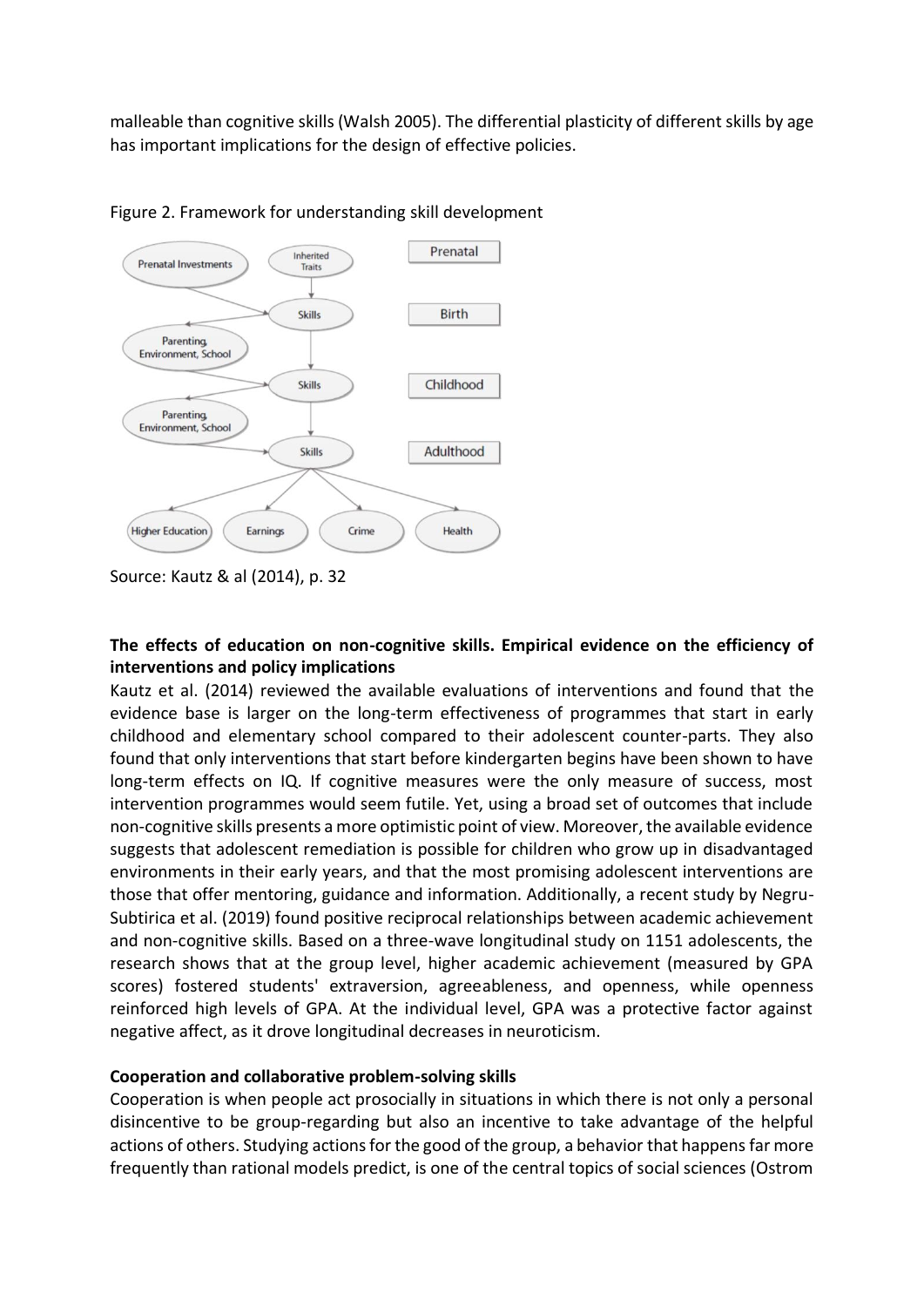2009, 18). The empirical literature looks at both the individual and situational influences on cooperative social dilemma choice, occurring in a wide range of contexts, including the evolution of institutions to facilitate long distance trading patterns (Greif, Milgrom, and Weingast 1994); the problems of gaining international cooperation (Snidal 1985; Keohane and Ostrom 1995); studies of protest, civil war, and revolution (Lichbach 1995; McGinnis 2007); the provision of national defence (Wallner 2002); international assistance (Gibson et al. 2005); and voting (de Matos and Barros 2004).

A rich array of formal models and computer models of evolutionary processes have generated a list of structural variables that are postulated to affect the likelihood of cooperative behavior (Lichbach 1996, Agrawal 2002). Ostrom (2009) has listed eight key structural variables, divided on two categories: those that do not essentially depend on a situation being repeated, and those that depend. The first category includes:

(1) The number of participants involved. The impact of group size has been subject to considerable theoretical debate. Mancur Olson (1965) argued that as the size of a group increased, the probability of a group achieving a public good decreased and the extent of non‐optimality increased.

(2) Whether benefits are subtractive or fully shared. Goods that are subtractable in nature are defined as common‐pool resources (CPRs) (Ostrom, Walker, and Gardner 1992). In a CPR environment, an increase in the number of participants, holding other variables constant, is negatively related to achieving social benefits.

(3) The heterogeneity of participants. The literature contains many arguments that point to heterogeneity as a serious deterrent to cooperation (Hardin 1982; Jones 2004).

(4) Face‐to‐face communication. Kerr and Kaufman‐Gilliland (1994) conclude that communication in general helps a group gain a sense of "solidarity" and that face‐to‐ face communication enhances the likelihood that individuals will keep their promises to cooperate. When they are in a repeated situation, they use the opportunity for communication to discuss deviations from promises made in a highly critical and moralistic tone (Ostrom, Gardner, and Walker 1994).

(5) The shape of the production function. The theoretical predictions depend on the particular shape of the production function, on whether all participants are symmetric or have different levels of assets, on the sequence in which individuals contribute, and on the information generated by each action (Marwell and Oliver 1996).

Situations where repetition of the situation makes possible the impact of additional structural variables:

(6) Information about past actions. Various ways of monitoring the actions of participants increase or decrease the availability and accuracy of the information that individuals have concerning the particular actions of known individuals in the past (Janssen 2004).

(7) How individuals are linked. Sociologists and social psychologists have posited that individuals who are linked in networks of closed reciprocity are more likely to contribute to each other's welfare than individuals whose resource contribution goes to a generalized pool from which all individuals obtain benefits (Granovetter 1973; Cook and Hardin 2001).

(8) Whether individuals can enter or exit voluntarily. Hauk and Nagel (2001) have argued that when individuals have a choice as to whether to play social dilemma games with others, and they can identify the individuals with whom they have played, they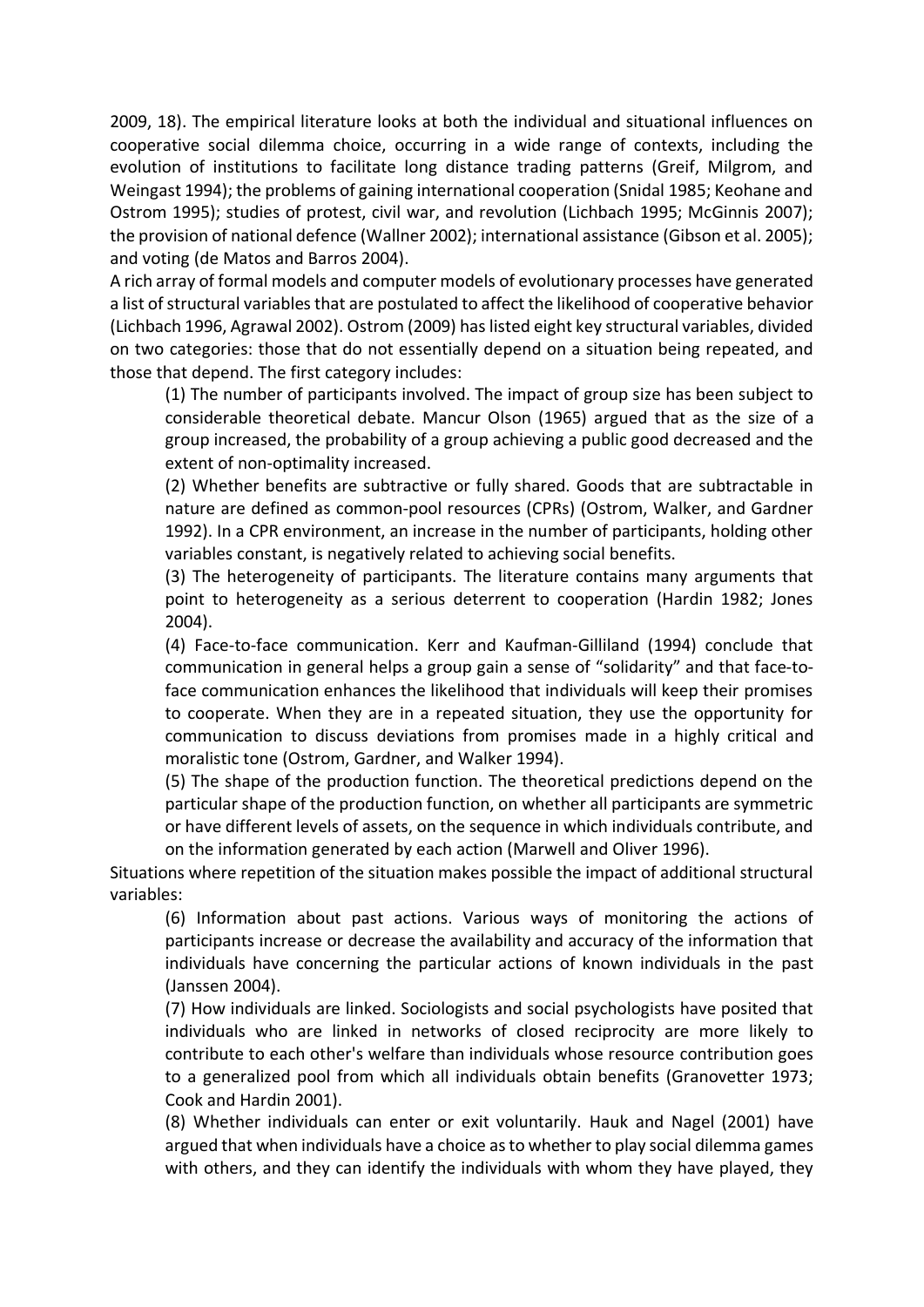will choose partners so as to increase the frequency with which cooperative outcomes are achieved.

## *Heuristics and norms*

Most real-life situations do not generate information about all potential actions that one could take, all outcomes that could be obtained, and all strategies that others could take. As a result, in most everyday situations, individuals tend to use heuristics that they have learned over time regarding responses that tend to give them good outcomes in particular kinds of situations (Gigerenzer and Selten 2001). In addition to learning instrumental heuristics, individuals also learn norms (Ostrom 2009). Many theorists posit that one can explain cooperative behavior better if one assumes that individuals enter situations with an initial probability of using reciprocity based on a calculated strategy that reciprocity leads to higher outcomes or based on a norm that this is how one should behave (Panchanathan and Boyd 2004). The most famous strategy—tit-for-tat—has been the subject of considerable study from an evolutionary perspective. Axelrod (1984) has shown that when individuals are grouped so that they are more likely to interact with one another than with the general population, and when the expected number of interactions is sufficiently large, reciprocating strategies such as tit-fortat can successfully invade populations composed of individuals following an all‐defect strategy. Thus, the implication is that at the core of a successful or unsuccessful collective action are the links between the trust that one participant has in the others involved in a collective action situation, the investment others make in trustworthy reputations, and the probability of all participants using reciprocity norms (Ostrom 2009).

## **Generalized trust and education**

Generalized trust, defined as trust in people you do not know, has been linked with important benefits at both the individual and societal level, including better health, higher levels of civic and political participation and economic growth (Knack and Keefer 1997; Putnam 1993; Uslaner and Brown 2005; Bjørnskov 2012). Generalized trust has these positive effects because it reduces transaction costs and enhances cooperation (Hardin 1999). Because of this particular propensity, it has been labelled as the "resource that oils the wheels of the market economy and democratic politics" (Stolle 2003, p. 19). Generalized trust tends to be associated with a stronger sense of self-efficacy, and with pro-social values and norms, including reciprocity, tolerance, and civic morality (Bjørnskov 2007; Letki 2006).

Overall, there seems to have been a significant decline of generalized trust in countries across the world, with the exception of Eastern Europe (Putnam 2000, Wilson 2018, Letki 2018). This is repeatedly shown by relying on the standard trust item used in the General Social Survey (GSS), World Values Survey (WVS) and the American National Election Study. Therefore, it is important to identify what are the main factors that shape trust and to device policies that address this decline.

At the same time, it is well known that attitudes and behavior tend to be weakly correlated (Eagly and Chaiken 1993), and the behavioural measures of trust and the standard attitudinal measures of trust are no exception (Wilson 2018). In a metastudy of trust games conducted across the globe, Johnson and Mislin (2011) found substantial reservoirs of trust in places where attitudinal measures found almost nothing. Therefore, more research is needed to evaluate what are the trends of generalized trust and what are the causal mechanisms explaining what trust means for behavior.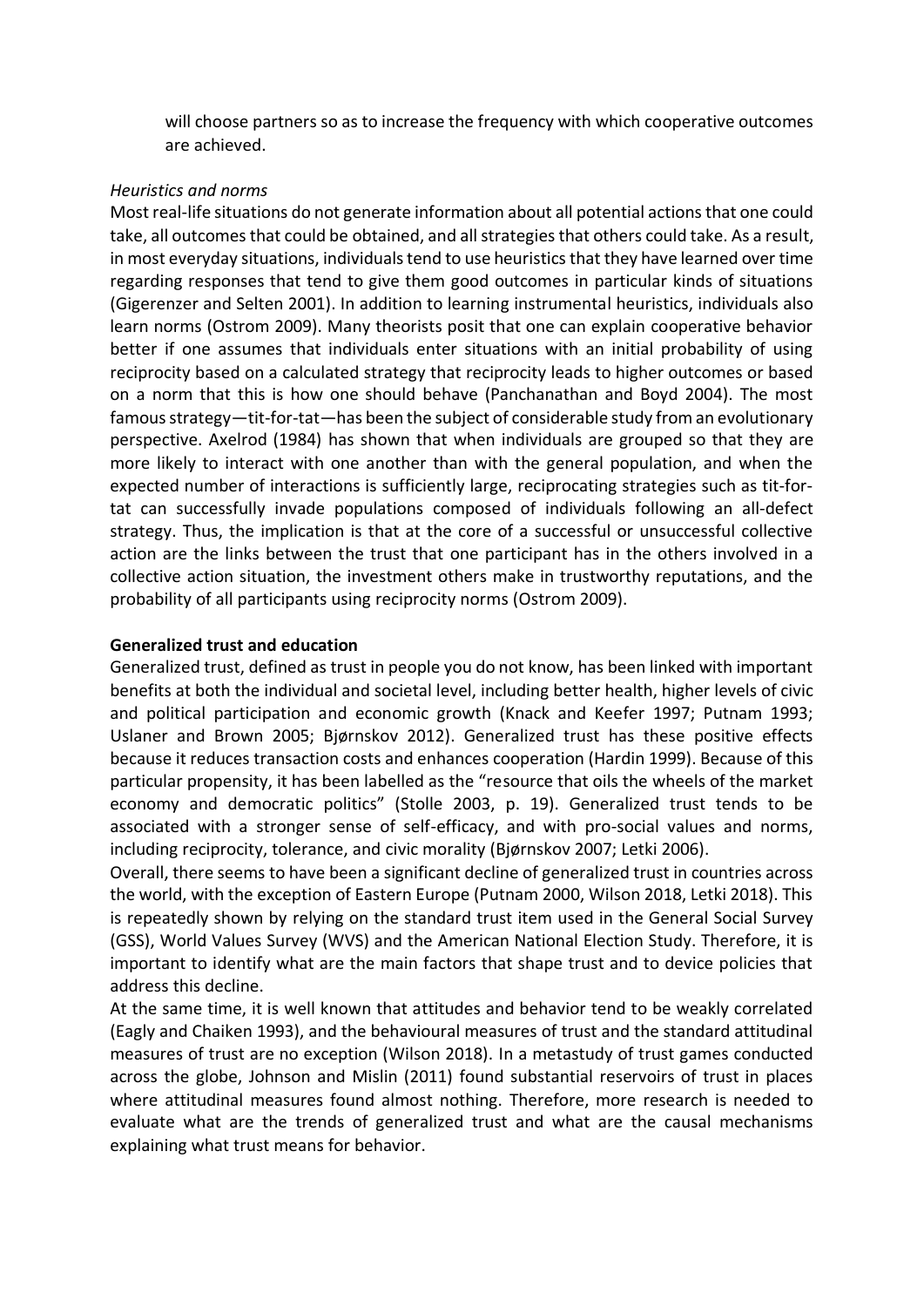**What drives generalized trust?** Traditionally, standard theories in psychology have treated trust as a personality trait, largely immutable over the life span. Cultural accounts in sociology have regarded trust as a stable adult orientation acquired during the early childhood through early socialisation processes. Finally, rational choice theories suggest that trust reflects strategic judgements about trustworthy people driven by evidence and logical reasoning.

However, a series of recent studies found that generalized trust is still dynamic among mid to late adolescents. Flanagan and Stout show that trust is strongly related to respondents' sense of solidarity in school and opportunities to engage in free discussions (2010). Abdelzadeh and Lundberg (2017), who reported on a Swedish longitudinal study, also found generalized trust to be relatively volatile in early to mid-adolescence and to become more stable in early adulthood. Most recently, Janmaat evaluated how experiences in late adolescence and early adulthood shape generalized trust among young people in England (2019). His research is based on the longest longitudinal study on trust available, on the Citizenship Education Longitudinal Survey (CELS) data, which started from a cohort of youngsters who were aged 11 and 12 (in 2002–2003), then were surveyed every two years until 2011, with a last wave collected in 2014 when respondents were 23 years old. Janmaat found that between ages 16 and 23 disparities in trust appear to widen across groups defined by highest level of education, degree of civic participation. All these findings support the social learning perspective and suggests that the precarious conditions that young adults experience dampen their trust in other people and lead to a widening of the trust gap between the disadvantaged and the privileged.

Education has been argued to be one of the strongest determinants of generalized trust. It tends to foster generalized trust by enhancing people's cognitive skills and by inculcating trust as a social norm. Better cognitive skills enable people to process more information and interpret the behaviours of others more accurately, making the actions of other people and the interactions with them more transparent and predicable (Knack and Keefer 1997; Knack and Zak 2002). The socialization function of education concerns teaching young people to have an open mind to other people, to believe in their trustworthiness and to treat them with respect (Bjørnskov 2007; Stubager 2008). In addition, education offers more social and economic resources, which makes trusting less risky (Delhey & Newton, 2003).

There is strong empirical evidence for the idea that school education enhances generalized trust. In a meta-analysis of 28 studies, Huang et al. (2009), for instance, found that one additional year of schooling increases generalized trust by 4.6% of a standard deviation. Comparing the effect sizes obtained from surveys conducted before the 1990s with those from surveys in a later period, they found a decline in the return to education on social participation but not on generalized trust. The size of the schooling effect varies with the levels of education. Effect sizes are significantly higher for people with a college degree or above. The analysis also found support in favour of a virtuous circle between trust and civic participation that is spurred by education (Huang et al. 2009: 462). Moreover, Campbell (2006) claims that the effect of education on generalized trust is cumulative: the more you are surrounded by well-educated people, the more trusting you become irrespective of your own education level. Whereas quantity of formal education is a strong determinant of generalized trust in most societies, much less is known about what types of school contexts matter for shaping trust. One notable exception is the research on the effects of diversity. For instance, a recent article by Dinesen, Schaeffer and Sønderskov (2020), which reviews the existing literature on relationship between ethnic diversity and social trust through a narrative review and a metaanalysis of 87 studies, finds a statistically significant negative relationship between ethnic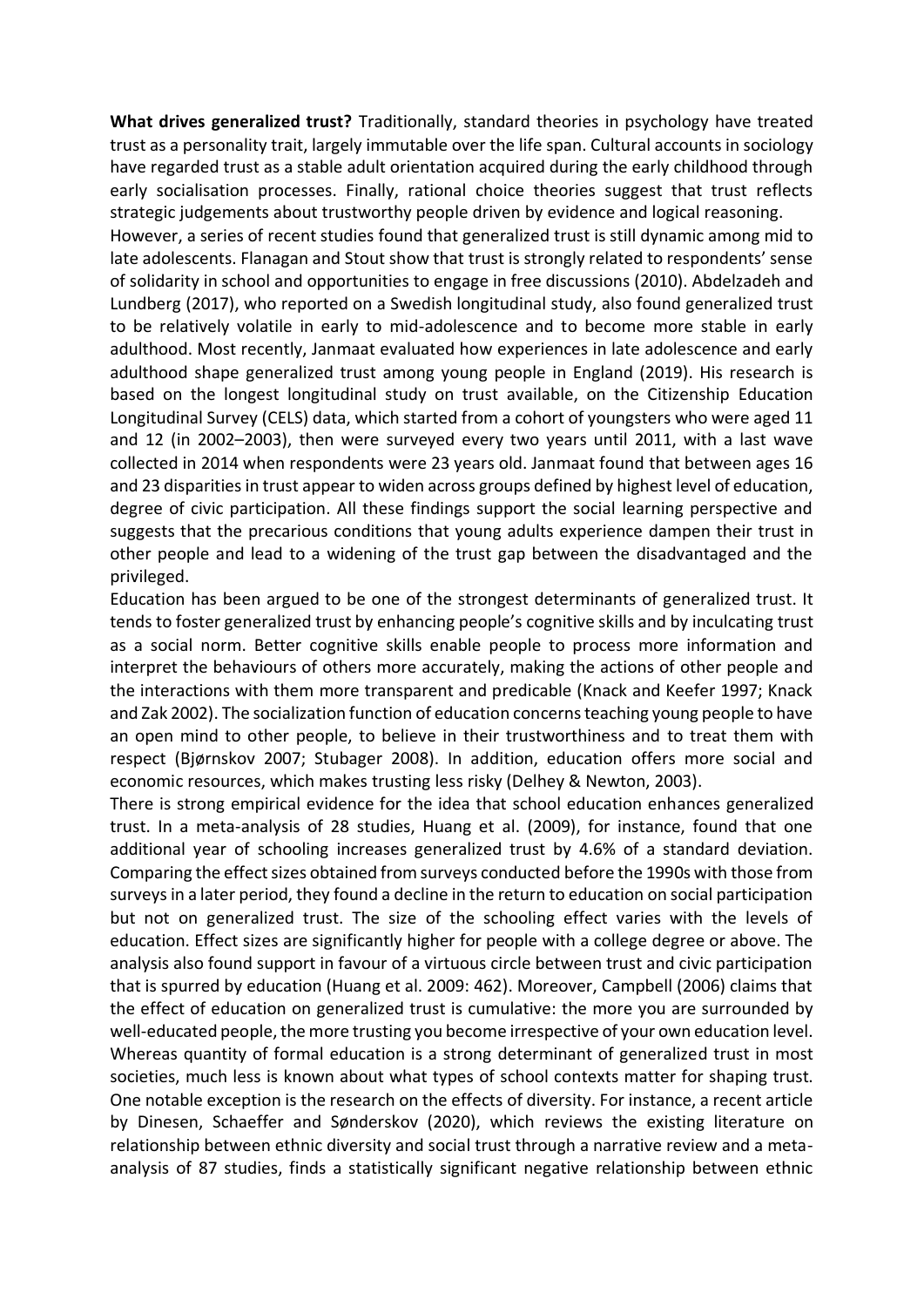diversity and social trust across all studies. Yet, in the school setting, the results are scattered, although mostly negative relationships are reported, varying between countries, types of trust and specific sub-groups (Janmaat 2015). For instance, Dinesen (2011) addressed the question of the impact of ethnic diversity in school on the trust of schoolchildren on a unique survey of children with immigrant and native Danish backgrounds, respectively, in the last three grades of primary school in Denmark. He found that the primary school setting, ethnic diversity does not affect generalized trust and even has a positive impact on out-group trust of native Danish pupils (i.e., their trust in immigrants). Sum and Badescu (2015) assessed the effects of ethnic diversity in Romanian high schools, based on three years panel data, and found that generalized trust tends to decline in classes with high proportions of ethnic minorities.

Even fewer studies evaluate the extent to which exposure to socioeconomic diversity in school influences generalized trust among students. By using national survey data of Romanian eighth grade and high school students, Badescu and Sum (2018) evaluated the impact of socioeconomic diversity within the classroom, controlling for the social status of the students as well as socioeconomic inequality within the community where the school is located. Their analysis shows that youth exposed to greater levels of socioeconomic diversity have significantly lower levels of trust.

## **Collaborative problem-solving instruments**

Collaborative problem solving (CPS) refers to the coordinated attempt between two or more people to share their skills and knowledge for the purpose of constructing and maintaining a unified solution to a problem (Roschelle & Teasley, 1995; OECD, 2017a). Researchers often emphasize individuals' cognitive abilities and social skills required for effective collaboration with the recognition that these skills are only fully expressed in the context of individuals' interactions with each other (Griffin et al., 2012; OECD, 2017a). The overall results indicate that it is important to cultivate students' CPS skills, but there are serious challenges in effectively teaching these skills (Fiore et al., 2017). One issue is that there is no consensus on a CPS model to operationalize this construct and to measure it effectively (Andrews-Todd & Forsyth, 2018). Throughout the CPS literature, there have been a large variety of proposed instruments, including those developed by Roschelle and Teasley (1995), Nelson (1999), PISA (OECD, 2017a), ATC21S (Griffin et al., 2012), Andrews-Todd & Forsyth (2018) and Cukurova, Luckin, Millan, & Mavrikis (2018). In a recent review of the CPS operationalisations, Oliveri and colleagues (2017) reported that research studies use various instruments, including surveys, tests, observations, and think-aloud protocols, and that the quality of the CPS assessments vary widely. More and more, researchers are calling for guiding principles for CPS assessment, since the absence of a consensus systematic framework for operationalizing the construct and providing guidance for its assessment, makes difficult to teach, evaluate, and support CPS effectively (Andrews Todd & Forsyth, 2018; Bause, Brich, Wesselein, & Hesse, 2018).

# **DESCRIPTION OF METHODOLOGY AND DATA**

Given the availability of comparative data on collaborative skills for a large number of countries, this paper relies on data from the Programme for International Student Assessment (PISA). PISA is the largest international education study in the world, applied every three years, to 15-year old students in the form of a two-hour standardized test. I will use all iterations of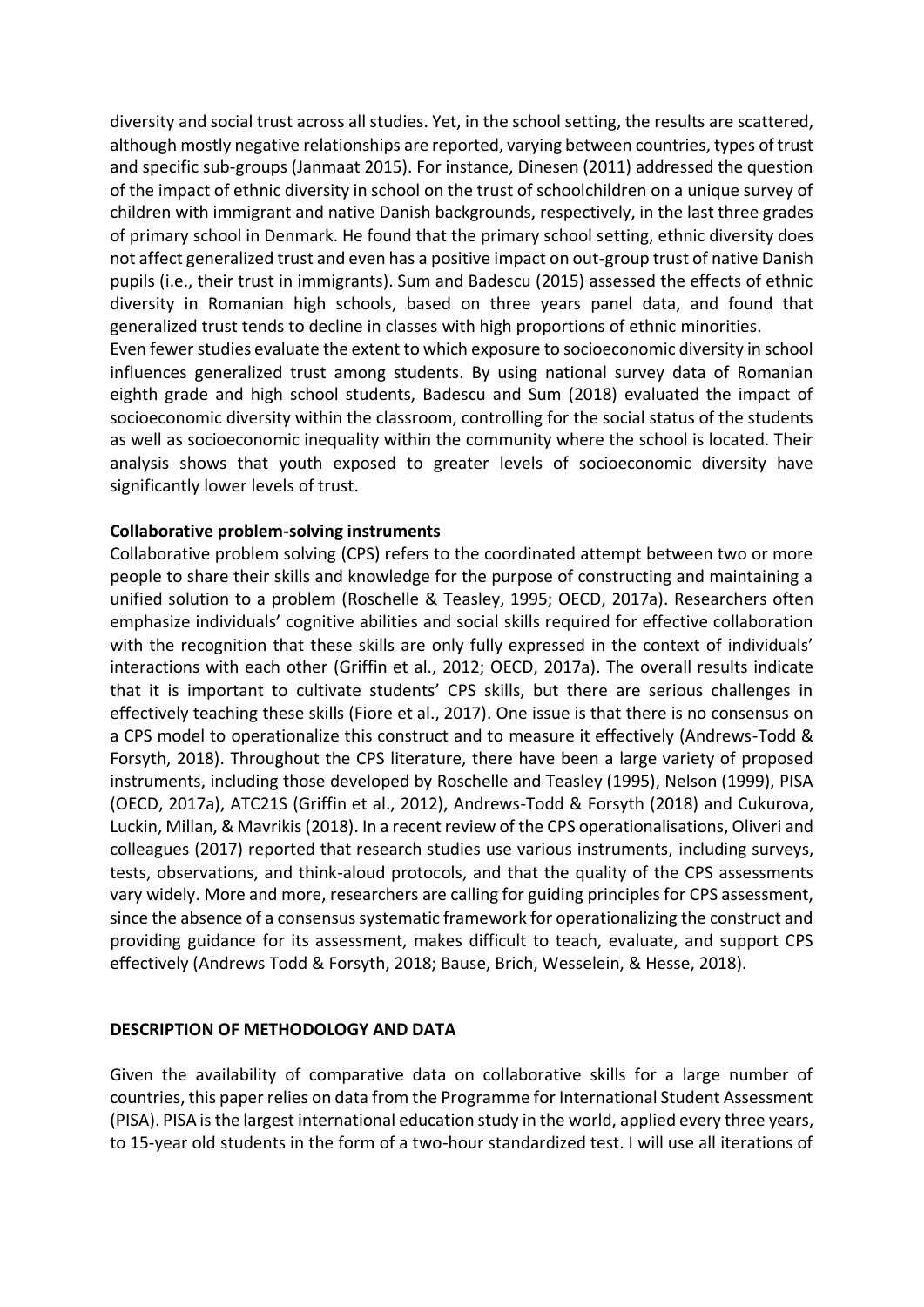PISA data, with a focus on those collected in 2015, which include results from the new assessment of student collaborative problem solving (OECD 2017b, 24-25).

In addition, I use other data sets, including data from the World Inequality Database on Education (WIDE), from the Varieties of Democracy Project (V-Dem), and from the World Values Surveys (WVS).

I use measures of collaboration using results from the collaborative problem-solving competency measured by PISA 2015. PISA defines this as the capacity of an individual to effectively engage in a process whereby two or more agents attempt to solve a problem by sharing the understanding and effort required to come to a solution and pooling their knowledge, skills, and efforts to reach that solution (OECDb 2017, 26). Collaboration was assessed through students' responses in their interactions with computer-based agents (OECD 2017b, 32).

According to the latest PISA report (OECD, 2017a), CPS consists of three competencies that overlap with four problem solving processes, resulting in 12 levels of CPS skills (Graesser et al., 2018; Webb & Gibson, 2015). The CPS construct includes the following competencies: (1) Establishing and maintaining a shared understanding among team members, which requires establishing common ground, achieved via a free exchange of knowledge and perspectives, (2) Taking appropriate action to solve problems via explaining and justifying possible solution plans, negotiating with others, and monitoring solution execution, (3) Establishing and maintaining group organization, which relies on each team member fully understanding and fulfilling his or her roles/responsibilities in the team and providing timely feedback on progress. Additionally, the CPS construct includes problem solving competencies including: (1) Exploring and understanding, (2) Representing and formulating, (3) Planning and executing, (4) Monitoring and reflecting.

Taken together, these form a matrix of CPS competencies (Table 1). Across the CPS units, items were developed to fit all cells in that matrix.

|                                     | (1) Establishing and<br>maintaining<br>shared understanding                                                  | (2) Taking appropriate action<br>to solve the problem                                     | (3) Establishing and<br>maintaining<br>team organisation                                               |
|-------------------------------------|--------------------------------------------------------------------------------------------------------------|-------------------------------------------------------------------------------------------|--------------------------------------------------------------------------------------------------------|
| (A) Exploring                       | A1) Discovering perspectives                                                                                 | (A2) Discovering the type of                                                              | (A3) Understanding roles to                                                                            |
| and<br>understanding                | and abilities of team<br>members                                                                             | collaborative interaction to<br>solve the problem, along<br>with goals                    | solve<br>the problem                                                                                   |
| (B) Representing<br>and formulating | (B1) Building a shared<br>representation and<br>negotiating the meaning<br>of the problem (common<br>ground) | (B2) Identifying and describing<br>tasks to be completed                                  | (B3) Describing roles and team<br>organisation (communication<br>protocol/rules of<br>engagement)      |
| (C) Planning<br>and executing       | (C1) Communicating with team<br>members about the actions<br>to be/being performed                           | (C2) Enacting plans                                                                       | (C3) Following rules of<br>engagement (e.g. prompting<br>other team members to<br>perform their tasks) |
| (D) Monitoring<br>and reflecting    | (D1) Monitoring and repairing<br>the<br>shared understanding                                                 | (D2) Monitoring results of<br>actions<br>and evaluating success in<br>solving the problem | (D3) Monitoring, providing<br>feedback and adapting the<br>team organisation and roles                 |

#### Table 1. The matrix of CPS competencies in PISA 2015.

Source: PISA 2015 released field trial cognitive items. OECD Programme for International Student Assessment 2015 (p. 49).

The process through which a student is assessed is as follows:

"In the PISA assessment, one agent is the student whose performance is being evaluated; all other agents are computerized simulations. This allows the assessment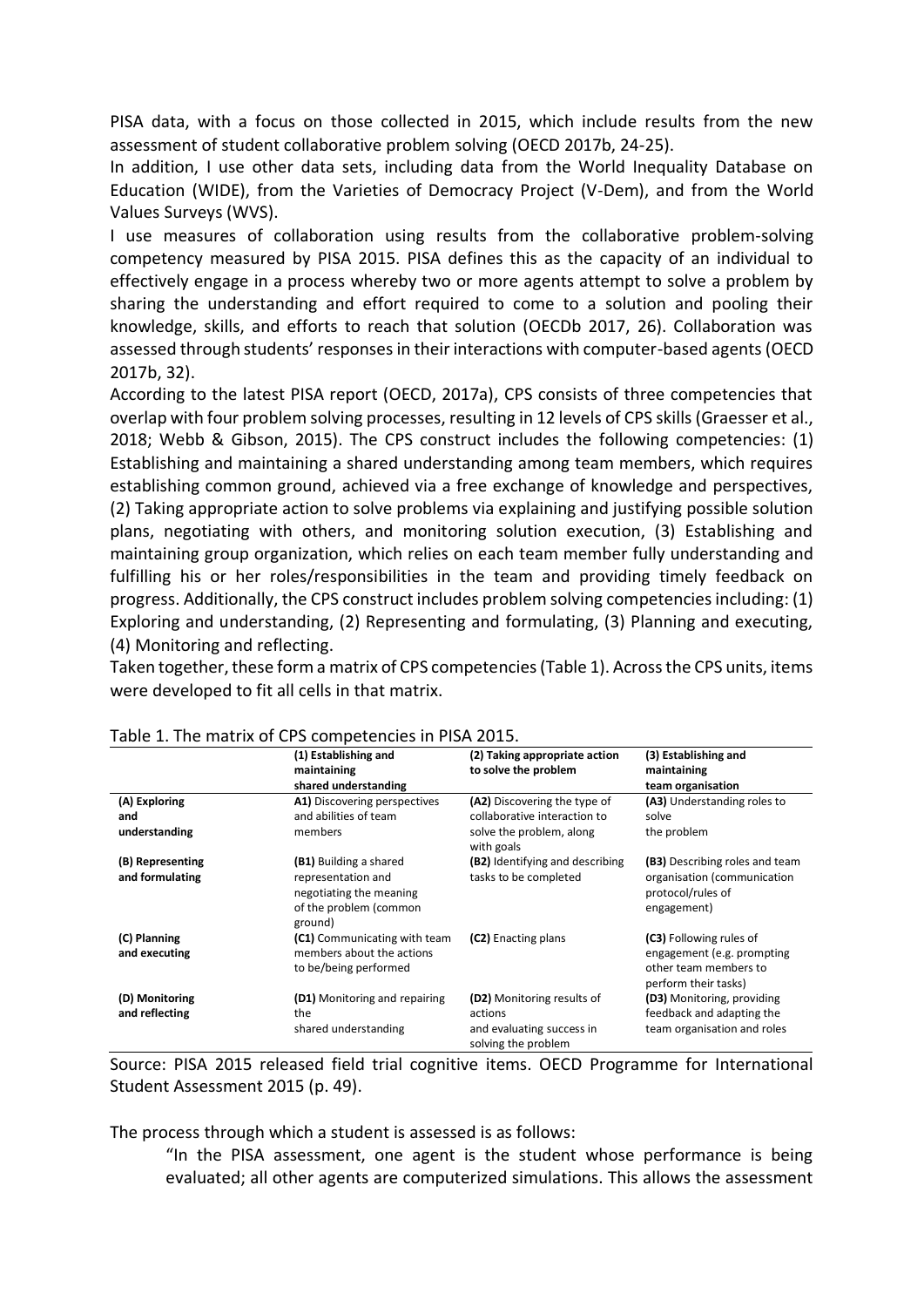to control the behaviour of the other agents in order to isolate the collaborative problem-solving ability of the student being evaluated. Had the student been in a group with other students, his or her performance would have depended on the ability of the other students and the pre-existing relationships between them. All questions in the assessment were either multiple choice or involved moving icons into the appropriate slot; there were no free-response questions. Since it was an interactive assessment, students were required to respond to each question before moving onto the next and could not skip or omit questions. Collaboration was assessed through students' responses in their interactions with computer-based agents" (OECD 2017b, 32).

The PISA design is highly complex and one of the consequences is that the recommended method to analyse competencies is by using multiple plausible values (see for ex. Davier, Gonzales and Mislevy 2009). One of the benefits of this method is that although only few students, less than 10% of all, responded to all three domains, they have individual scores imputed for each domain. However, the validity of some of the assumptions on which PVs are built have been contested. Svend Kreiner and Karl Bang Christensen studied invariance across subscales on PISA 2006 and found evidence of misfit of the PISA scaling model and evidence of differential item functioning (2014). In addition, it seems that the imputation inflates the correlations between the measures of subjects and, as a result, makes harder to identify determinants of their difference.

Because of these concerns, I will explore the possibility of using alternative measures, which assess only the students who answered the collaborative problem-solving module.

My measures of inequality are also derived from the PISA data set. In addition to competency data, students are asked to complete a survey that includes their demographic information, including wealth of their family. I take the standard deviation of the mean for each school to measure the school inequality, which refers to SES differences to which students are directly exposed at school. I also estimate inequality across schools, which is the standard deviation of the school means for each country. The resulting measure is national in scope but refers to an indirect exposure to inequality. Inequality across schools refers only to the population of families with 15-year old students, and thus deviates from alternative national measures, such as the Gini coefficient.

In addition, the analyses merge PISA data with country level data that assess level of political equality, generalized trust, and communist legacy.

To estimate political equality, which refers to the extent to which members of a polity possess equal political power, the analyses use a set of measures developed by the Varieties of Democracy Project (www.v-dem.net). V-DEM measures evaluate the extent that groups possess power to: (a) actively participate in politics (by voting, etc. et al.), (b) are involved in civil society organizations, (c) secure representation in government, (d) are able to set the political agenda, (e) influence political decisions, and (f) influence the implementation of those decisions. For generalized trust, the analyses use the World Values Surveys (www.worldvaluessurvey.org) which ask citizens worldwide if they think that "most people can be trusted or if you can't be too careful these days".

## **RESULTS OF ANALYSIS ON THE LINKS BETWEEN COLLABORATIVE SKILLS, OTHER ACADEMIC OUTCOMES AND VARIOUS MEASURES OF INEQUALITY**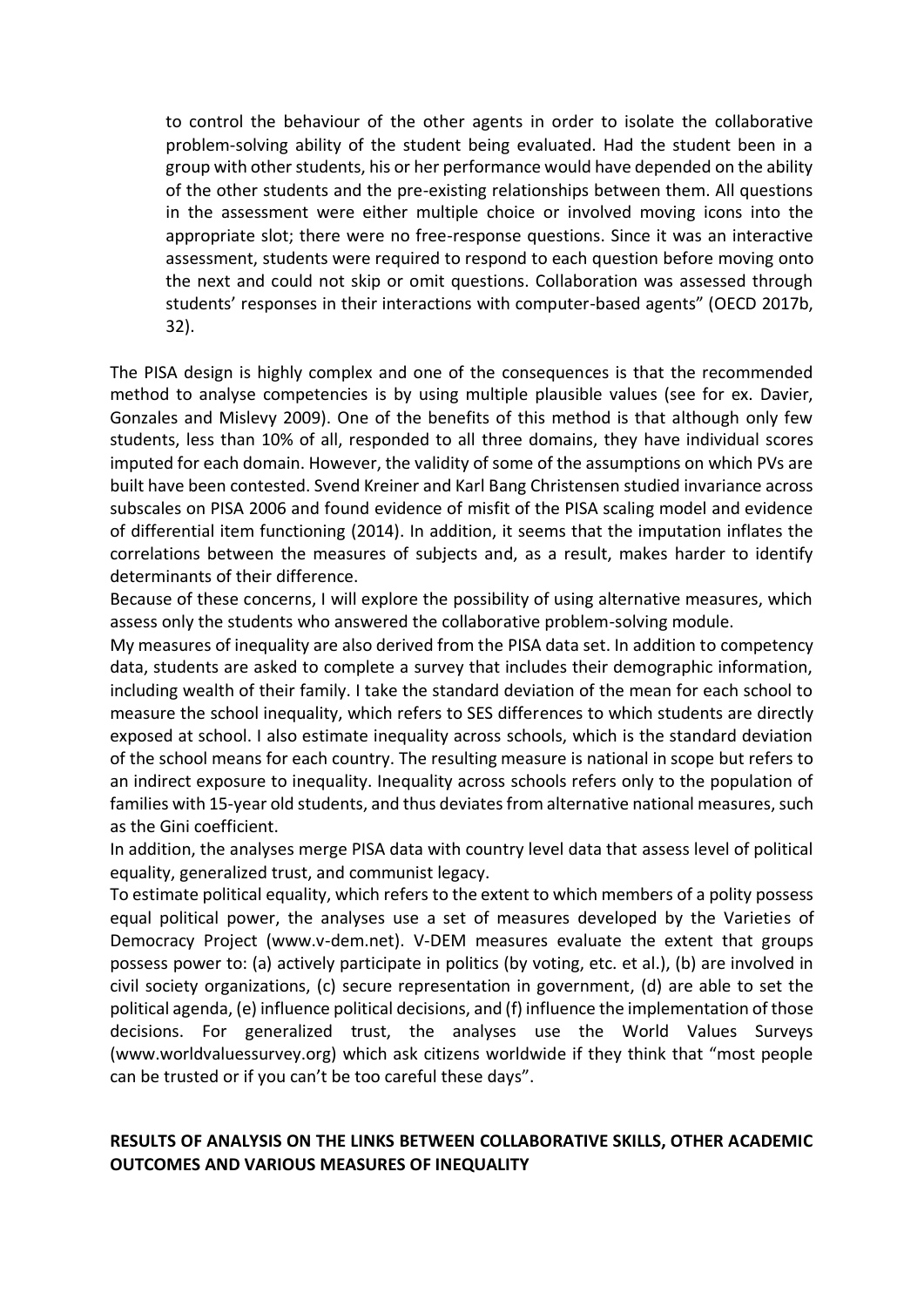The correlations between scores in collaborative problem solving, science, reading and mathematics, as measured by the standard measures in PISA 2015, have values that exceed 0.7 at the individual level (Table 2).

| Table 2. Correlations among performance in collaborative problem solving and in core PISA |  |
|-------------------------------------------------------------------------------------------|--|
| subjects, as measured by the standard measures                                            |  |

| Correlations between |         |         |                               |  |  |  |  |  |  |  |
|----------------------|---------|---------|-------------------------------|--|--|--|--|--|--|--|
| <b>Mathematics</b>   | Reading | Science | and                           |  |  |  |  |  |  |  |
| 0.70                 | 0.74    | 0.77    | Collaborative problem solving |  |  |  |  |  |  |  |
|                      | 0.80    | 0.88    | <b>Mathematics</b>            |  |  |  |  |  |  |  |
|                      |         | 0.87    | Reading                       |  |  |  |  |  |  |  |

Source: OECD, PISA 2015 Database, Table V.3.4.

At the society level correlations between CPS mean scores and the other academic outcomes are even stronger. Figure 3 illustrates the very strong link between measures of collaboration skills and science.



Figure 3. Link between country level mean scores in collaboration skills and science.

Source: own calculations, based on PISA 2015 data

Thus, one may wonder to what extent the collaborative problem-solving assessment measures collaboration skills as opposed to general cognitive skills. However, the correlations between scores that are based on aggregation of answers without the use of imputation for missing are lower, suggesting that collaborative problem-solving outcomes, while still closely related to outcomes in science, reading and mathematics, are less strongly related to these core subject outcomes than these core subject outcomes are related to each other (Table 3).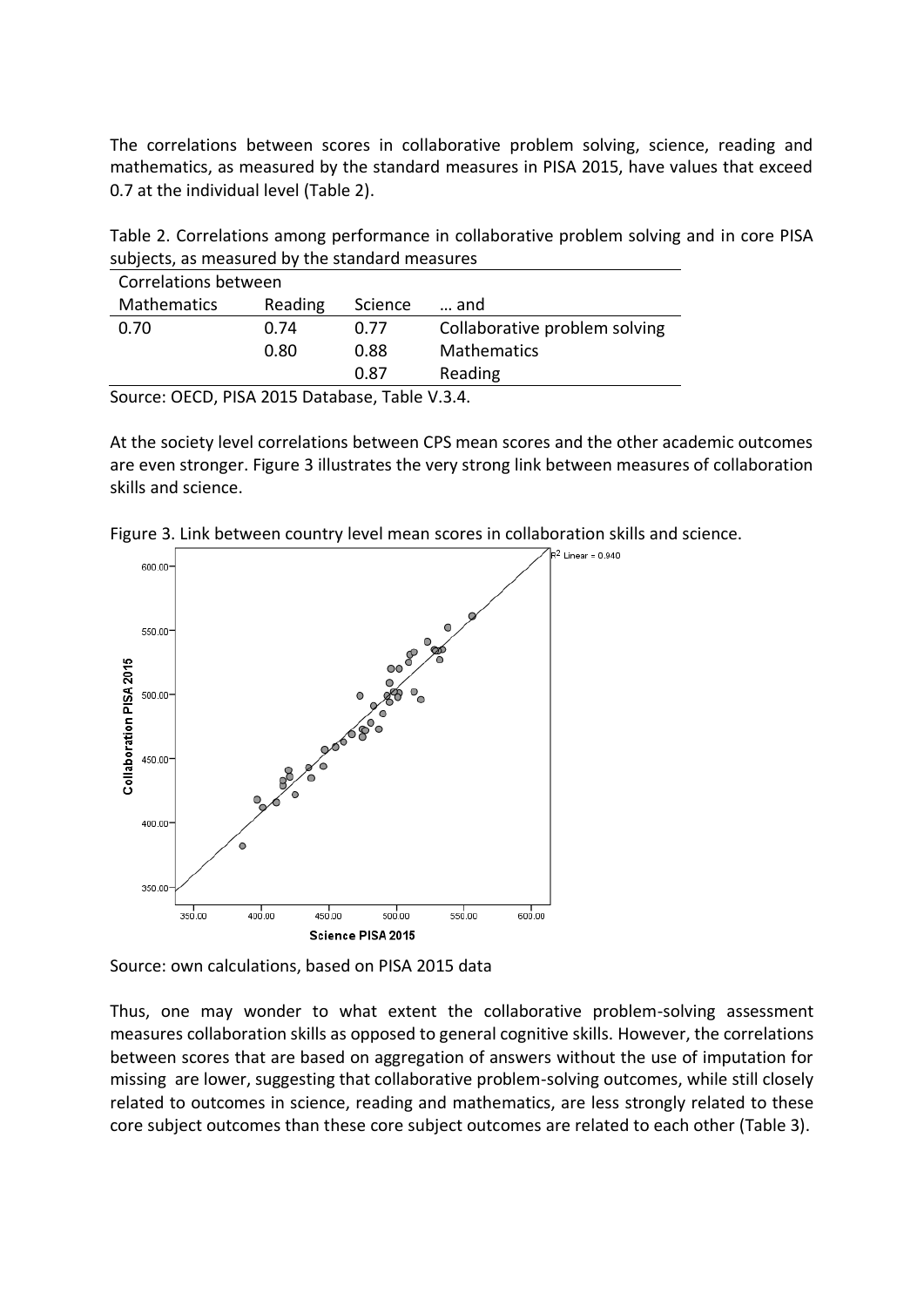Table 3. Individual level correlations among performance in collaborative problem solving and in core PISA subjects, as measured by the new measures

| Correlations between |         |         |                               |
|----------------------|---------|---------|-------------------------------|
| <b>Mathematics</b>   | Reading | Science | and                           |
| 0.52                 | 0.58    | 0.65    | Collaborative problem solving |
|                      | 0.57    | 0.73    | Mathematics                   |
|                      |         | 0.70    | Reading                       |
|                      |         |         |                               |

Source: own calculations, based on PISA 2015 data

A country by country analysis finds that the mean of the correlations between CPS scores and the core subject scores is 0.72. At the same time, the correlations between measures without imputation of the performance in collaborative problem solving and outcomes in science, reading and mathematics range between 0.29 in Tunisia, 0.34 in Hong Kong and 0.34 in Mexico, and 0.35 in Costa Rica at the lower extreme, and 0.68 in Israel and in the United States, and 0.66 in Thailand at the higher one. In conclusion, collaborative problem-solving outcomes include a significant part of specificity when compared to the core subjects, therefore it makes sense to identify what are its main determinants.

## **Determinants of CPS PISA 2015 at society level**

Previous analyses found that socio-economic status, as measured in PISA by the PISA index of economic, social and cultural status (ESCS), relates positively to performance in all domains assessed in PISA, including performance in problem solving. At the same time, the relationship between socio-economic status and performance is weaker in collaborative problem solving than in the three other domains. Still, even in collaborative problem solving, about 15% of the variation in performance can be explained by differences in socio-economic status (OECD 2017b).

On average across OECD countries that participated in the collaborative problem-solving assessment, a one-point increase in students' socio‑economic status is associated with a 13 point improvement in collaborative problem-solving performance, compared to between 17 and 19 points in the three core PISA subjects. A one-point increase in schools' socio-economic profile is associated with a 59-point improvement in collaborative problem-solving performance compared to between 66 and 73 points in the three core PISA subjects (OECD 2017b).

Also, previous research found that, on average across OECD countries, there is no significant difference in collaborative problem-solving performance between advantaged and disadvantaged students – defined as those students who are in the top and bottom quarter of socio-economic status (ESCS) within a country – once performance in science, reading and mathematics has been accounted for. At the same time, PISA data show a gap in collaborative problem-solving performance between immigrant and non-immigrant students even after accounting for gender and socioeconomic status. After accounting for these two factors, immigrant students still score 26 points below non-immigrant students, on average across OECD countries. However, on average across OECD countries, there is no significant difference between immigrant and non-immigrant students after accounting for performance in the three core PISA subjects (OECD 2017b).

## **The importance of mezzo and society level context**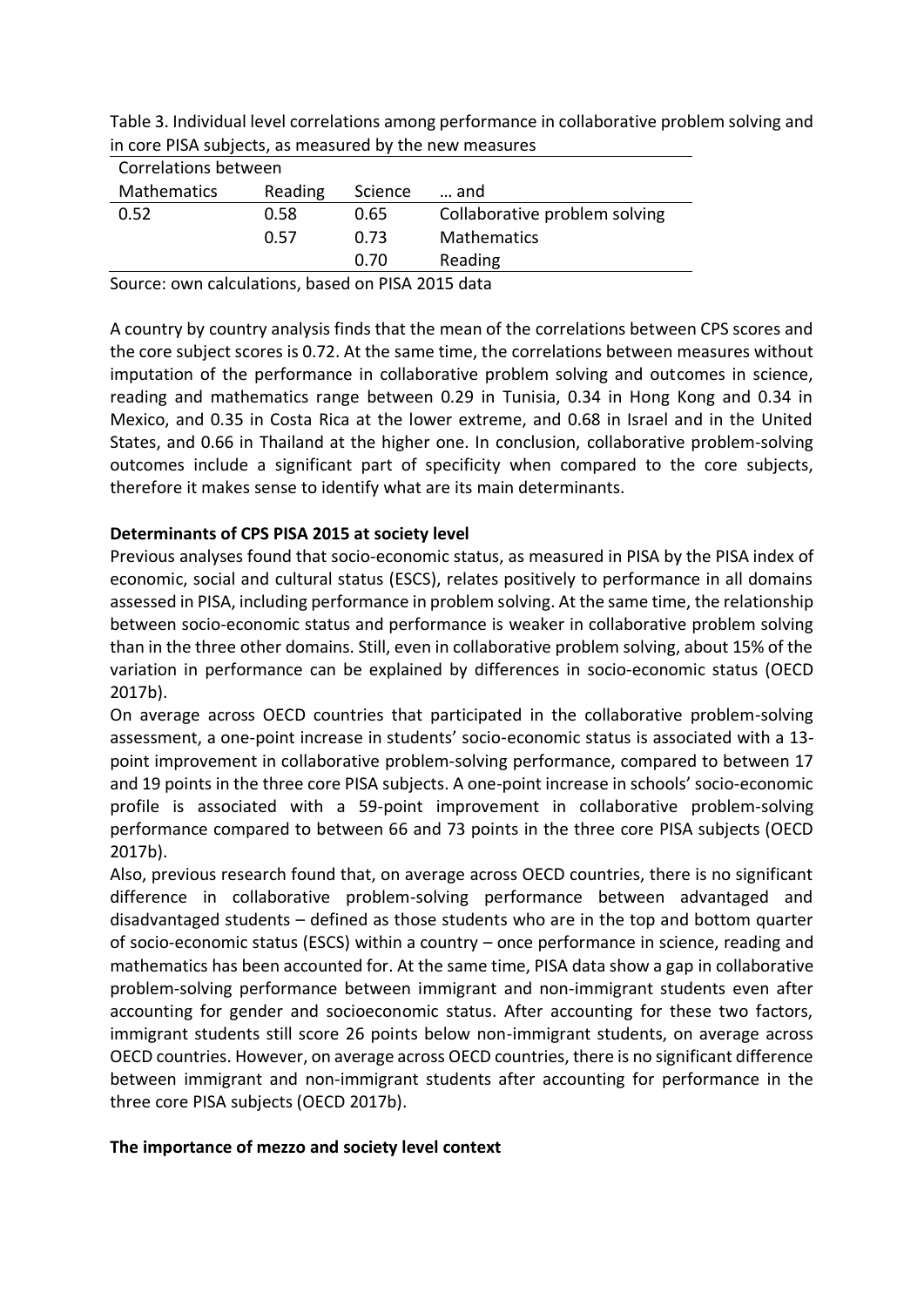Since a student's performance in collaborative problem solving is not only related to his or her own attributes, but is also linked to the types of interactions with other students, it is possible that students who are exposed to a variety of backgrounds unlike their own might develop a greater range of interpersonal skills. Such diversity in backgrounds might include socioeconomic, immigrant, and special needs diversity.

Previous research found that, on average across OECD countries, there is no difference in the performance of non-immigrant students between those in schools with large numbers of immigrant students and those in schools with low numbers of immigrant students. However, this difference becomes significant after accounting for performance in science, reading and mathematics: non-immigrant students in a more diverse environment score higher than their non-immigrant peers with similar performance in science, reading and mathematics but in a less diverse environment (OECD 2017b).

Similar results are seen when diversity is measured as the school-level variation in socioeconomic status, or the proportion of advantaged or disadvantaged students, or students with special needs in individual schools. There appears to be no significant relationship between diversity and the uniquely collaborative aspects of the collaborative problem-solving assessment, after the relationship between diversity and socio-economic profile has been accounted for (OECD 2017b).

However, a recent paper that I co-authored with Paul Sum brings support to the assertion that socio-economic inequality has a corrosive effect on students' ability to learn collaborative problem-solving skills, when assessed by the non-standard measure, even after accounting for gender and socioeconomic status, as well as for performance in science, reading and mathematics. We also show that it is important how inequality is conceived and measured. Whereas most of its commonly used measures describe aspects of the entire society, we found that inequality inside certain groups matter, and can have strong effects on people's views and behaviors. Thus, one of the two types of inequalities that we investigate refers to the school context where the respondents learn, whereas the other describe differences among schools in terms of the mean wealth of parents.

Figure 4 represents the relationship between in-school inequality and across school inequality with relation to the relative achievement (in quintiles) on the PISA cooperation competency. The two types of inequality tend to correlate closely within a country, and collaborative problem-solving tends to be stronger in countries where greater equality prevails (Sum and Bădescu 2018).

Figure 4. Two forms of inequality and cooperation competency among countries. PISA 2015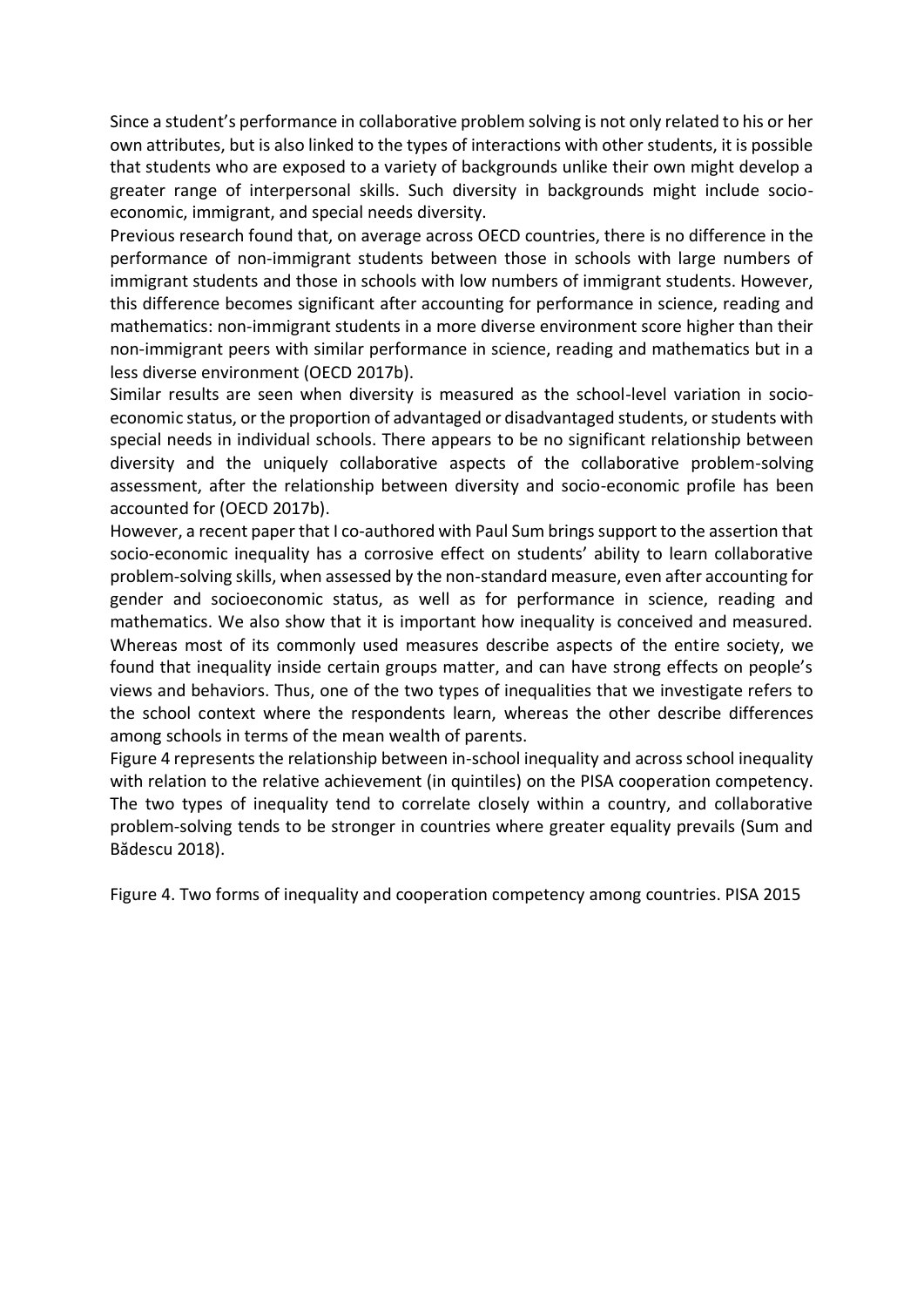

Source: Sum and Bădescu 2018

The stronger of the two effects is at the school level, suggesting that when inequality is experienced on a more intimate, its corrosive impact is greater. This finding further implies that societies could look stable from the point of view of Gini or similar measures, and, at the same time, could have a rapid growth of sub-national types of inequalities. The PISA instrument suggests that this is could be the case for many of the countries involved in the project since inequality among 15 years old increased in 75 percent of these countries since 2006 (Figure 3).



Figure 5. Inequality among 15 years old in PISA 2006 and PISA 2015 among countries.

Source: Sum and Bădescu 2018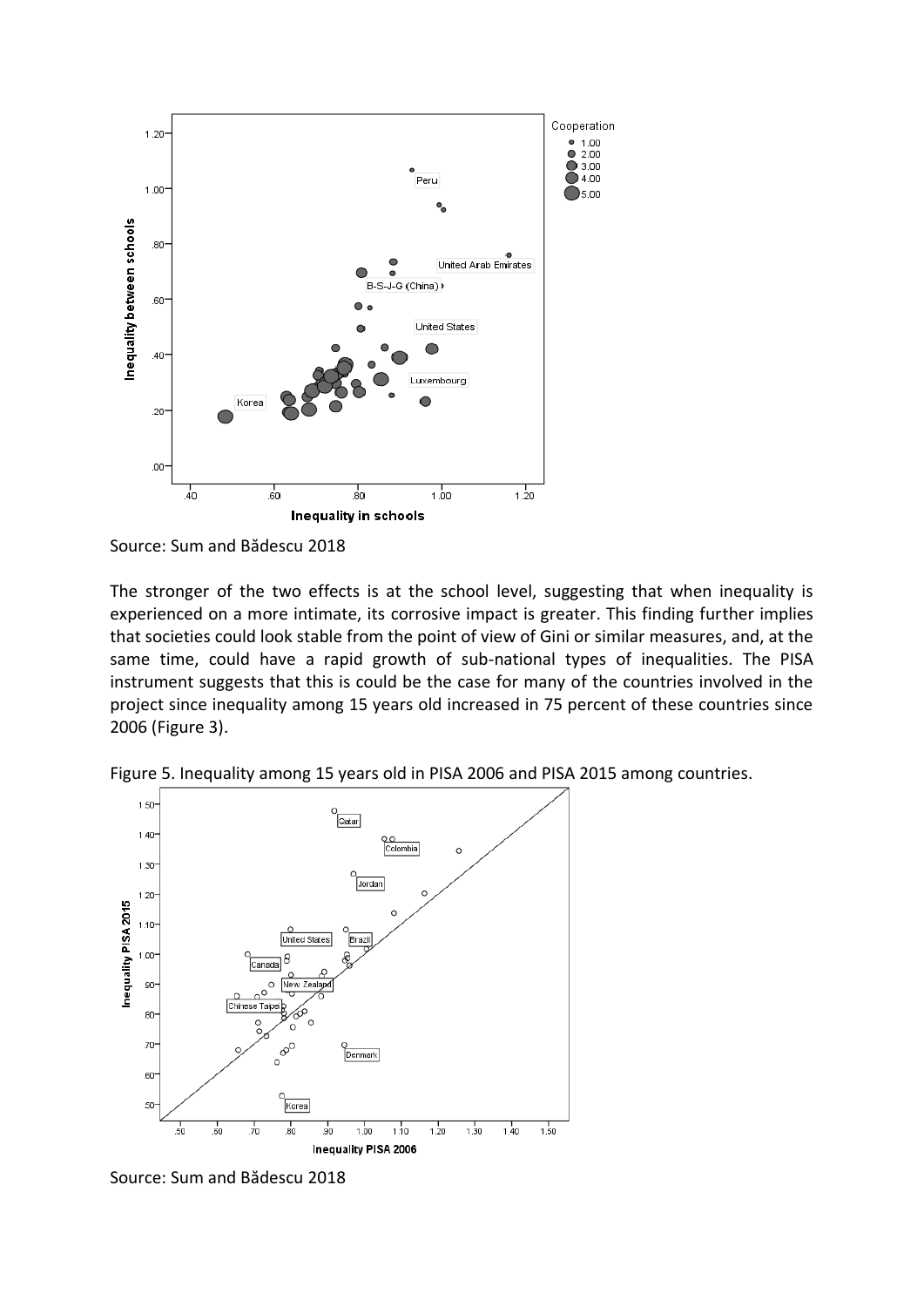Analyses at the country level show that the mean scores of collaboration competency among countries in PISA 2015 are strongly correlated with mean levels of generalized trust, as measured by the World Value Surveys (r = 0.66\*\*) (Figure 6). Since generalized trust has been shown to be both a resource and an effect of collaboration, this finding provides additional support for the validity of the CPS instrument in PISA 2015.



Figure 6. Generalized trust (WVS) and cooperation competency among countries (PISA 2015).

When considered together simultaneously, the main determinants of the specific component of collaboration in PISA 2015 on society level data are performance in science (as measured in PISA), generalized trust and inequality between schools. All of them have positive effects, which is expected in the case of Science and Generalized trust, but unexpected for inequality. It is possible that societies that have high level of inequality between schools tend also to be more developed, beyond what is captured by the measure included in the analysis (log of GDP/cap. The level of wealth has an effect on collaboration that is entirely mediated by the scores in science (Table 4).

Table 4. Determinants of collaborative problem solving in a structural equations model on society level PISA 2015 data.

|               |              |                   | Standardized<br>Estimate |       |  |  |  |
|---------------|--------------|-------------------|--------------------------|-------|--|--|--|
| Collaboration | <---         | Science           | 0.906                    | 0.000 |  |  |  |
| Collaboration | <---         | Inequality 2      | 0.117                    | 0.014 |  |  |  |
| Collaboration | $\leftarrow$ | Generalized trust | 0.159                    | 0.000 |  |  |  |
| Collaboration | <---         | GDP/cap (log)     | 0.056                    | 0.030 |  |  |  |
| Science       | <---         | Inequality 2      | $-0.354$                 | 0.000 |  |  |  |
| Science       |              | Generalized trust | 0.116                    | 0.116 |  |  |  |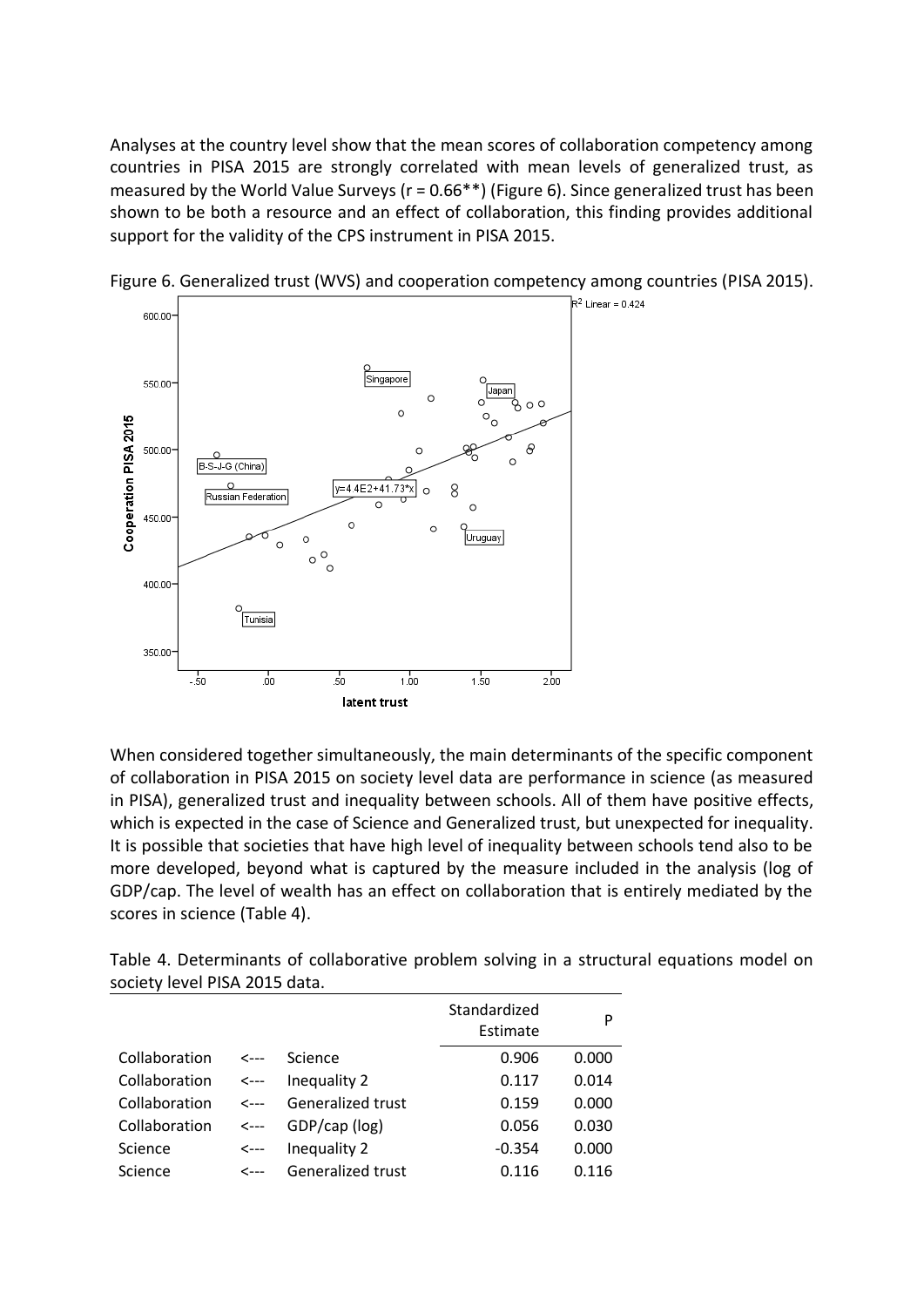| Science<br>⊂--- | GDP/cap (log) | 0.368 | 0.000 |
|-----------------|---------------|-------|-------|
|-----------------|---------------|-------|-------|

### **Effects of the disadvantaged status on the CPS scores**

PISA 2015 data include information about several types of attributes that tend to confer a disadvantaged status to the students: migration background of the students (born in other country than that of testing vs. the same country), migration background of the parents (at least one of the parents was born in other country than that of testing vs. the same country), and speaking a minority language at home. Additionally, data include an index of economic, social and cultural status (ESCS). Table 5 represents the unstandardized effects of each of these four attributes on individual CPS scores in country by country regression models.

Table 5. Unstandardized effects of migration background of the students, migration background of the parents, speaking a minority language at home and ESCS on individual CPS scores in country by country regression models in PISA 2015.

|                    | Migration of student |      | Migration of parents |      | Minority language |      | <b>ESCS</b> |      |  |
|--------------------|----------------------|------|----------------------|------|-------------------|------|-------------|------|--|
| Country Identifier | b                    | p    | b                    | p    | b                 | р    | b           | р    |  |
| Australia          | 79.15                | .227 | $-8.67$              | .790 | $-32.93$          | .525 | 56.11       | .010 |  |
| Austria            | 36.98                | .163 | 15.80                | .511 | $-73.31$          | .007 | 35.69       | .068 |  |
| Belgium            | $-2.93$              | .838 | $-1.52$              | .884 | $-21.18$          | .075 | 62.11       | .000 |  |
| Brazil             |                      |      | $-50.87$             | .036 | 4.90              | .872 | 41.97       | .000 |  |
| <b>Bulgaria</b>    | 55.73                | .159 | 40.14                | .262 | $-31.11$          | .135 | 58.94       | .000 |  |
| Canada             | $-13.65$             | .430 | 9.35                 | .468 | $-8.66$           | .529 | 40.05       | .000 |  |
| Chile              | $-83.29$             | .158 | $-26.96$             | .432 | 33.96             | .457 | 31.15       | .000 |  |
| Chinese Taipei     | $-27.03$             | .663 | 25.20                | .068 | $-48.43$          | .444 | 53.56       | .000 |  |
| Colombia           | $-19.14$             | .702 | 15.57                | .538 |                   |      | 41.66       | .000 |  |
| Costa Rica         | 10.18                | .778 | 9.96                 | .575 | $-37.83$          | .600 | 43.78       | .000 |  |
| Croatia            | $-44.53$             | .156 | 5.90                 | .615 | 9.19              | .783 | 70.11       | .000 |  |
| Czech Republic     | $-48.86$             | .309 | $-21.61$             | .525 | 107.21            | .005 | 98.06       | .000 |  |
| Estonia            | $-133.33$            | .113 | $-64.12$             | .000 | 10.84             | .663 | 39.84       | .009 |  |
| Finland            | $-47.34$             | .089 | $-17.09$             | .369 | $-39.70$          | .074 | 30.52       | .020 |  |
| Greece             | $-21.31$             | .620 | $-15.57$             | .467 | $-48.74$          | .177 | 28.33       | .078 |  |
| Hong Kong          | 9.44                 | .468 | 18.92                | .281 | $-123.17$         | .000 | 19.98       | .066 |  |
| Hungary            |                      |      | $-91.77$             | .042 |                   |      | 119.83      | .000 |  |
| Iceland            | $-4.77$              | .909 | $-37.21$             | .220 | $-32.56$          | .502 | $-8.53$     | .651 |  |
| Israel             | $-20.27$             | .338 | 30.04                | .014 | 5.03              | .765 | 52.21       | .000 |  |
| Italy              | $-28.59$             | .307 | $-26.52$             | .266 | $-10.50$          | .480 | 49.50       | .002 |  |
| Japan              | $-112.52$            | .134 | 16.81                | .698 |                   |      | 56.55       | .000 |  |
| Korea              |                      |      | 37.53                | .243 |                   |      | 40.36       | .002 |  |
| Lithuania          | 223.61               | .017 | 13.82                | .633 | $-79.79$          | .052 | 16.84       | .570 |  |
| Luxembourg         | $-12.67$             | .309 | 16.98                | .383 | $-28.03$          | .209 | 26.17       | .001 |  |
| Macao              | $-0.70$              | .959 | 8.51                 | .590 | $-69.25$          | .000 | 32.54       | .002 |  |
| Mexico             | $-2.97$              | .928 | 4.32                 | .912 | $-28.80$          | .289 | 34.73       | .000 |  |
| Montenegro         | $-14.70$             | .496 | 1.93                 | .846 | $-64.62$          | .003 | 50.07       | .000 |  |
| Netherlands        | $-13.79$             | .851 | 11.50                | .755 | $-112.30$         | .031 | $-12.51$    | .634 |  |
| New Zealand        | $-27.37$             | .376 | 10.37                | .648 | 15.92             | .558 | 36.61       | .091 |  |
| Peru               | 56.82                | .353 |                      |      | $-59.95$          | .092 | 26.88       | .017 |  |
| Portugal           | $-27.30$             | .336 | 6.90                 | .750 | 7.15              | .854 | 34.66       | .000 |  |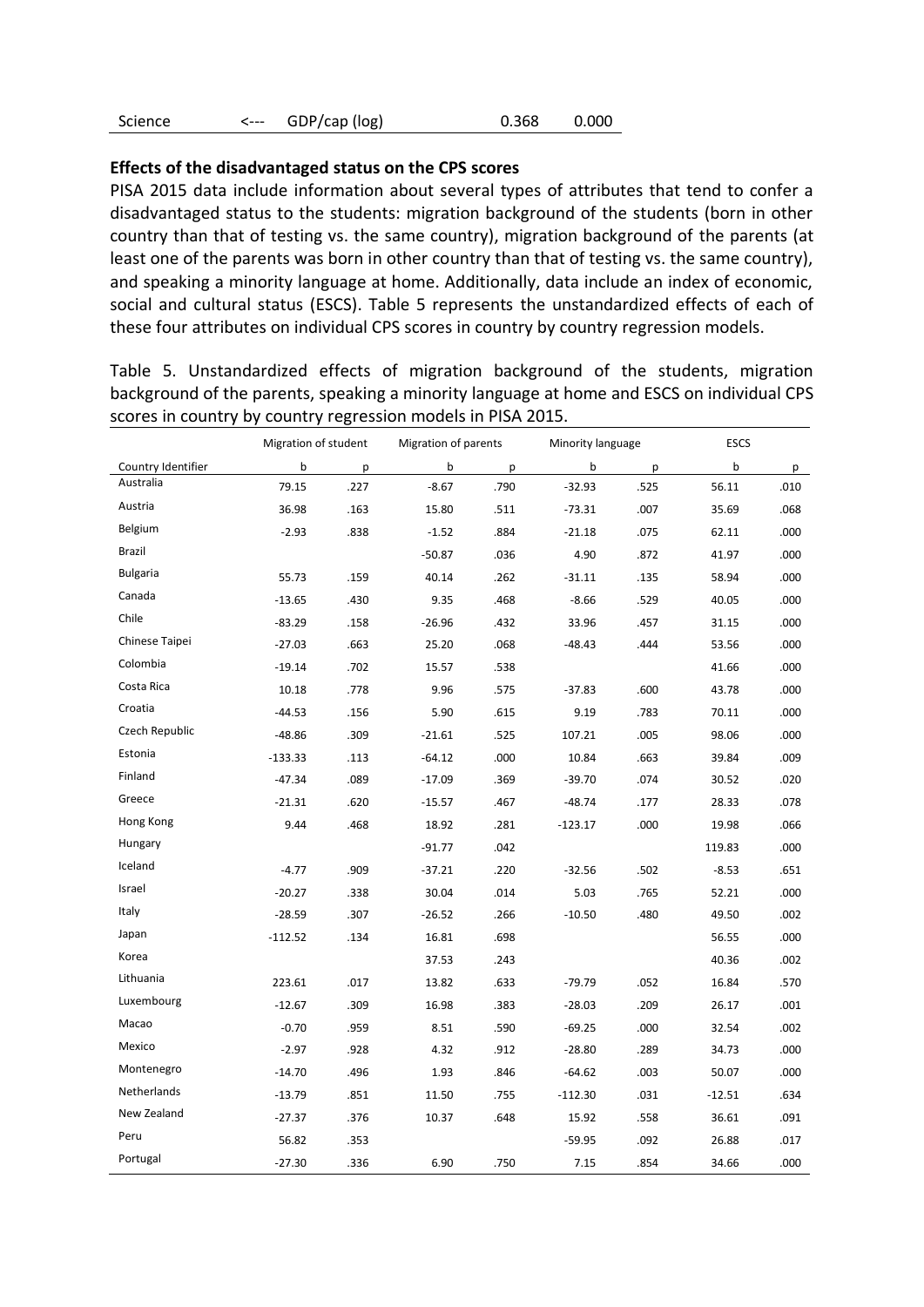| <b>Russian Federation</b>   | $-20.56$ | .477 | 1.67     | .912 | 20.27    | .468 | 22.77 | .076 |
|-----------------------------|----------|------|----------|------|----------|------|-------|------|
| Singapore                   | $-47.51$ | .057 | 22.16    | .161 | $-15.43$ | .408 | 65.00 | .000 |
| Slovak Republic             | 73.68    | .285 | 49.00    | .221 | $-60.33$ | .054 | 89.77 | .000 |
| Spain                       | $-49.53$ | .072 | 34.53    | .134 | $-13.40$ | .345 | 22.88 | .001 |
| Sweden                      | 5.78     | .882 | $-4.43$  | .880 | $-33.45$ | .308 | 26.66 | .220 |
| Thailand                    |          |      | 21.20    | .407 | 34.33    | .410 | 50.56 | .000 |
| <b>United Arab Emirates</b> | 21.29    | .013 | 38.23    | .000 | $-1.29$  | .868 | 46.63 | .000 |
| Tunisia                     | $-16.71$ | .671 | $-14.84$ | .707 | $-13.09$ | .616 | 17.09 | .004 |
| Turkey                      |          |      | $-20.84$ | .741 | $-14.65$ | .389 | 49.43 | .000 |
| United Kingdom              | 99.69    | .132 | 112.31   | .055 | $-94.83$ | .232 | 36.47 | .351 |
| <b>United States</b>        | $-0.88$  | .970 | $-2.98$  | .895 | 28.17    | .235 | 33.69 | .005 |
| Uruguay                     | 163.24   | .053 | 1.16     | .974 | 24.79    | .589 | 49.26 | .000 |
| B-S-J-G (China)             |          |      | $-83.33$ | .126 | $-17.54$ | .747 | 49.19 | .000 |

The analyses show that the students who were born in a different country than the one of testing received similar CPS scores with the rest of the students in each society, except for Lithuania and UAE (in Uruguay p=0.053), where the differences are positive and statistically significant. Having parents who were born abroad has a negative statistically significant effect in Brazil, Estonia and Hungary, and a positive and statistically significant effect in UAE. Also, speaking a minority language has a negative statistically significant effect in Belgium, Hong Kong, Iceland, Macao, Montenegro and Sweden. Finally, low ESCS values tend to be associated with low values of CPS scores in all countries, except for Austria, Greece, Hong Kong, Iceland, Lithuania, Netherlands, Russia, Sweden and the UK.

The effects of the same four attributes on the individual CPS scores, controlling for Science scores in PISA 2015, were assessed in country by country regression models. Table 6 represents the unstandardized effects of each of each of them.

|                 |          | Migration of student<br>Migration of parents |          |      | Minority language |      | <b>ESCS</b> |      |  |
|-----------------|----------|----------------------------------------------|----------|------|-------------------|------|-------------|------|--|
| Country         | b        | p                                            | b        | p    | b                 | р    | b           | p    |  |
| Australia       | $-36.37$ | .283                                         | $-5.11$  | .750 | 32.52             | .219 | 2.22        | .846 |  |
| Austria         | 3.05     | .863                                         | 23.02    | .149 | $-39.87$          | .027 | $-19.06$    | .164 |  |
| Belgium         | 4.97     | .609                                         | $-6.69$  | .343 | $-2.02$           | .802 | 4.93        | .368 |  |
| Brazil          |          |                                              | 0.28     | .987 | 28.65             | .186 | 13.64       | .000 |  |
| <b>Bulgaria</b> | 36.68    | .077                                         | 2.60     | .890 | 2.04              | .852 | $-7.51$     | .223 |  |
| Canada          | $-6.16$  | .580                                         | 6.18     | .456 | 1.62              | .855 | 4.73        | .456 |  |
| Chile           | 10.51    | .744                                         | 3.80     | .839 | 30.86             | .214 | $-4.77$     | .098 |  |
| Chinese Taipei  | 24.71    | .497                                         | $-4.05$  | .620 | $-1.80$           | .961 | 4.54        | .378 |  |
| Colombia        | 23.68    | .395                                         | 30.41    | .031 |                   |      | 7.74        | .003 |  |
| Costa Rica      | $-1.47$  | .947                                         | 19.89    | .068 | 32.80             | .458 | 6.62        | .241 |  |
| Croatia         | $-24.47$ | .216                                         | 5.26     | .476 | 10.25             | .626 | 12.22       | .137 |  |
| Czech Republic  | $-9.28$  | .766                                         | 6.71     | .762 | 64.74             | .010 | 10.37       | .426 |  |
| Estonia         | 2.28     | .961                                         | $-16.96$ | .057 | 12.46             | .366 | 2.93        | .733 |  |
| Finland         | $-22.94$ | .195                                         | 2.87     | .812 | $-22.53$          | .110 | $-8.96$     | .294 |  |
| Greece          | 1.17     | .968                                         | $-8.93$  | .541 | 0.39              | .988 | $-0.84$     | .941 |  |

Table 6. Unstandardized effects of migration background of the students, migration background of the parents, speaking a minority language at home and ESCS on individual CPS scores in country by country regression models, controlling for Science scores in PISA 2015.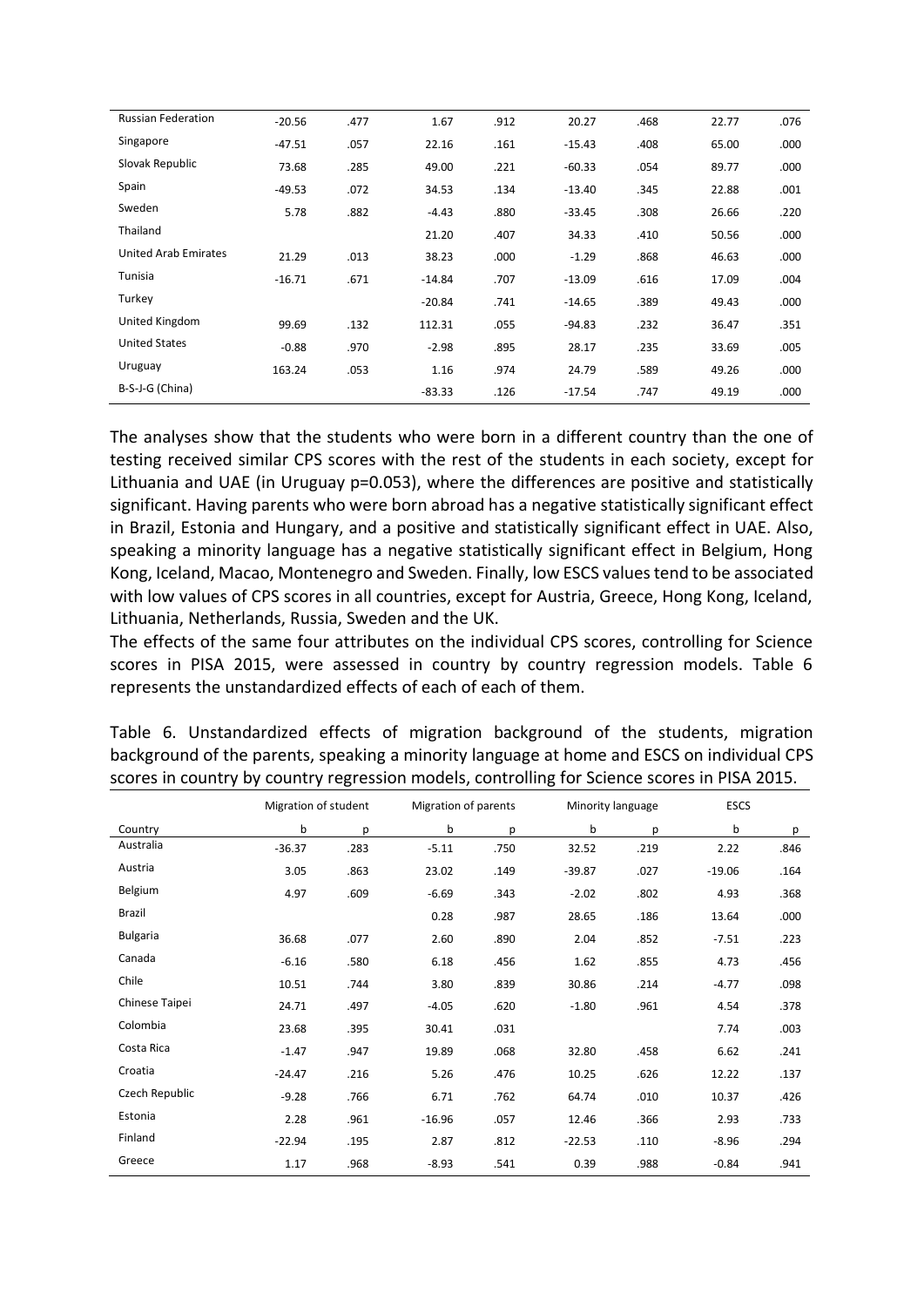| Hong Kong                   | 7.93     | .350 | $-8.07$  | .485 | $-27.88$  | .122 | $-4.53$  | .529 |
|-----------------------------|----------|------|----------|------|-----------|------|----------|------|
| Hungary                     |          |      | $-69.99$ | .027 |           |      | 30.29    | .086 |
| Iceland                     | $-37.69$ | .145 | $-11.73$ | .527 | 48.57     | .112 | $-14.26$ | .216 |
| Israel                      | $-14.00$ | .333 | 9.47     | .258 | $-1.32$   | .909 | 7.69     | .222 |
| Italy                       | 7.57     | .606 | 10.61    | .399 | $-11.60$  | .135 | 0.30     | .972 |
| Japan                       | $-41.77$ | .380 | $-10.94$ | .690 |           |      | $-21.89$ | .026 |
| Korea                       |          |      | 30.21    | .175 |           |      | $-11.21$ | .254 |
| Lithuania                   | 89.50    | .174 | 9.03     | .646 | $-53.48$  | .058 | $-13.38$ | .519 |
| Luxembourg                  | $-8.70$  | .257 | 27.60    | .022 | $-7.96$   | .563 | $-5.02$  | .311 |
| Macao                       | $-6.87$  | .337 | 0.54     | .948 | $-19.46$  | .022 | 9.76     | .079 |
| Mexico                      | $-29.65$ | .134 | 56.33    | .017 | $-9.82$   | .545 | 9.98     | .006 |
| Montenegro                  | $-16.11$ | .267 | $-4.54$  | .497 | 1.03      | .945 | 19.70    | .001 |
| Netherlands                 | 44.26    | .482 | 9.92     | .743 | $-50.11$  | .267 | $-9.13$  | .672 |
| New Zealand                 | 16.70    | .445 | 2.47     | .874 | $-3.53$   | .851 | $-11.76$ | .456 |
| Peru                        | 32.08    | .437 |          |      | $-53.89$  | .026 | $-2.25$  | .784 |
| Portugal                    | 8.81     | .595 | $-20.32$ | .110 | 39.10     | .085 | $-0.92$  | .858 |
| <b>Russian Federation</b>   | $-9.17$  | .637 | 8.89     | .383 | 12.08     | .520 | 4.67     | .591 |
| Singapore                   | 5.50     | .700 | 3.55     | .691 | $-8.91$   | .396 | 3.56     | .652 |
| Slovak Republic             | 44.02    | .381 | 15.57    | .595 | $-39.42$  | .085 | 18.79    | .173 |
| Spain                       | 2.27     | .896 | 19.00    | .187 | 1.84      | .836 | $-2.17$  | .643 |
| Sweden                      | $-9.87$  | .657 | $-22.96$ | .176 | 29.84     | .129 | $-0.57$  | .964 |
| Thailand                    |          |      | 18.06    | .182 | $-14.70$  | .506 | 10.69    | .001 |
| <b>United Arab Emirates</b> | 7.00     | .185 | 1.23     | .815 | $-8.15$   | .091 | 9.54     | .008 |
| Tunisia                     | $-2.11$  | .946 | $-16.96$ | .590 | 2.32      | .912 | 5.26     | .280 |
| Turkey                      |          |      | 0.94     | .982 | $-4.97$   | .659 | 5.47     | .351 |
| United Kingdom              | 30.27    | .472 | 105.81   | .005 | $-122.67$ | .018 | $-9.25$  | .714 |
| <b>United States</b>        | 3.46     | .762 | $-1.56$  | .888 | 8.85      | .444 | 0.53     | .930 |
| Uruguay                     | 46.76    | .376 | 5.73     | .796 | $-15.36$  | .592 | 6.14     | .335 |
| B-S-J-G (China)             |          |      | $-21.79$ | .511 | 16.96     | .609 | 1.53     | .672 |

The overall results show that the specific part of collaboration has fewer negative determinants among the four variables that measure minority status than the CPS measure without control for Science. Thus, students who were born in a different country obtained similar CPS scores with the rest of the students in each society, when controlling for Science. Having parents who were born abroad has a negative statistically significant effect in Hungary, and a positive and statistically significant effect in Colombia, Luxembourg, Mexico and the UK, whereas speaking a minority language has a negative statistically significant effect in Austria, Lithuania, Macao, and the UK. Low ESCS values tend to be associated with low values of CPS scores only in Brazil, Colombia, Mexico, Montenegro, Thailand, and UAE, and with high values in Japan. Even when statistically significant (p<0.05), the effects are much weaker than in the absence of control for Science.

# **Effects of parents on CPS**

PISA 2015 included information on parents' views on schools and education of their children. The module was applied in 11 societies that collected CPS data: Belgium, Chile, Croatia, Hong Kong, Italy, Korea, Luxembourg, Macao, Mexico, Portugal and Spain<sup>1</sup>.

<sup>&</sup>lt;sup>1</sup> UK has only 95 completed questionnaires and was not included in the analyses.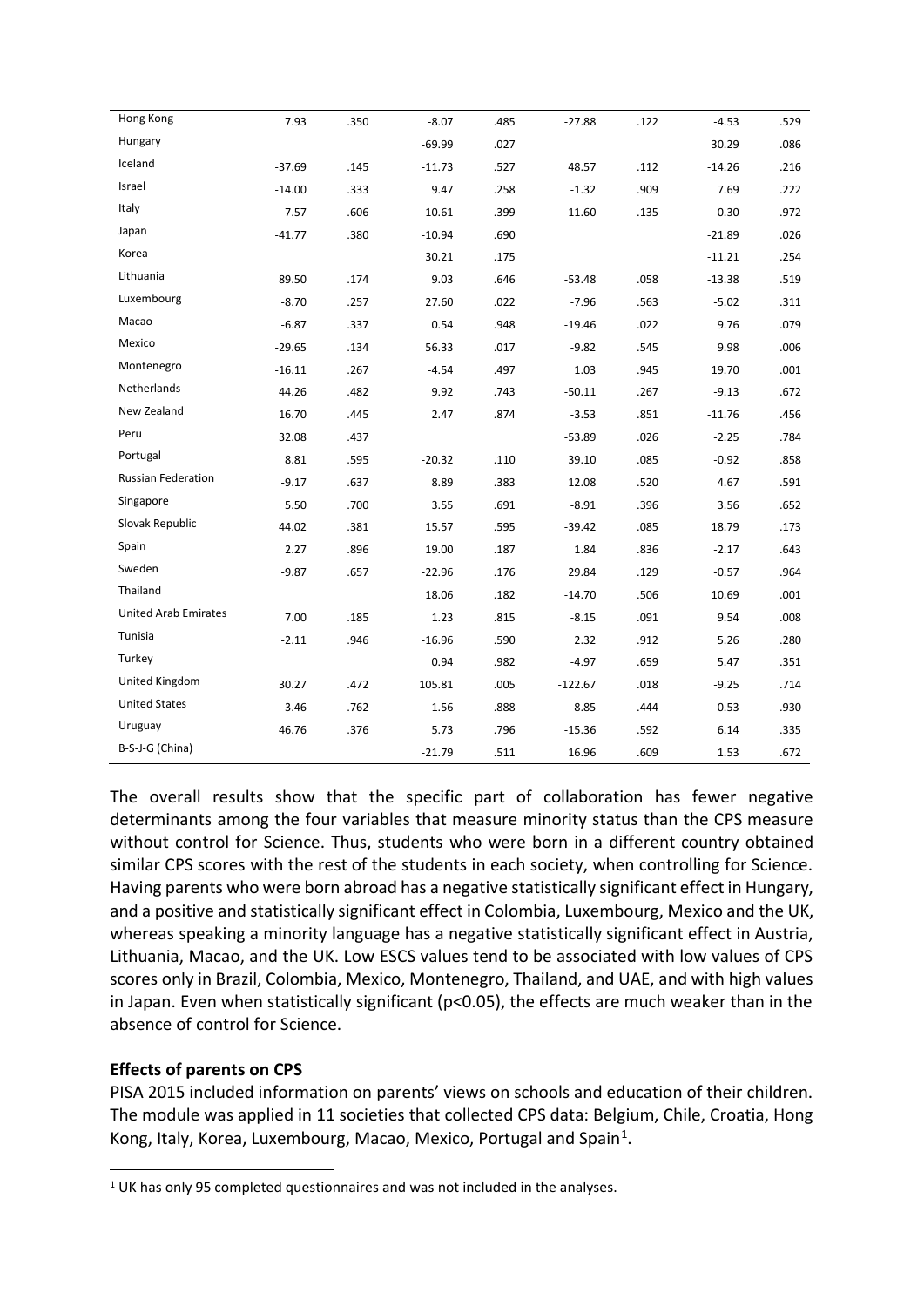The results show that the schools where parents feel welcomed tend to have higher CPS scores, controlling for minority status, ESCS and gender, in Chile, Croatia, Hong Kong, Luxembourg, and Mexico. When the effects of Science scores are controlled for, none of the effects of views on school are statistically significant. Additionally, parents who report that know by name many friends tend to have children with high CPS scores in Belgium, Luxembourg and Portugal. The positive effects of schools that have many such parents on CPS scores are found in Belgium, Chile, Croatia, Hong Kong, Italy, Korea, Luxembourg, Macao. However, the effects are not statistically significant in any of the 11 societies.

## **Effects of diversity in school on the CPS scores**

PISA 2015 include two categories of data about diversity: (A) measures that result from the school questionnaires, where the respondents were the school principals, and (B) aggregate measures of the individual responses of the students. The first category has the following three variables: (1) estimated percentage of the students in school whose primary language is different than the one of the testing, (2) estimated percentage of the students in school with special needs, and (3) estimated percentage of the students in school from socioeconomic disadvantaged homes. The second category has the following four variables: (1) diversity of ESCS, measured as relative standard deviation of ESCS in school, (2) diversity of students with migration background, measured as their proportion in school, (3) diversity of students having at least one parent with migration background, measured as their proportion in school, and (4) diversity of students whose primary language is not the one of the testing, measured as their proportion in school.

The effects of these seven school level measures of diversity on the individual CPS scores, were assessed in country by country regression models (Table 7).

Table 7. Unstandardized effects of school level measures of diversity—relative standard deviation of ESCS, % of students with migration background, % of students with migrant parents, % of students with minority language, % of students with minority language assessed by school principals, % of students with special needs, % of students with low SES--, on individual CPS scores in country by country regression models in PISA 2015.

|                 |         | Diversity of<br><b>ESCS</b> |           | % of students<br>with migration<br>background |           | % of students<br>with migrant<br>parents |           | % of students<br>with minority<br>language |         | % of students<br>with minority<br>language (2) |          | % of students<br>with special<br>needs |         | % of students<br>with low SES |  |
|-----------------|---------|-----------------------------|-----------|-----------------------------------------------|-----------|------------------------------------------|-----------|--------------------------------------------|---------|------------------------------------------------|----------|----------------------------------------|---------|-------------------------------|--|
| Country         | В       | p                           | В         | p                                             | В         | p                                        | В         | p                                          | В       | p                                              | В        | p                                      | B       | p                             |  |
| Australia       | $-0.01$ | .898                        | $-150.26$ | .389                                          | 163.68    | .057                                     | $-160.70$ | .030                                       | 0.33    | .566                                           | 0.50     | .568                                   | $-0.78$ | .003                          |  |
| Austria         | 1.64    | .022                        | 65.85     | .660                                          | 106.75    | .080                                     | $-151.33$ | .069                                       | $-0.31$ | .531                                           | $-2.15$  | .007                                   | $-0.61$ | .351                          |  |
| Belgium         | 0.00    | .903                        | $-75.70$  | .022                                          | 40.53     | .028                                     | $-71.20$  | .001                                       | 0.21    | .077                                           | $-0.47$  | .002                                   | $-0.86$ | .000                          |  |
| Brazil          | $-0.19$ | .705                        | 349.24    | .226                                          | $-116.51$ | .308                                     | $-158.63$ | .315                                       | $-0.06$ | .555                                           | 0.36     | .559                                   | $-0.43$ | .000                          |  |
| <b>Bulgaria</b> | 0.51    | .027                        | 233.79    | .345                                          | $-275.44$ | .027                                     | $-147.06$ | .007                                       | $-0.20$ | .484                                           | $-10.36$ | .002                                   | 0.22    | .380                          |  |
| Canada          | 0.17    | .339                        | 75.33     | .023                                          | 17.42     | .287                                     | $-103.61$ | .000                                       | 0.24    | .064                                           | $-0.49$  | .167                                   | $-0.45$ | .044                          |  |
| Chile           | 0.00    | .982                        | $-230.68$ | .204                                          | 35.82     | .730                                     | $-322.23$ | .189                                       | $-0.56$ | .034                                           | $-0.53$  | .166                                   | $-0.87$ | .000                          |  |
| Chinese Taipei  | $-0.35$ | .214                        | 288.72    | .035                                          | $-192.94$ | .000                                     | $-21.42$  | .910                                       | 0.03    | .769                                           | 0.17     | .504                                   | $-0.84$ | .000                          |  |
| Colombia        | 0.88    | .350                        | 148.24    | .375                                          | $-96.80$  | .492                                     | $-72.84$  | .602                                       | $-0.20$ | .086                                           | 0.14     | .772                                   | $-0.42$ | .000                          |  |
| Costa Rica      | 1.88    | .042                        | $-353.58$ | .003                                          | 108.64    | .091                                     | 168.86    | .403                                       | $-0.27$ | .059                                           | 0.03     | .915                                   | $-0.04$ | .793                          |  |
| Croatia         | $-0.27$ | .248                        | $-4.64$   | .961                                          | $-50.45$  | .062                                     | $-98.63$  | .285                                       | 0.03    | .889                                           | $-2.67$  | .001                                   | $-0.89$ | .000                          |  |
| Czech Republic  | 0.11    | .785                        | $-254.31$ | .256                                          | 214.16    | .016                                     | $-279.23$ | .027                                       | 9.06    | .000                                           | $-1.10$  | .091                                   | $-1.46$ | .002                          |  |
| Estonia         | 0.00    | .974                        | 113.98    | .502                                          | $-116.08$ | .000                                     | $-32.03$  | .376                                       | 0.22    | .269                                           | $-0.40$  | .254                                   | $-0.05$ | .887                          |  |
| Finland         | $-0.04$ | .050                        | $-100.03$ | .379                                          | 31.27     | .569                                     | $-38.62$  | .372                                       | $-0.26$ | .187                                           | $-0.96$  | .081                                   | 0.13    | .662                          |  |
| Greece          | 0.62    | .058                        | 48.10     | .723                                          | $-4.31$   | .936                                     | $-118.06$ | .183                                       | 0.52    | .040                                           | $-0.01$  | .995                                   | $-0.68$ | .005                          |  |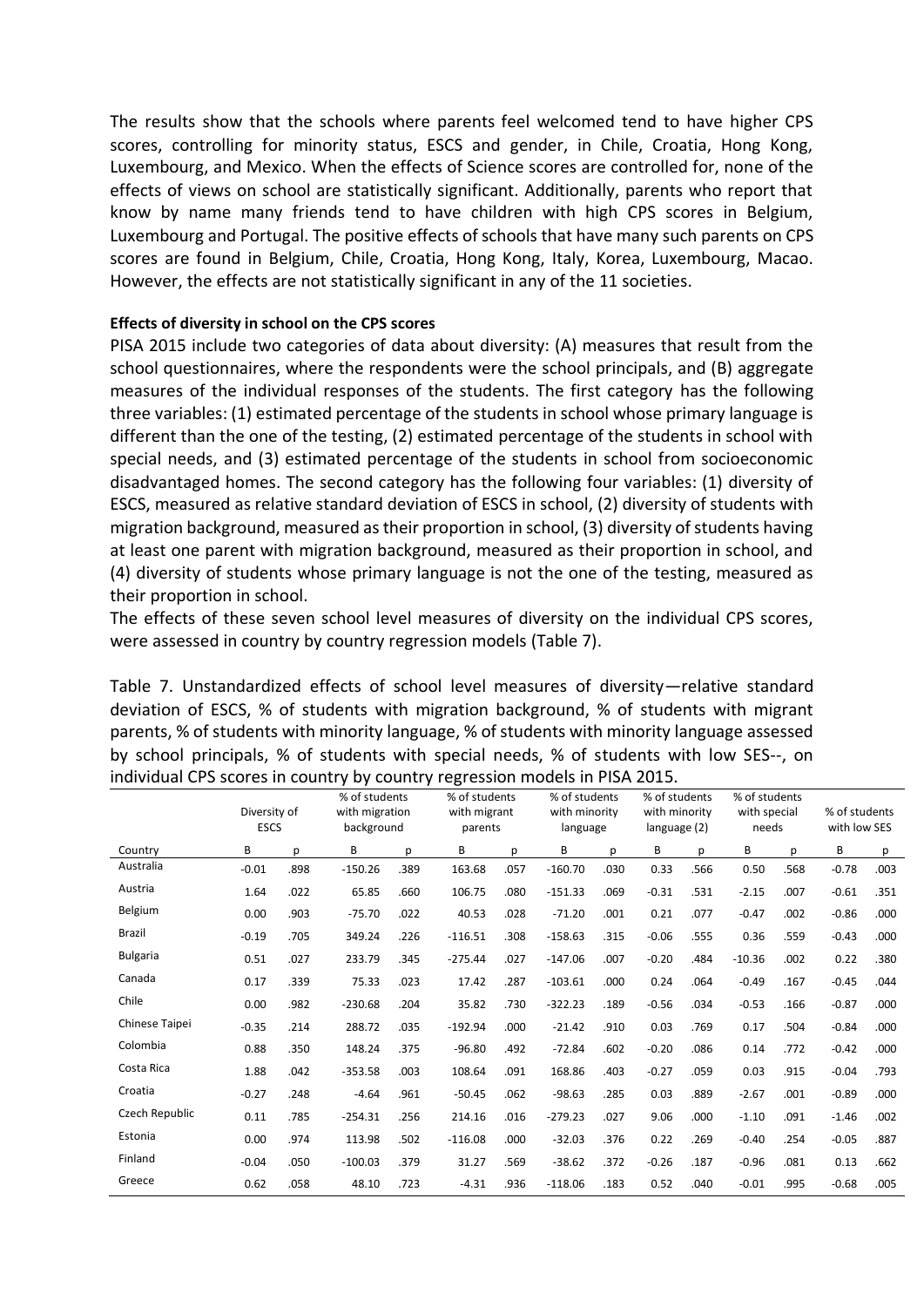| Hong Kong            | $-0.55$  | .051 | $-65.52$   | .046 | 34.45      | .234 | $-112.63$ | .000 | $-0.13$ | .250 | $-2.92$ | .000 | $-0.52$  | .002 |
|----------------------|----------|------|------------|------|------------|------|-----------|------|---------|------|---------|------|----------|------|
| Hungary              | 2.76     | .057 | 1008.34    | .011 | 199.25     | .154 | 1185.09   | .000 | $-5.07$ | .026 | $-2.21$ | .003 | $-2.59$  | .000 |
| Iceland              | 4.37     | .643 | 111.53     | .361 | $-45.38$   | .609 | $-71.64$  | .662 | $-0.52$ | .073 | $-0.86$ | .095 | 1.10     | .044 |
| Israel               | 0.00     | .414 | $-91.55$   | .042 | 132.19     | .000 | $-154.79$ | .000 | $-0.54$ | .000 | 0.70    | .000 | $-1.15$  | .000 |
| Italy                | 0.23     | .210 | $-363.06$  | .039 | 86.51      | .555 | 21.19     | .344 | $-1.14$ | .201 | 0.36    | .586 | $-1.05$  | .000 |
| Korea                | 0.62     | .324 | $-387.15$  | .310 | 218.58     | .153 | $-879.63$ | .047 | $-5.63$ | .196 | 2.05    | .449 | $-0.75$  | .001 |
| Lithuania            | 3.27     | .100 | 488.64     | .207 | 67.81      | .175 | $-10.71$  | .903 | 1.10    | .294 | $-3.36$ | .203 | 1.14     | .242 |
| Luxembourg           | 1.03     | .002 | $-103.33$  | .000 | $-83.69$   | .006 | $-150.59$ | .000 | 0.09    | .658 | 0.12    | .545 | $-0.54$  | .000 |
| Macao                | 0.54     | .000 | $-109.69$  | .001 | 220.21     | .000 | $-94.55$  | .000 | 0.66    | .000 | $-0.09$ | .728 | $-1.01$  | .000 |
| Mexico               | 0.14     | .142 | $-76.43$   | .219 | $-208.77$  | .000 | $-49.89$  | .616 | $-0.45$ | .292 | $-0.89$ | .129 | $-0.25$  | .000 |
| Montenegro           | 1.15     | .008 | $-134.43$  | .332 | 55.74      | .041 | $-403.75$ | .001 | 0.20    | .403 | $-1.28$ | .076 | $-0.45$  | .013 |
| Netherlands          | $-20.62$ | .000 | $-1806.32$ | .011 | $-294.91$  | .159 | 758.50    | .164 | $-0.06$ | .971 | $-4.77$ | .187 | $-24.18$ | .000 |
| New Zealand          | $-0.14$  | .780 | 140.08     | .085 | $-71.81$   | .194 | 72.57     | .294 | $-0.13$ | .792 | $-0.68$ | .682 | $-0.37$  | .284 |
| Peru                 | $-0.61$  | .469 | 936.55     | .058 | 529.23     | .229 | $-76.24$  | .027 | $-0.67$ | .185 | $-0.38$ | .935 | $-0.12$  | .505 |
| Portugal             | 0.08     | .145 | 119.49     | .129 | 90.81      | .014 | $-370.64$ | .009 | $-0.27$ | .812 | $-0.63$ | .377 | $-0.80$  | .000 |
| Russian Fed.         | $-0.31$  | .274 | 105.64     | .166 | $-2.04$    | .959 | $-54.37$  | .152 | $-0.16$ | .432 | $-0.38$ | .510 | 0.03     | .931 |
| Singapore            | 0.12     | .781 | $-121.36$  | .003 | 102.15     | .004 | $-109.00$ | .000 | 0.13    | .181 | $-1.54$ | .023 | $-1.00$  | .018 |
| Slovak Republic      | $-0.39$  | .397 | 290.58     | .193 | 121.48     | .218 | $-421.86$ | .000 | 1.60    | .002 | $-1.88$ | .037 | $-1.73$  | .001 |
| Spain                | $-0.47$  | .118 | $-48.22$   | .462 | 57.72      | .291 | $-10.67$  | .531 | 0.28    | .118 | 1.01    | .040 | $-0.51$  | .019 |
| Thailand             | $-0.58$  | .259 | $-131.50$  | .512 | $-16.92$   | .711 | 98.51     | .027 | $-0.22$ | .058 | 0.18    | .388 | $-0.71$  | .000 |
| <b>UAE</b>           | 0.18     | .000 | 48.21      | .014 | 64.15      | .000 | $-10.57$  | .277 | 0.27    | .000 | 0.19    | .331 | $-0.53$  | .000 |
| Tunisia              | 2.11     | .243 | 68.45      | .419 | $-177.01$  | .023 | $-85.85$  | .284 | $-2.41$ | .150 | $-1.13$ | .229 | $-0.45$  | .000 |
| Turkey               | $-4.06$  | .041 | $-35.87$   | .786 | 72.69      | .367 | $-73.80$  | .000 | $-0.07$ | .559 | $-0.73$ | .197 | $-0.52$  | .000 |
| United Kingdom       | 4.86     | .356 | 485.23     | .190 | $-86.75$   | .443 | $-328.37$ | .439 | $-1.53$ | .460 | 0.71    | .660 | $-1.00$  | .187 |
| <b>United States</b> | 0.00     | .973 | $-98.70$   | .055 | 86.24      | .021 | 12.84     | .816 | $-0.46$ | .085 | $-0.36$ | .358 | $-0.99$  | .000 |
| Uruguay              | $-1.10$  | .429 | $-101.34$  | .619 | 156.62     | .076 | $-274.61$ | .000 | 2.14    | .030 | $-0.39$ | .133 | $-0.32$  | .023 |
| B-S-J-G (China)      | $-0.21$  | .040 | 146.58     | .600 | $-1228.65$ | .000 | $-475.67$ | .001 | $-0.19$ | .630 | 1.09    | .014 | $-0.55$  | .006 |

The analyses show that the effects of the variables that assess diversity at the school level are statistically significant in less than half of the cases (38%). The effect of the proportion of students with low SES is statistically significant in 76% of the countries, but in less than half for each of the other six variables. Lithuania, New Zeeland, Russian Federation and the UK are the only countries having no significant effects of any of the seven diversity measures.

In addition, the effects are more often negative than positive (62% vs. 38%): all negative but five for the proportion of low SES, and all negative but six for the proportion of students who report that speak a minority language. The numbers of positive and negative effects are closer to even for the other measures. In the cases of the diversity of ESCS and of proportion of students having parents with migrant background, positive effects are slightly more numerous than negative ones (60% of the countries for each variable).

The analyses show also that there are different configurations of statistically significant effects across countries: 27 countries have more statistically significant effects that are negative than positive, 13 are even and two have more positive than negative. At one extreme, Hong Kong has four negative and none positive; Belgium, Hungary, Luxembourg, Singapore and China have each four negative and one positive. At the other extreme, UAE has four positive effects and one negative, and Iceland has one effect that is positive and none that are negative.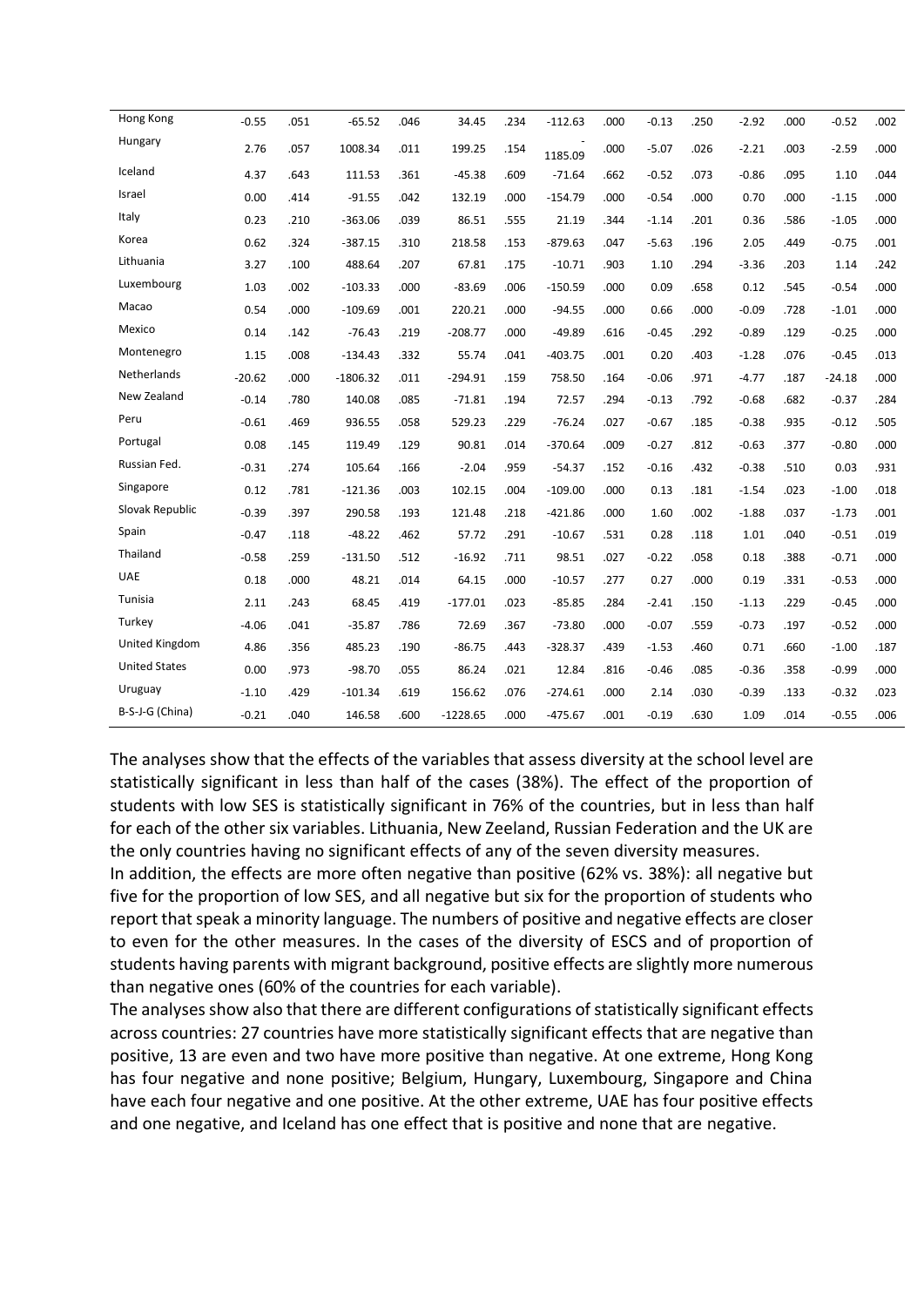Table 8. Unstandardized effects of school level measures of diversity—relative standard deviation of ESCS, % of students with migration background, % of students with migrant parents, % of students with minority language, % of students with minority language assessed by school principals, % of students with special needs, % of students with low SES--, on individual CPS scores in country by country regression models, controlling for Science scores in PISA 2015.

|                         | Diversity of<br><b>ESCS</b> |      | % of students<br>with migration<br>background |      | % of students<br>with migrant<br>parents |      | % of students<br>with minority<br>language |      | % of students<br>with minority<br>language (2) |      | % of students<br>with special<br>needs |      | % of students<br>with low SES |      |
|-------------------------|-----------------------------|------|-----------------------------------------------|------|------------------------------------------|------|--------------------------------------------|------|------------------------------------------------|------|----------------------------------------|------|-------------------------------|------|
| Country                 | В                           | р    | B                                             | p    | В                                        | p    | В                                          | p    | В                                              | p    | В                                      | p    | В                             | p    |
| Australia               | 0.05                        | .394 | 18.72                                         | .845 | 16.59                                    | .726 | $-1.29$                                    | .975 | $-0.23$                                        | .471 | 1.38                                   | .004 | $-0.39$                       | .008 |
| Austria                 | 0.83                        | .046 | $-131.19$                                     | .133 | 55.80                                    | .114 | 34.14                                      | .483 | 0.14                                           | .616 | 0.55                                   | .248 | $-0.79$                       | .037 |
| Belgium                 | 0.01                        | .312 | 20.12                                         | .323 | $-9.27$                                  | .415 | $-7.10$                                    | .592 | $-0.01$                                        | .936 | 0.14                                   | .126 | $-0.07$                       | .382 |
| Brazil                  | 0.03                        | .920 | $-146.42$                                     | .411 | 1.15                                     | .987 | 145.08                                     | .137 | 0.04                                           | .525 | $-1.22$                                | .002 | $-0.03$                       | .671 |
| <b>Bulgaria</b>         | $-0.11$                     | .383 | 175.70                                        | .182 | $-27.43$                                 | .679 | 8.31                                       | .776 | $-0.16$                                        | .281 | $-2.98$                                | .098 | 0.17                          | .207 |
| Canada                  | 0.12                        | .242 | 15.96                                         | .392 | 0.11                                     | .991 | $-24.36$                                   | .004 | 0.06                                           | .393 | $-0.38$                                | .058 | 0.23                          | .074 |
| Chile                   | 0.05                        | .301 | 135.95                                        | .185 | $-66.52$                                 | .254 | 214.15                                     | .123 | $-0.02$                                        | .884 | $-0.15$                                | .480 | $-0.10$                       | .230 |
| Chinese Taipei          | 0.04                        | .785 | 32.50                                         | .680 | 32.43                                    | .219 | 34.74                                      | .750 | 0.01                                           | .848 | $-0.35$                                | .021 | 0.06                          | .429 |
| Colombia                | $-0.63$                     | .245 | 85.34                                         | .369 | 37.77                                    | .638 | 87.59                                      | .271 | 0.14                                           | .036 | $-0.45$                                | .099 | $-0.09$                       | .064 |
| Costa Rica              | 0.27                        | .667 | $-156.75$                                     | .055 | 120.58                                   | .005 | 168.57                                     | .214 | $-0.05$                                        | .591 | $-0.02$                                | .930 | $-0.10$                       | .383 |
| Croatia                 | 0.05                        | .711 | $-55.72$                                      | .326 | 18.79                                    | .244 | 28.55                                      | .602 | 0.06                                           | .621 | $-1.01$                                | .030 | 0.15                          | .238 |
| Czech Republic          | $-0.10$                     | .695 | 287.93                                        | .047 | $-13.02$                                 | .821 | 61.53                                      | .451 | 0.47                                           | .760 | 0.77                                   | .067 | $-0.33$                       | .269 |
| Estonia                 | 0.08                        | .253 | 83.19                                         | .375 | $-39.19$                                 | .001 | 14.39                                      | .472 | 0.05                                           | .667 | 0.08                                   | .663 | 0.05                          | .783 |
| Finland                 | $-0.01$                     | .347 | $-48.52$                                      | .447 | 3.50                                     | .909 | $-18.29$                                   | .451 | $-0.07$                                        | .555 | $-0.33$                                | .291 | 0.03                          | .842 |
| Greece                  | 0.32                        | .094 | $-45.43$                                      | .567 | $-4.40$                                  | .889 | 38.73                                      | .457 | 0.28                                           | .060 | 0.33                                   | .578 | 0.11                          | .462 |
| Hong Kong               | $-0.03$                     | .875 | 9.52                                          | .664 | 1.97                                     | .918 | 7.80                                       | .700 | $-0.09$                                        | .262 | $-0.76$                                | .000 | 0.01                          | .933 |
| Hungary                 | 1.36                        | .130 | 576.16                                        | .020 | 14.83                                    | .865 | $-280.62$                                  | .186 | $-3.18$                                        | .024 | $-0.37$                                | .430 | $-0.99$                       | .025 |
| Iceland                 | $-0.93$                     | .868 | $-27.79$                                      | .702 | 4.65                                     | .930 | $-16.50$                                   | .865 | $-0.17$                                        | .318 | 0.10                                   | .739 | 0.09                          | .783 |
| Israel                  | 0.00                        | .156 | $-33.82$                                      | .213 | 77.77                                    | .000 | $-52.49$                                   | .014 | $-0.26$                                        | .000 | 0.36                                   | .000 | $-0.22$                       | .004 |
| Italy                   | 0.12                        | .229 | 86.28                                         | .383 | $-87.15$                                 | .288 | 14.25                                      | .254 | 0.37                                           | .454 | 0.03                                   | .926 | 0.06                          | .711 |
| Korea                   | 0.17                        | .665 | $-282.99$                                     | .228 | 198.68                                   | .035 | $-330.53$                                  | .225 | $-0.12$                                        | .964 | 1.24                                   | .455 | $-0.13$                       | .360 |
| Lithuania               | $-0.35$                     | .782 | 264.86                                        | .272 | $-4.40$                                  | .888 | $-96.05$                                   | .081 | 0.62                                           | .343 | 0.10                                   | .953 | 0.22                          | .718 |
| Luxembourg              | 0.28                        | .171 | $-24.00$                                      | .103 | 9.90                                     | .592 | $-2.04$                                    | .890 | $-0.03$                                        | .813 | 0.07                                   | .581 | $-0.08$                       | .325 |
| Macao                   | 0.14                        | .080 | $-52.58$                                      | .005 | 27.76                                    | .371 | $-35.08$                                   | .000 | 0.13                                           | .183 | $-0.21$                                | .132 | $-0.15$                       | .078 |
| Mexico                  | $-0.04$                     | .519 | 8.24                                          | .825 | $-25.17$                                 | .482 | $-10.19$                                   | .864 | $-0.08$                                        | .745 | 0.16                                   | .647 | 0.01                          | .870 |
| Montenegro              | 0.32                        | .250 | 149.87                                        | .094 | $-5.74$                                  | .744 | $-104.87$                                  | .190 | 0.08                                           | .585 | $-0.44$                                | .339 | $-0.20$                       | .079 |
| Netherlands             | 3.31                        | .457 | 139.65                                        | .809 | 37.03                                    | .820 | $-195.86$                                  | .646 | 0.22                                           | .858 | 4.15                                   | .158 | $-0.35$                       | .946 |
| New Zealand             | $-0.17$                     | .558 | 81.80                                         | .090 | $-25.55$                                 | .436 | $-5.37$                                    | .896 | $-0.17$                                        | .570 | 0.65                                   | .511 | 0.18                          | .374 |
| Peru                    | 0.18                        | .758 | 554.62                                        | .098 | 406.44                                   | .173 | $-33.24$                                   | .156 | $-0.23$                                        | .506 | $-1.83$                                | .561 | 0.03                          | .813 |
| Portugal                | 0.02                        | .610 | 6.50                                          | .886 | 13.15                                    | .536 | 10.71                                      | .896 | 0.42                                           | .512 | 0.06                                   | .886 | $-0.19$                       | .070 |
| Russian Fed.            | $-0.08$                     | .639 | 101.00                                        | .038 | 21.14                                    | .410 | $-27.63$                                   | .255 | 0.02                                           | .889 | 0.37                                   | .316 | $-0.25$                       | .323 |
| Singapore               | 0.12                        | .629 | $-23.69$                                      | .314 | 22.98                                    | .265 | $-3.28$                                    | .828 | $-0.04$                                        | .505 | $-0.60$                                | .123 | $-0.04$                       | .879 |
| Slovak Republic         | $-0.91$                     | .003 | 18.00                                         | .903 | 102.49                                   | .116 | $-56.09$                                   | .474 | $-0.23$                                        | .503 | $-0.97$                                | .103 | $-0.19$                       | .579 |
| Spain                   | 0.10                        | .571 | $-29.05$                                      | .457 | 66.33                                    | .042 | $-21.40$                                   | .035 | 0.16                                           | .141 | 0.50                                   | .087 | $-0.26$                       | .044 |
| Thailand                | 0.28                        | .309 | $-47.75$                                      | .662 | $-29.07$                                 | .242 | $-38.51$                                   | .114 | 0.05                                           | .441 | $-0.09$                                | .435 | $-0.02$                       | .653 |
| United Arab<br>Emirates | 0.01                        | .745 | 46.29                                         | .000 | $-19.57$                                 | .041 | 1.94                                       | .745 | 0.02                                           | .651 | $-0.30$                                | .014 | 0.15                          | .059 |
| Tunisia                 | 0.69                        | .625 | $-24.83$                                      | .710 | 130.64                                   | .046 | 32.23                                      | .612 | $-2.19$                                        | .096 | $-0.85$                                | .249 | $-0.04$                       | .647 |
| Turkey                  | 0.18                        | .882 | 101.76                                        | .215 | 35.66                                    | .475 | $-32.15$                                   | .004 | 0.07                                           | .346 | 0.16                                   | .641 | $-0.01$                       | .830 |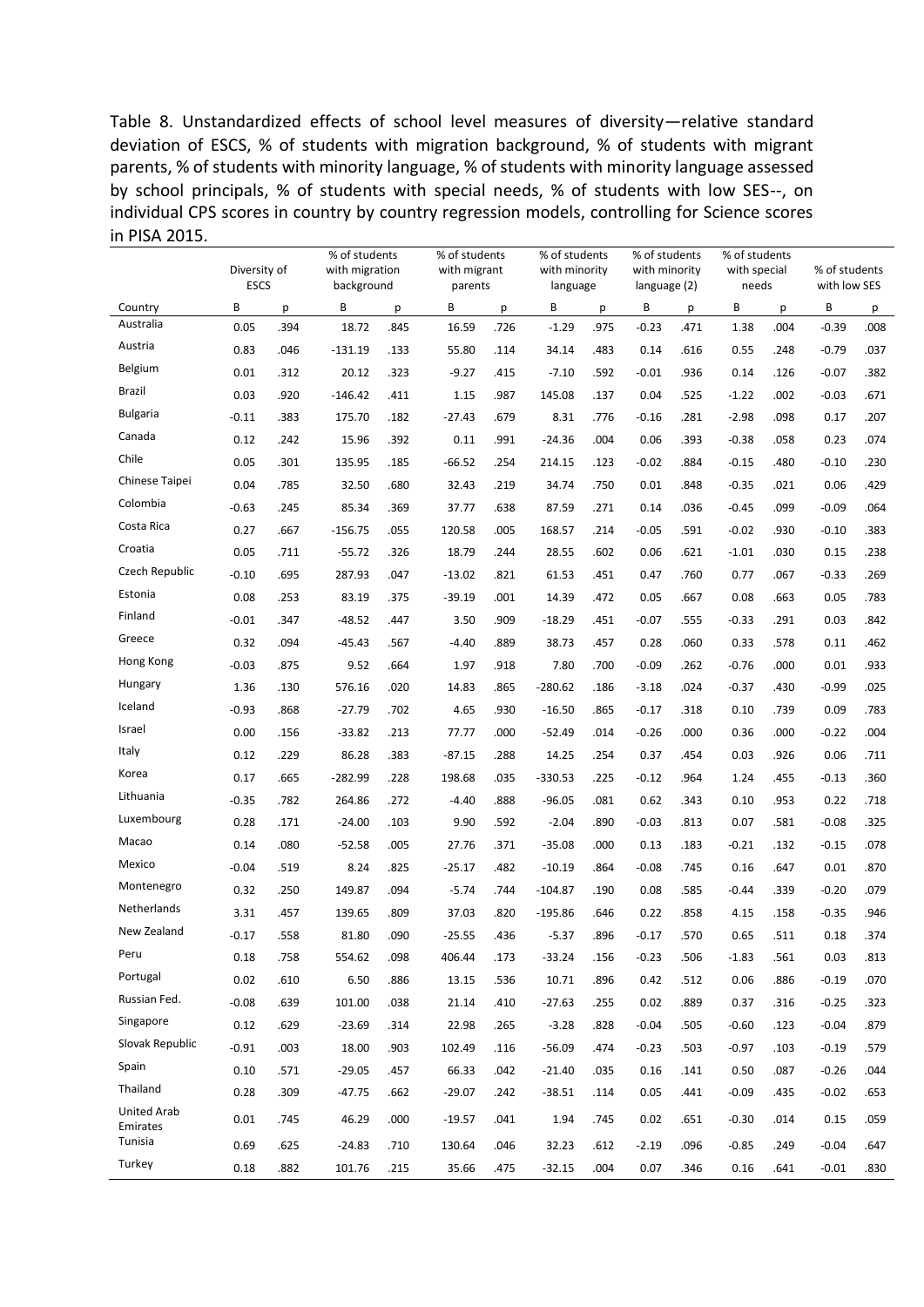| United Kingdom       | $-2.61$ | 360. | 55.46    | 781  | $-213.84$ | .001 | 80.88     | 723  | $-0.40$ | .721 | 1.25    | .153 | -0.67   | .099 |
|----------------------|---------|------|----------|------|-----------|------|-----------|------|---------|------|---------|------|---------|------|
| <b>United States</b> | 0.02    | .439 | 3.75     | .884 | 1.95      | .917 | 26.86     | .330 | $-0.18$ | .180 | 0.09    | .632 | $-0.21$ | .024 |
| Uruguay              | $-1.66$ | .053 | $-51.28$ | .684 | $-1.81$   | .974 | $-106.44$ | 024  | 0.83    | .173 | $-0.04$ | .805 | 0.01    | .906 |
| B-S-J-G (China)      | 0.03    | 588  | 131.25   | .428 | $-44.38$  | 713  | 54.17     | .524 | -0.47   | .044 | 0.03    | .907 | 0.03    | .771 |

Overall, the effects of the variables that assess diversity at the school level, when controlling for Science scores, are statistically significant in less than one quarter of the cases. At one extreme, the proportion of students with special needs has statistically significant effects in 17% of the countries, whereas at the other extreme, the effect of ESCS diversity has statistically significant effects in 5%. Also, 43% of all countries have no significant effects of any of the seven diversity measures.

In contrast with the analyses that do not include control for Science scores, the effects are more often positive than negative (56%). ESCS diversity, proportion of students with migration background and proportion of students having migrant parents have higher proportions of positive effects (69%, 62% and 62%, respectively). The other four variables have close to even proportions between positive and negative effects (between 50% and 52%).

In addition, the analyses show that there are different configurations of statistically significant effects across countries: 17 countries have more statistically significant effects that are negative than positive, 19 are even and six have more positive than negative. No country stands out as having a large number of positive or negative effects that are statistically significant.

## **Effects of collaborative school environment on school outcomes**

Learning environment has been shown to play an important role in shaping school outcomes (for instance Debra and Fraser 2007). PISA 2015 data allow us to test the assertion that schools where collaborative skills are prevalent tend to have students with better education skills and with more positive feelings regarding their school. The following analyses evaluate what are the effects of a collaborative school environment on individual collaborative skills, science skills and attitudes toward school.

# *Effects of collaborative school environment on CPS individual scores*

The collaborative school environment (School CPS) is measured as the mean of all CPS scores in a school, except for the CPS score of the respondent. Its effect on individual CPS scores are tested in three types of regression models for each society: (A) with gender and ESCS as control variables, (B) with Science, gender and ESCS as control variables, and (C) with Science, School Science (measured as the mean of all Science scores in a school, except for the Science score of the respondent), gender and ESCS as control variables (Model C). The results are represented in Table 9.

Table 9. Unstandardized effects of the collaborative school environment (School CPS) on individual CPS scores in three types of regression models for each society: (A) with gender and ESCS as control variables, (B) with Science, gender and ESCS as control variables, and (C) with Science, School Science, gender and ESCS as control variables (Model C), in PISA 2015.

|           | Model A           |      | Model B    |      | Model C    |      |  |
|-----------|-------------------|------|------------|------|------------|------|--|
|           | <b>School CPS</b> |      | School CPS |      | School CPS |      |  |
| Country   | b                 | D    | b          |      |            |      |  |
| Australia | .568              | .000 | .268       | .000 | .413       | .000 |  |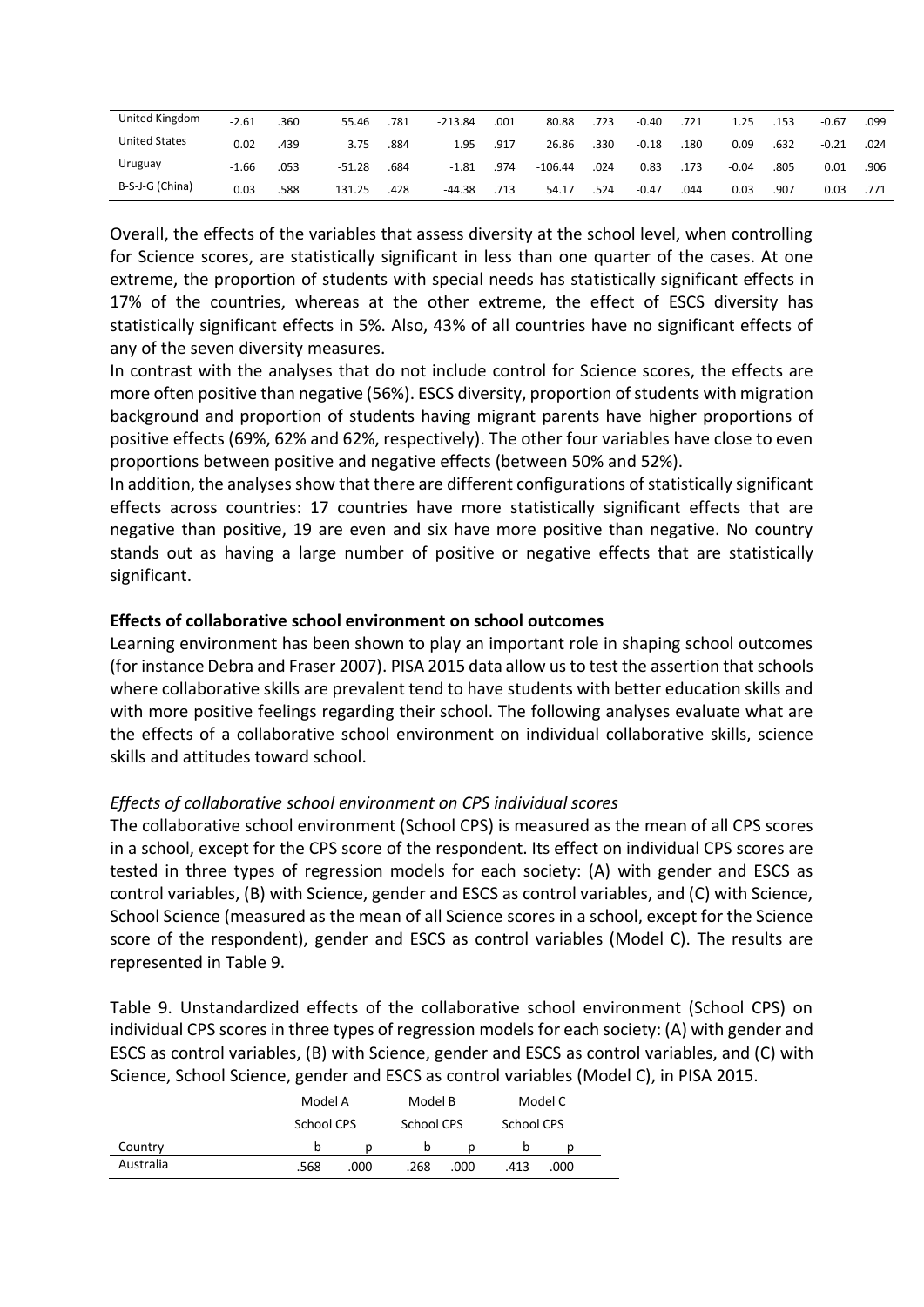| Austria                     | .721 | .000 | .103     | .016 | .348    | .000 |  |
|-----------------------------|------|------|----------|------|---------|------|--|
| <b>Belgium</b>              | .731 | .000 | .097     | .000 | .280    | .000 |  |
| <b>Brazil</b>               | .735 | .000 | .156     | .000 | .404    | .000 |  |
| <b>Bulgaria</b>             | .808 | .000 | .079     | .005 | .211    | .000 |  |
| Canada                      | .514 | .000 | .137     | .000 | .269    | .000 |  |
| Chile                       | .715 | .000 | .105     | .000 | .253    | .000 |  |
| Chinese Taipei              | .685 | .000 | .096     | .000 | .312    | .000 |  |
| Colombia                    | .681 | .000 | .107     | .000 | .224    | .000 |  |
| Costa Rica                  | .586 | .000 | .151     | .005 | .299    | .001 |  |
| Croatia                     | .724 | .000 | .126     | .000 | .269    | .000 |  |
| Czech Republic              | .749 | .000 | .031     | .571 | .172    | .065 |  |
| Estonia                     | .619 | .000 | .128     | .000 | .193    | .001 |  |
| Finland                     | .321 | .000 | .059     | .153 | .096    | .091 |  |
| Greece                      | .572 | .000 | .107     | .083 | .168    | .103 |  |
| Hong Kong                   | .731 | .000 | .148     | .000 | .270    | .000 |  |
| Hungary                     | .773 | .000 | .148     | .008 | .119    | .271 |  |
| Iceland                     | .289 | .018 | .044     | .535 | .024    | .800 |  |
| Israel                      | .847 | .000 | .344     | .000 | .457    | .000 |  |
| Italy                       | .734 | .000 | .078     | .055 | .145    | .037 |  |
| Japan                       | .741 | .000 | .131     | .001 | .444    | .000 |  |
| Korea                       | .565 | .000 | .083     | .042 | .136    | .021 |  |
| Lithuania                   | .691 | .000 | .216     | .005 | .410    | .002 |  |
| Luxembourg                  | .791 | .000 | .133     | .000 | .175    | .059 |  |
| Macao                       | .831 | .000 | .116     | .001 | .206    | .025 |  |
| Mexico                      | .708 | .000 | .136     | .000 | .213    | .000 |  |
| Montenegro                  | .826 | .000 | .120     | .001 | .410    | .000 |  |
| Netherlands                 | .754 | .000 | $-.137$  | .221 | $-.344$ | .164 |  |
| New Zealand                 | .236 | .046 | $-0.055$ | .422 | $-.112$ | .270 |  |
| Peru                        | .646 | .000 | .222     | .000 | .378    | .001 |  |
| Portugal                    | .591 | .000 | .100     | .006 | .115    | .124 |  |
| Russian Federation          | .638 | .000 | .234     | .000 | .343    | .000 |  |
| Singapore                   | .654 | .000 | .013     | .717 | .118    | .077 |  |
| Slovak Republic             | .724 | .000 | .133     | .002 | .197    | .022 |  |
| Spain                       | .255 | .000 | .061     | .168 | .164    | .003 |  |
| Sweden                      | .545 | .000 | .090     | .170 | .110    | .319 |  |
| Thailand                    | .764 | .000 | .180     | .000 | .410    | .000 |  |
| <b>United Arab Emirates</b> | .840 | .000 | .226     | .000 | .487    | .000 |  |
| Tunisia                     | .778 | .000 | .287     | .000 | .523    | .000 |  |
| Turkey                      | .853 | .000 | .184     | .000 | .362    | .000 |  |
| United Kingdom              | .337 | .058 | $-.081$  | .430 | .173    | .201 |  |
| <b>United States</b>        | .573 | .000 | .059     | .072 | .303    | .000 |  |
| Uruguay                     | .537 | .000 | .136     | .002 | .300    | .000 |  |
| B-S-J-G (China)             | .801 | .000 | .111     | .000 | .345    | .000 |  |

The analyses show that a school that is collaborative tends to have a positive effect on CPS scores of students, even when controlling for the effect of Science score and Science scores of the school, with the exceptions of Netherlands and New Zeeland for Model A, Netherlands, New Zeeland and the UK for Model B, and Netherlands and New Zeeland for Model C.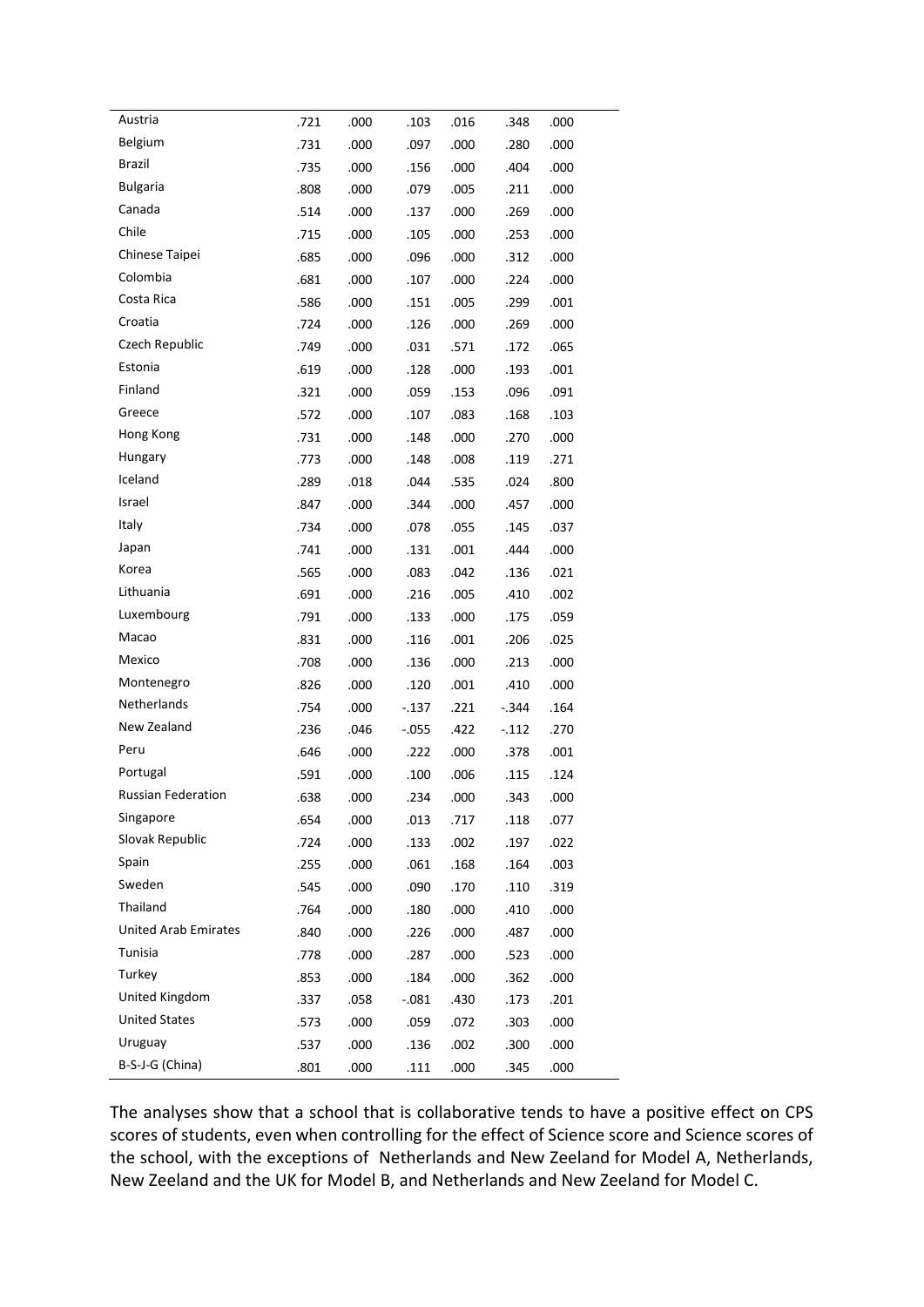When poorest students in each school, defined as students with ESCS scores lower than the mean (ESCS) at school level, minus one standard deviation, are compared to other students, the effects of the collaborative school environment on individual CPS scores tend to be stronger (Figure 7).

Figure 7. Unstandardized effects of the collaborative school environment (School CPS) on individual CPS scores, controlling for Science scores, gender and ESCS, across poorest students, other students, and difference between estimates, in PISA 2015.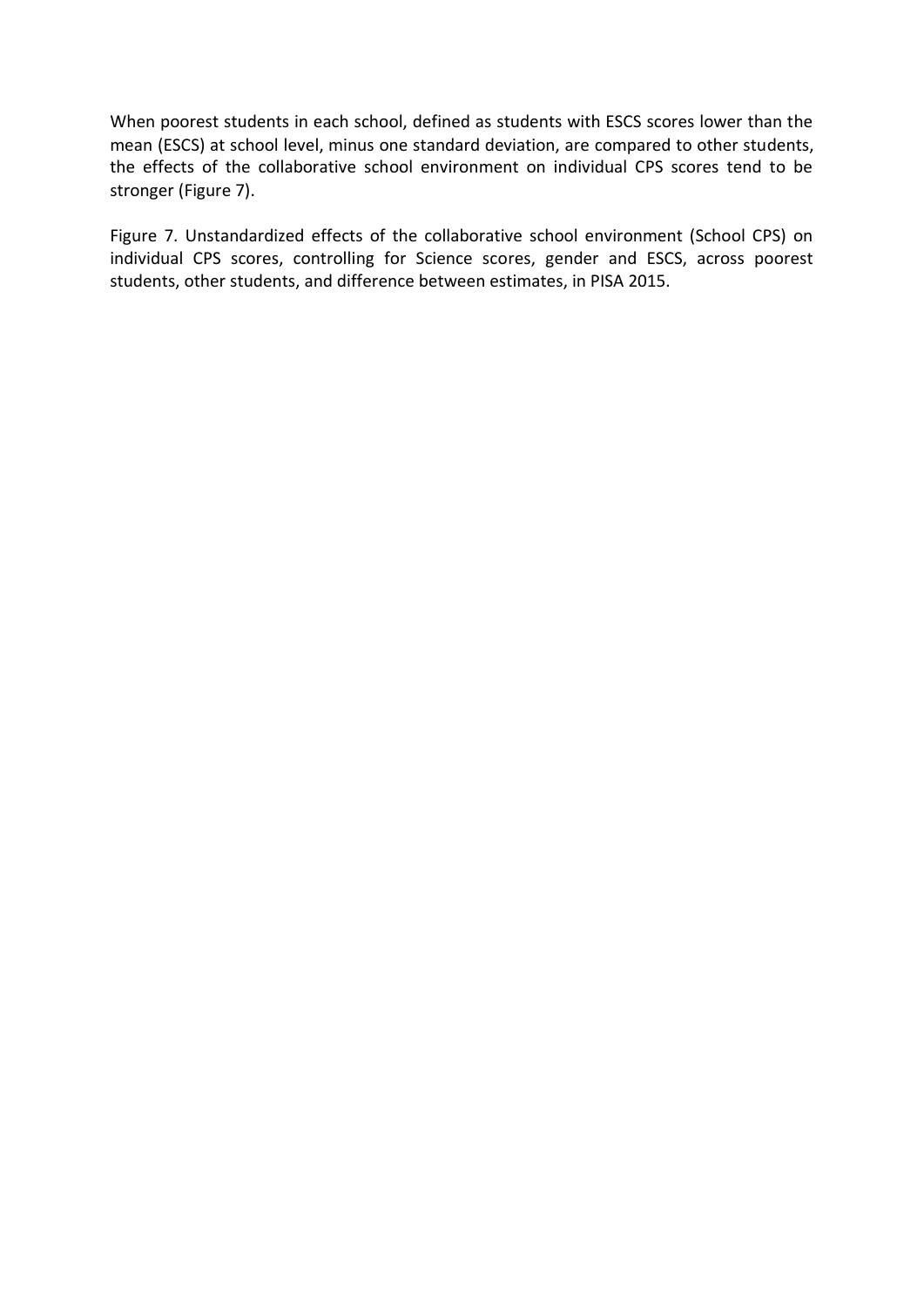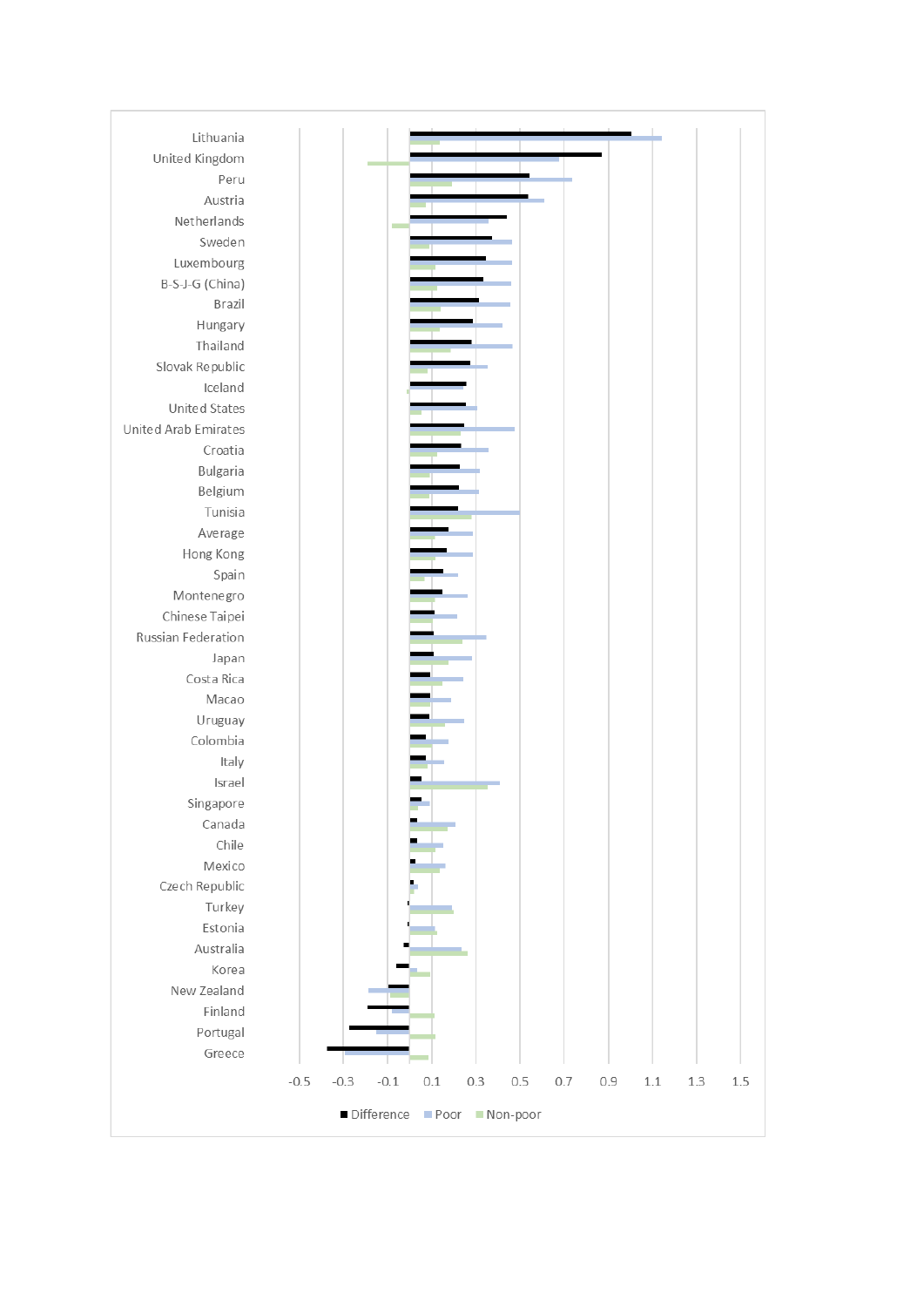In all countries but eight the effect of the collaborative school environment (School CPS) on individual CPS scores, controlling for Science scores, gender and ESCS, is greater among poor students than among others. One possible reason is that school is more relevant for poorer students since they tend to have less exposure to other contexts that promote collaboration. Also, it could be that disadvantaged students are more likely to value teamwork, perhaps because they value more the extra boost that teamwork can bring to their own performance. In the entire sample, students who are among the poorest in their schools and learn in schools that are among the most collaborative (more than one standard deviation above the society mean) have on the average more than 12 points at CPS than other students, with similar Science scores.

## *Effects of collaborative school environment on Science individual scores*

The effects of collaborative school environment (School CPS) on individual Science scores are tested in two types of regression models for each society: (A) with gender and ESCS as control variables, (B) with CPS, gender and ESCS as control variables. The results are represented in Table 10.

Table 10. Unstandardized effects of the collaborative school environment (School CPS) on individual Science scores in two types of regression models for each society: (A) with gender and ESCS as control variables, (B) with CPS, gender and ESCS as control variables, in PISA 2015.

|                 | Model A    |      | Model B    |      |
|-----------------|------------|------|------------|------|
|                 | School CPS |      | School CPS |      |
| Country         | b          | p    | b          | р    |
| Australia       | 0.32       | .011 | $-0.12$    | .123 |
| Austria         | 0.77       | .000 | 0.25       | .000 |
| Belgium         | 0.83       | .000 | 0.29       | .000 |
| Brazil          | 0.78       | .000 | 0.21       | .000 |
| <b>Bulgaria</b> | 0.93       | .000 | 0.31       | .000 |
| Canada          | 0.41       | .000 | 0.03       | .207 |
| Chile           | 0.75       | .000 | 0.20       | .000 |
| Chinese Taipei  | 0.81       | .000 | 0.22       | .000 |
| Colombia        | 0.68       | .000 | 0.15       | .000 |
| Costa Rica      | 0.52       | .000 | 0.17       | .000 |
| Croatia         | 0.80       | .000 | 0.25       | .000 |
| Czech Republic  | 0.97       | .000 | 0.45       | .000 |
| Estonia         | 0.59       | .000 | 0.08       | .022 |
| Finland         | 0.31       | .000 | 0.06       | .163 |
| Greece          | 0.59       | .000 | 0.15       | .012 |
| Hong Kong       | 0.70       | .000 | 0.19       | .000 |
| Hungary         | 0.72       | .000 | 0.18       | .000 |
| Iceland         | 0.30       | .013 | 0.07       | .345 |
| Israel          | 0.72       | .000 | 0.01       | .640 |
| Italy           | 0.76       | .000 | 0.19       | .000 |
| Japan           | 0.93       | .000 | 0.34       | .000 |
| Korea           | 0.72       | .000 | 0.20       | .000 |
| Lithuania       | 0.66       | .000 | 0.06       | .472 |
| Luxembourg      | 0.83       | .000 | 0.23       | .000 |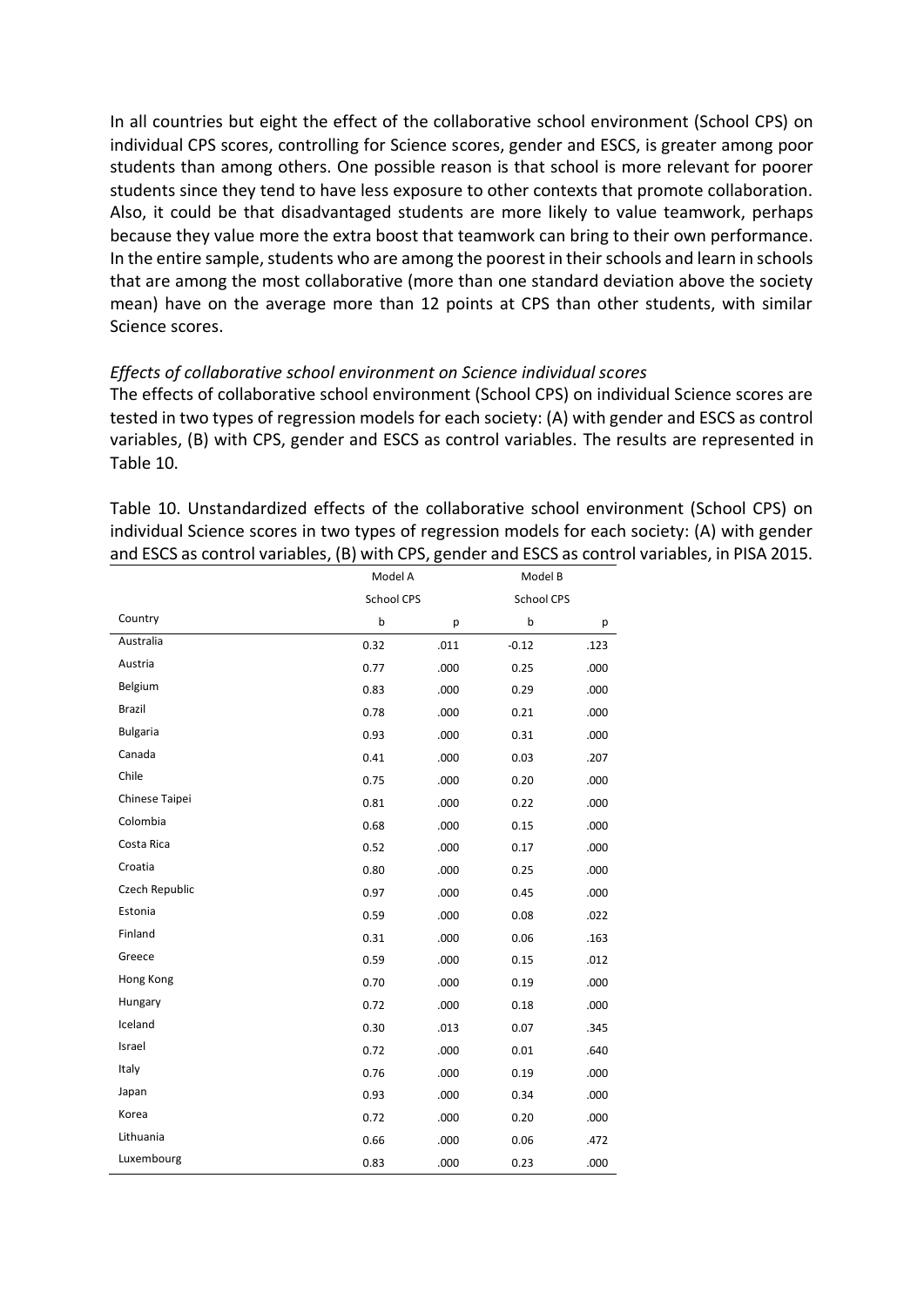| Macao                       |      |      |      |      |
|-----------------------------|------|------|------|------|
|                             | 0.82 | .000 | 0.20 | .000 |
| Mexico                      | 0.68 | .000 | 0.17 | .000 |
| Montenegro                  | 1.00 | .000 | 0.33 | .000 |
| Netherlands                 | 1.25 | .000 | 0.75 | .000 |
| New Zealand                 | 0.36 | .003 | 0.17 | .017 |
| Peru                        | 0.53 | .000 | 0.08 | .185 |
| Portugal                    | 0.62 | .000 | 0.14 | .000 |
| <b>Russian Federation</b>   | 0.52 | .000 | 0.07 | .076 |
| Singapore                   | 0.81 | .000 | 0.27 | .000 |
| Slovak Republic             | 0.83 | .000 | 0.31 | .000 |
| Spain                       | 0.25 | .001 | 0.05 | .301 |
| Sweden                      | 0.61 | .000 | 0.15 | .035 |
| Thailand                    | 0.74 | .000 | 0.10 | .000 |
| <b>United Arab Emirates</b> | 0.85 | .000 | 0.13 | .000 |
| Tunisia                     | 0.87 | .000 | 0.32 | .000 |
| Turkey                      | 0.97 | .000 | 0.39 | .000 |
| United Kingdom              | 0.50 | .005 | 0.23 | .025 |
| <b>United States</b>        | 0.54 | .000 | 0.09 | .002 |
| Uruguay                     | 0.47 | .000 | 0.09 | .021 |
| B-S-J-G (China)             | 0.94 | .000 | 0.34 | .000 |

The analyses show that a school that is collaborative tends to have a positive and statistically significant effect on Science scores of students, even when controlling for the effect of CPS score, with the exceptions of Canada, Finland, Iceland, Israel, Lithuania, Peru, Russia and Spain (all positive but  $p > 0.05$ ).

# *Effects of collaborative school environment on attitudes toward school*

PISA 2015 data include a battery of six questions that assess how the students feel about school, assessing the level of agreement with each of the following statements: (1) "I feel like an outsider (or left out of things) at school", (2) "I make friends easily at school", (3) "I feel like I belong at school", (4) "I feel awkward and out of place in my school", (5) "Other students seem to like me", and (6) "I feel lonely at school". These six questions were aggregated by factor analysis in a unique individual score that measure feeling toward school. The effects of collaborative school environment (School CPS) on this score in regression models with gender and ESCS as control variables, are represented in the first two columns of Table 11. The last two columns describe the effects of the school level science scores on the measure of the feelings toward school in regression models with gender and ESCS as control variables.

Table 11. Unstandardized effects of the collaborative school environment (School CPS) on individual scores of the feelings toward school in regression models for each society, with gender and ESCS as control variables, and unstandardized effects the school level science scores (School Science) on individual scores of the feelings toward school in regression models for each society, with gender and ESCS as control variables, in PISA 2015.

|           | School CPS |      | School Science |        |      |
|-----------|------------|------|----------------|--------|------|
| Country   | b          |      | b              |        |      |
| Australia | 0.0033     | .035 |                | 0.0033 | .044 |
| Austria   | 0.0011     | .200 |                | 0.0004 | .587 |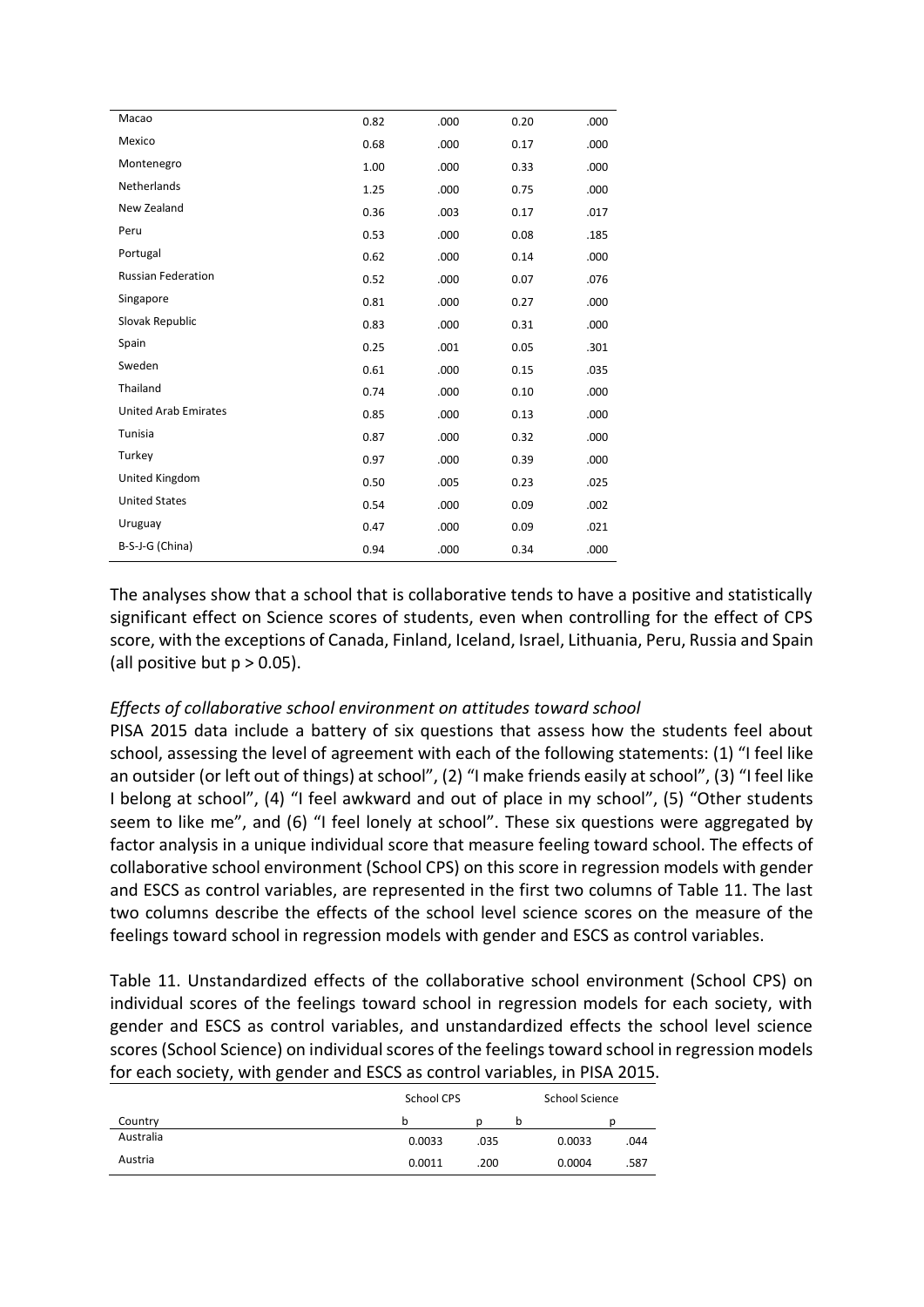| Belgium                     | 0.0009    | .069 | 0.0010    | .030 |
|-----------------------------|-----------|------|-----------|------|
| Brazil                      | 0.0013    | .007 | 0.0014    | .002 |
| <b>Bulgaria</b>             | 0.0016    | .006 | 0.0012    | .021 |
| Canada                      | 0.0000    | .942 | 0.0014    | .055 |
| Chile                       | 0.0022    | .000 | 0.0024    | .000 |
| Chinese Taipei              | 0.0012    | .021 | 0.0014    | .002 |
| Colombia                    | 0.0017    | .002 | 0.0019    | .001 |
| Costa Rica                  | 0.0024    | .029 | 0.0024    | .049 |
| Croatia                     | 0.0008    | .213 | 0.0010    | .098 |
| Czech Republic              | 0.0012    | .256 | 0.0006    | .429 |
| Estonia                     | 0.0018    | .021 | 0.0029    | .001 |
| Finland                     | 0.0010    | .248 | 0.0011    | .256 |
| Greece                      | $-0.0005$ | .709 | $-0.0007$ | .614 |
| Hong Kong                   | $-0.0009$ | .133 | $-0.0014$ | .042 |
| Hungary                     | $-0.0027$ | .017 | $-0.0021$ | .077 |
| Iceland                     | $-0.0014$ | .345 | $-0.0020$ | .350 |
| Italy                       | 0.0022    | .074 | 0.0026    | .029 |
| Japan                       | 0.0010    | .145 | 0.0010    | .068 |
| Korea                       | $-0.0001$ | .886 | 0.0017    | .040 |
| Lithuania                   | 0.0030    | .136 | 0.0027    | .273 |
| Luxembourg                  | 0.0010    | .501 | 0.0004    | .741 |
| Macao                       | $-0.0001$ | .871 | 0.0002    | .855 |
| Mexico                      | 0.0014    | .048 | 0.0017    | .035 |
| Montenegro                  | $-0.0010$ | .201 | $-0.0010$ | .126 |
| Netherlands                 | 0.0009    | .624 | 0.0009    | .540 |
| New Zealand                 | 0.0000    | .997 | $-0.0011$ | .397 |
| Peru                        | 0.0018    | .246 | 0.0031    | .066 |
| Portugal                    | $-0.0002$ | .753 | $-0.0006$ | .438 |
| <b>Russian Federation</b>   | 0.0002    | .800 | 0.0005    | .535 |
| Singapore                   | 0.0021    | .026 | 0.0022    | .008 |
| Slovak Republic             | 0.0016    | .047 | 0.0016    | .023 |
| Spain                       | 0.0004    | .689 | $-0.0012$ | .328 |
| Sweden                      | 0.0008    | .561 | 0.0011    | .440 |
| Thailand                    | 0.0012    | .013 | 0.0013    | .011 |
| <b>United Arab Emirates</b> | 0.0001    | .875 | 0.0004    | .270 |
| Tunisia                     | 0.0009    | .465 | 0.0007    | .518 |
| Turkey                      | 0.0016    | .007 | 0.0015    | .007 |
| United Kingdom              | $-0.0022$ | .259 | $-0.0016$ | .355 |
| <b>United States</b>        | $-0.0031$ | .000 | $-0.0030$ | .000 |
| Uruguay                     | 0.0012    | .210 | 0.0013    | .214 |
| B-S-J-G (China)             | 0.0007    | .049 | 0.0008    | .025 |

The analyses show that in most societies, 32, the effect of the CPS context on wellbeing at school is positive. In 16 of them the effect is statistically significant. Surprisingly, in two of these cases, Hungary and the United States, the effects are negative. At the same time, the effect of Science school index is very similar to the effect of CPS school index and stronger in more than half of the cases. Only in Bulgaria and Turkey the effects of CPS school index are statistically significant and stronger than the effects of the Science school index, but even in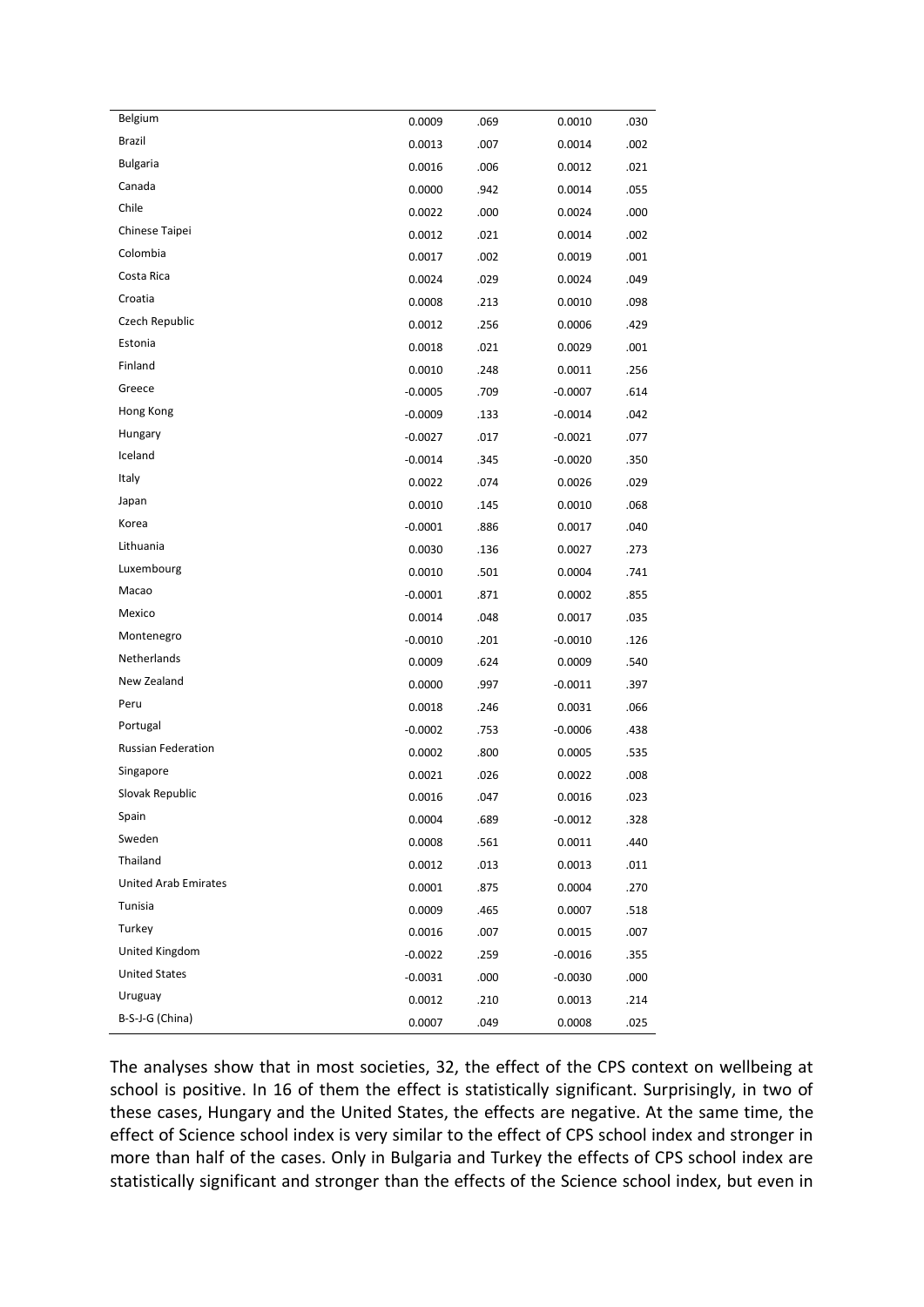these two cases the differences are close to zero. These results, taken together, suggests that the specific part of the CPS at the school level does not have a positive effect on wellbeing in school.

# **WHAT THE RESULTS OF RESEARCH ON COLLABORATIVE SKILLS IMPLY FOR POLICY AND PRACTICE**

Collaborative skills are key resources for students with and without disabilities, with diverse socio-economic and cultural background. This section presents several recommendations that might lead to improved skills and attitudes towards collaboration, and to lower gaps between vulnerable categories and the rest of the students.

Collaborative skills incorporate both cognitive and non-cognitive components. Whereas the effects of cognitive traits have been studied over more than one century, there is a rapidly growing body of evidence showing that some of the non-cognitive skills are at least as effective in predicting in later-life success. Since studies that focus specifically on collaborative skills are relatively recent, the first part of my recommendations will draw upon empirical results regarding those non-cognitive attributes that have been shown to spur cooperation and collaboration and that have been included in long time research agendas.

The main findings from the literature can be summarized as follows:

■ The predictive power of non-cognitive skills exceeds that of cognitive skills for many important outcomes. Conscientiousness and self-regulation are among the most widely predictive, playing a significant role in explaining poverty reproduction. Moreover, conscientiousness tends to have stronger positive effects on attainments at lower levels of parental SES.

■ Non-cognitive skills and academic achievement can have positive reciprocal relationships at both individual and group level. Therefore, investment in non-cognitive skills can enhance both non-cognitive and cognitive skills.

■ The results of the international large-scale assessments, including PISA, are influenced by a mixture of cognitive skills, non-cognitive skills and incentives.

■ The early years are important in shaping all skills and in laying the foundations for successful investment in the later years. During the early years, both cognitive and non-cognitive skills are highly malleable. During the adolescent years, non-cognitive skills are more malleable than cognitive skills.

■ There is ample evidence showing that generalized trust is one of the key attributes, both at individual and contextual level, that promote collaboration.

■ Analyses at the country level show that the main determinants of the mean scores of collaboration competency among countries in PISA 2015 are generalized trust and inequality between schools. At the same time, generalized trust is a positive determinant of the specific component of collaboration in PISA 2015.

■ Despite of the growing awareness on the potential negative effects of wealth inequality on education outcomes, the vast majority of studies rely on society level measures of inequality, which offer only a partial view on disparities experienced by students. In particular, inequality inside schools and, especially that between schools, have been shown to have negative effects on educational outcomes.

■ Recent studies regarding the role of personality on collaborative problem-solving performance found that openness and agreeableness tend to have positive effects.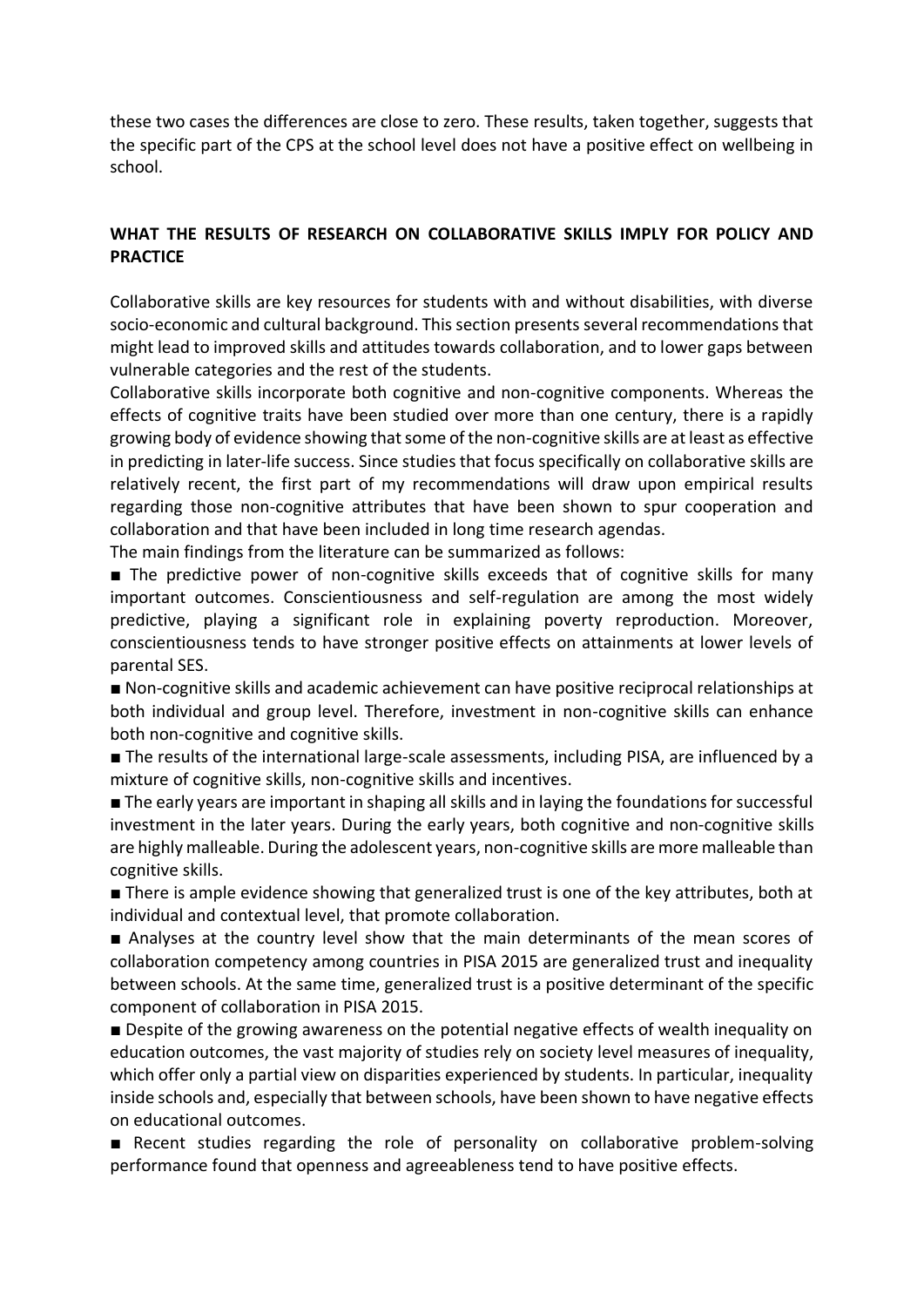These results lead to the following recommendations:

■ There is solid evidence in favour of developing teaching approaches that enhance levels of conscientiousness and self-regulation, with a focus on vulnerable categories of students. Interventions such as Perry Preschool programme, in which participants were taught social skills in a daily "plan-do-review" sequence and also learned to work with others when problems arose (Heckman & al 2013), as well as Career Academies and European apprenticeship programmes, which expose students to career-oriented activities, including job shadowing, career fairs, job search workshops, resume preparation, and work together in teams (Kemple and Willner 2008), were shown to have long lasting positive effects.

■ The interpretation of the results of international large-scale assessments should aim to take into account the contributions of each of the cognitive and non-cognitive components to the individual scores, as well as existing knowledge about what components can be shaped by school education, to what extent and when.

■ When explaining changes of the mean scores between waves of assessment in a particular country, the focus should be on (1) policy changes that might have affected cognitive skills during the early childhood of the respondents, as well as on (2) policy changes with potential effects on non-cognitive skills, which took place over the entire life time of the respondents.

■ The existing findings suggest that raising education levels and fostering civics and citizenship education are effective measures to promote generalized trust.

■ Since exposure to cultural and socio-economic diversity in school is likely to have a negative effect on generalized trust, it is important that teaching approaches that have the potential to alleviate these effects are developed and adopted.

■ Policies that address growing inequality and polarisation in most societies are expected to alleviate or even reverse the erosion of generalized trust, which in turn would have a positive effect on collaboration

■ It is important to develop and use better measures of wealth inequality, including measures of inequality inside schools, of inequality experienced by students in their communities and their societies.

■ Given the relatively immature state of existing explanations for the development of generalized trust within the school setting, further theoretical development, better behavioural measures of generalized trust, better measurement of school context and teaching interventions, and a move towards employing research designs with greater leverage for drawing causal inference, are warranted.

■ Behavioural measures of trust should take into account the key structural variables that were found to affect the likelihood of cooperative behavior, including the number of participants involved, the types of benefits, the heterogeneity of participants, faceto face communication, the shape of productive function, and how individuals are linked.

■ Although evidence is still limited, it seems likely that students would benefit from teaching approaches that aim to enhance openness and agreeableness. Grading methods have been shown to influence these two personality dimensions, along with neuroticism, and therefore it should receive utmost attention.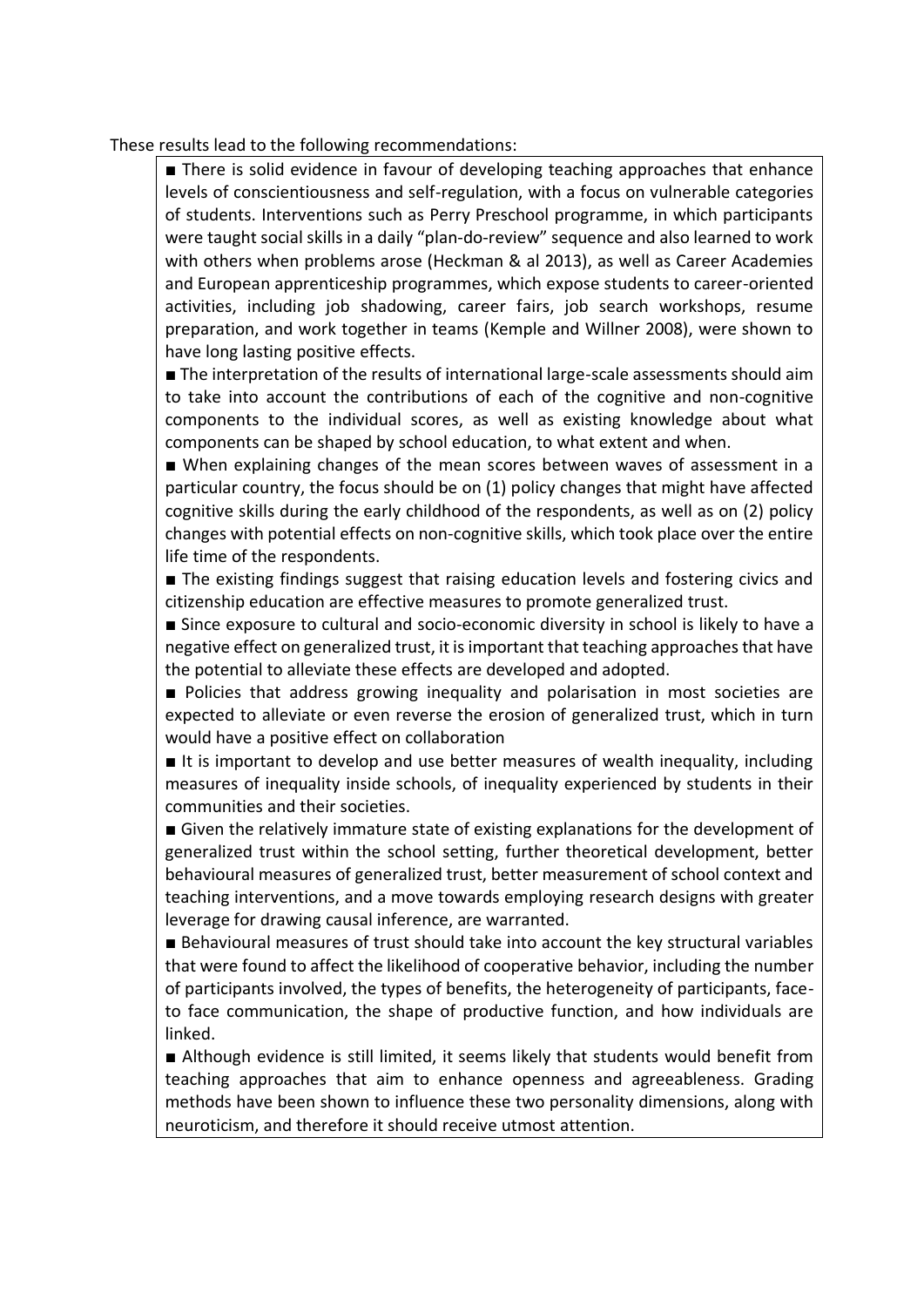Despite the wide agreement that it is important to cultivate collaborative skills among students, there are serious challenges in effectively assessing and teaching these skills. One problem is the lack of consensus on how to operationalize CPS and how to measure it effectively. Throughout the CPS literature, there have been a large variety of proposed instruments, with different strengths and weaknesses in terms of validity and reliability. The main findings from the literature regarding the CPS instruments are the following:

■ Human-to-agent approaches (H-A), as applied in PISA 2015, have the advantage of offering standardized assessment conditions, which are especially crucial for student comparisons on the individual level and for conducting quantitative studies on large samples. However, such conditions are likely to suffer from the artificial setting in which interaction takes place.

■ Human-to-human (H-H) approaches, such as ATC21S, provide better representations of natural collaboration. However, they lack controllability, and the H-H logfiles with natural speech information are too complex to analyze in large-scale assessments.

■ Although CPS instrument used in PISA 2015 aimed to measure both cognitive and noncognitive aspects of collaboration, the strong correlations with science, mathematics and reading instruments at individual and society level suggest that cognitive component is highly dominant at the expense of the social (non-cognitive) component.

■ Many of the adolescent programmes that focus on developing skills were shown to be only successful in the short run although the short-term results appeared often to be spectacular (Kautz, Heckman, Diris, Weel and Borghans 2014). It is not clear if interventions aiming to enhance collaborative skills could be exceptions, since there is no solid evidence to confirm their long-term effects.

The ensuing implications are the following:

■ There is a need to develop new CPS instruments that build on the strengths of PISA 2015, ATC21S, as well as other H-A and H-H approaches. One direction is to include voice communication with avatars. Another one is to create better representations of natural collaboration and to use natural language processing (NLP). It is important that future instruments will be designed in order to capture the non-cognitive component of the collaboration skills with greater precision than the current ones.

■ Long-term evaluations of early childhood programmes and interventions in school are required in order to assess their effectiveness.

The analyses conducted in this paper on what influences CPS scores in PISA 2015 data found that overall, the determinants of the non-cognitive component of collaboration differ to those of the cognitive one. The main findings of these analyses can be summarized as follows:

■ The students who were born in a different country than the one of testing, as well as students speaking a minority language, received similar CPS scores with the rest of the students in the vast majority of societies, whereas students with low ESCS values tend to be associated with low values of CPS scores in all countries.

■ The specific part of collaboration has fewer negative determinants among the four variables that measure minority status than the overall CPS measure. Even when statistically significant, the effects on CPS are much weaker than in the absence of control for Science.

■ The analyses on how parents' views on schools and education of their children are associated to CPS scores, based on 11 societies from four continents, found that students learning in schools where parents feel welcomed, as well as students in schools where parents who report that know by name many friends, tend to have higher CPS scores.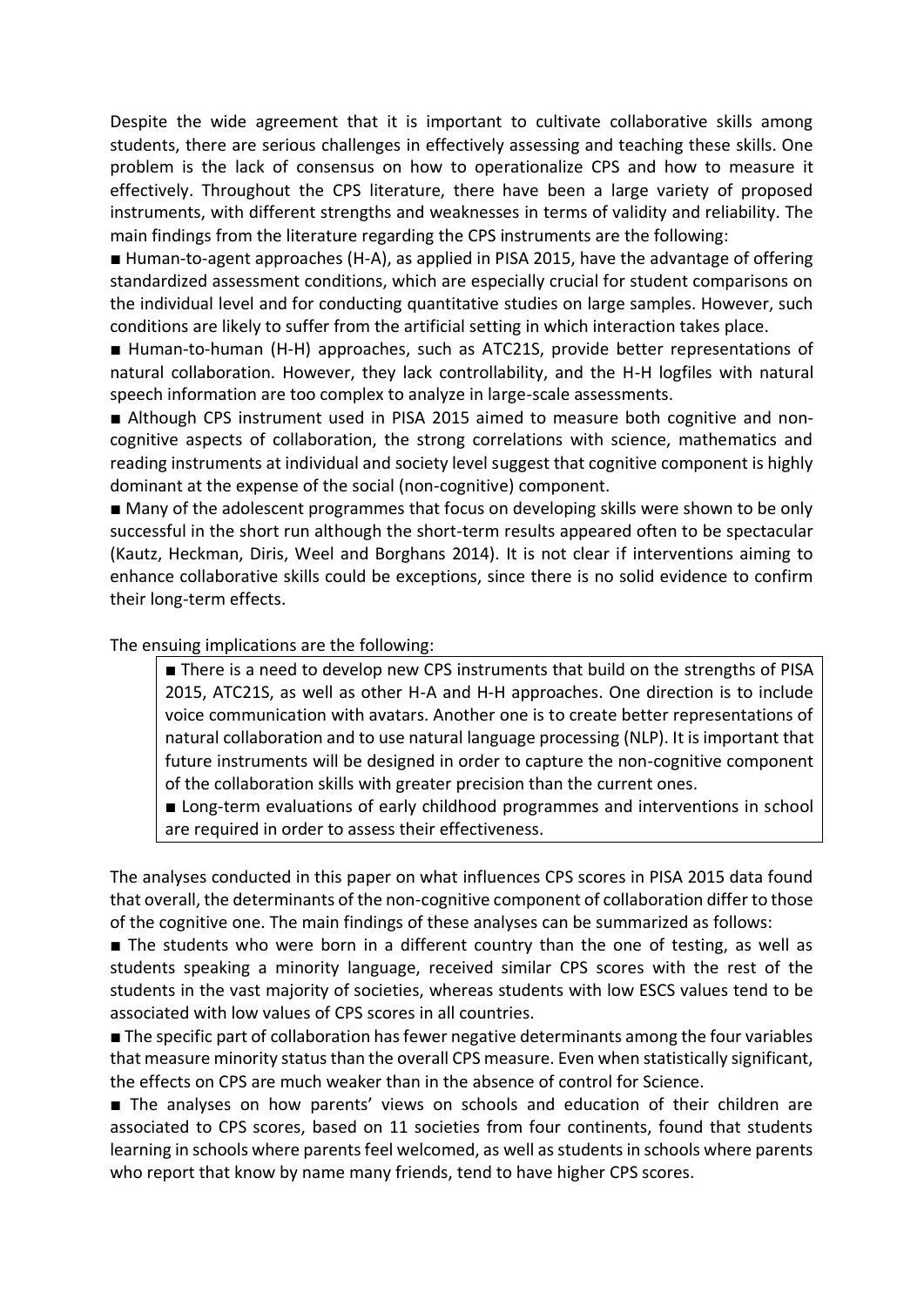■ There is a long tradition of assessing the impact of diversity on cooperation and collaboration, and PISA 2015 data provides novel opportunities to extend testing to the school context. The analyses in this paper show that the effects of variables that measure diversity at the school level on students' CPS scores tend to be negative, but display very diverse configurations. The exposure to high proportions of students with low SES at the school level, as well as high proportions of students who report that speak a minority language, tend to diminish collaborative skills among students in most countries. In contrast with these results, the effects of diversity measures on the non-cognitive part of CPS are more often positive than negative: ESCS diversity, proportion of students with migration background and proportion of students having migrant parents have higher proportions of positive effects, whereas the other four variables have close to even proportions between positive and negative effects.

■ Developing collaborative skills in school is a goal by itself, but also a mean for making a positive learning environment. The analyses in the previous section showed that a school that is collaborative tends to have a positive effect on CPS scores of students, even when controlling for the effect of Science score and Science scores of the school, in the vast majority of countries. Moreover, in all countries but eight the effect of the collaborative school environment on individual non-cognitive component of CPS is greater among poor students than among others. Similarly, collaborative school environment has a positive and statistically significant effect on Science scores of students, even when controlling for the effect of CPS score, in almost all countries, as well as positive effects on students' attitudes toward school.

These findings on PISA 2015 lead to the following recommendations:

■ There is a need to develop teaching approaches based on increased awareness on the benefits of collaboration, along with new knowledge about how to assess and how to develop CPS in students. At the same time, there is a risk that increased focus on collaboration will create a new type of gap between disadvantaged groups and the rest, similar to the existing ones regarding the standard types of achievement. Therefore, the new interventions should be designed as inclusive as possible. Educational systems in countries where the non-cognitive component of CPS among disadvantaged groups are higher than those of the majority, such as Colombia, Luxembourg, Mexico and the UK for students with migrant background, and Japan for students with low ESCS, should be further investigated, and if the results hold, could be used to provide suggestions about policy changes elsewhere.

■ Since schools that cultivate good relationships with parents and between parents and students tend to be a resource for collaboration skills of the students, these types of practices should be encouraged more.

■ Given the limited evidence and divergent patterns between countries regarding the links between types of diversity and collaboration skills, further theoretical development, better measures of diversity within the school context, a better mapping of teaching interventions for accommodating diversity, and a move towards employing research designs with greater leverage for drawing causal inference, are warranted.

■ Given the importance of developing collaborative environment in school and the difficulty to create CPS instruments at individual level that are valid and reliable, it is worth to attempt designing instruments for measuring CPS at the class and school level.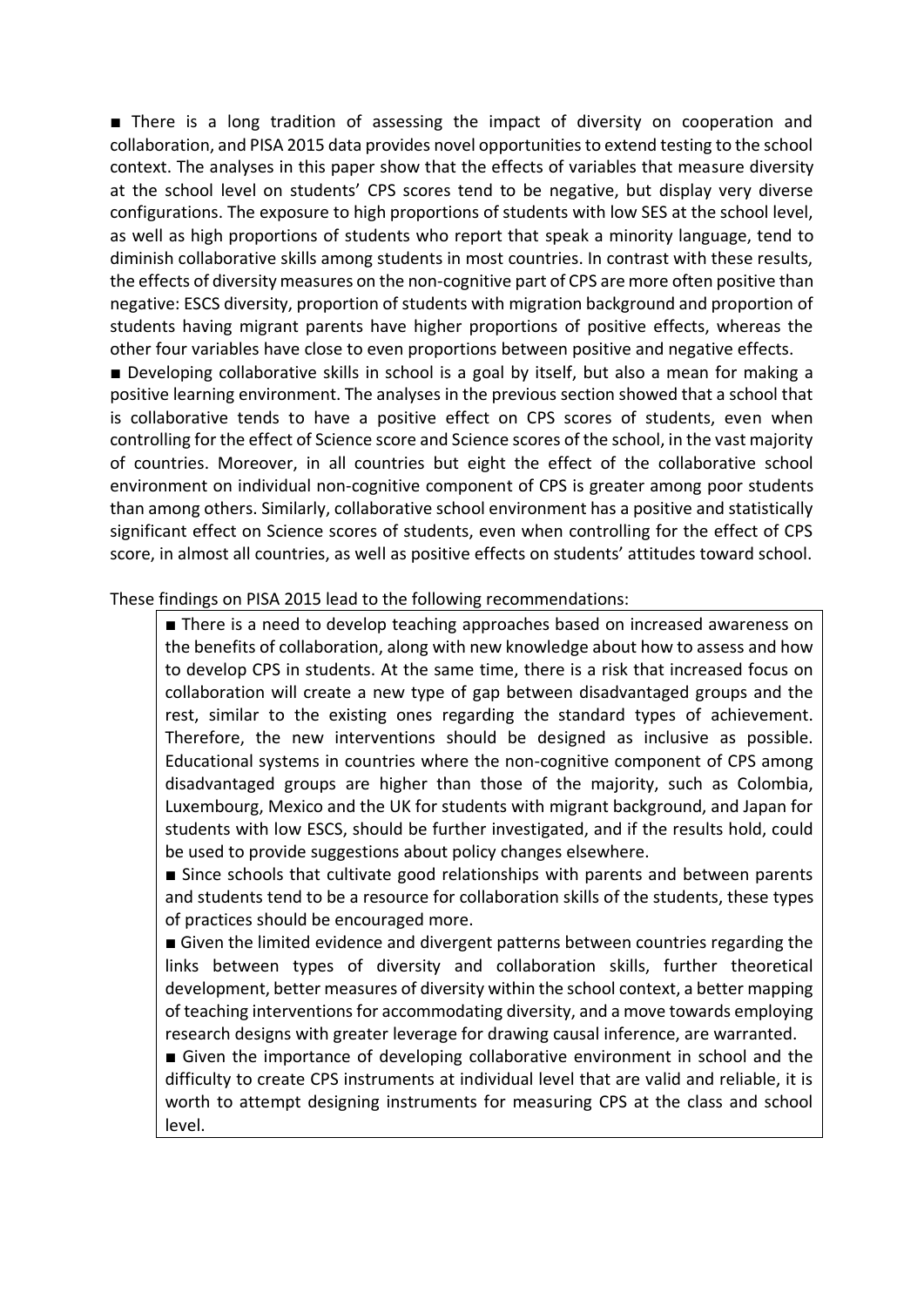It is surprising that the non-cognitive component of a skill that has been shown to have significant payoff over the lifetime it is so uniformly distributed across disadvantaged and nondisadvantaged groups. Moreover, collaborative skills have been found to be positively correlated with generalized trust, which tends to be more prevalent among youth with high socio-economic status and no immigration background. One possible explanation could be that teaching that places emphasis on creating skills that result in high scores in mathematics, science and reading, tends to be less efficient on developing pro-social abilities. It is also possible that some of the students who struggle in cognitive subjects are more interested in activities in physical education class, which require individuals to work together in groups to achieve a common goal. Indeed, data do show that students who attend physical education class once or twice per week score highest in collaborative problem solving, and that after accounting for performance in the three core PISA subjects, students who attend between zero and three days of physical education class per week score similarly, and score above students who attend four or more days per week (OECD 2015 p.165). However, there is wide variation across countries in what is emphasised in physical education class (European Commission/EACEA/Eurydice, 2013) and, unfortunately, cross-sectional data from PISA cannot indicate which approach is more effective at developing collaboration skills.

At the same time, we cannot exclude the possibility that PISA 2015 CPS instrument does not capture some of the relevant collaborative abilities, which would have uneven distributions across various categories of students.

The resultant recommendations are the following:

■ There is a need to assess to what extent the non-cognitive components of CPS instruments take into account generalized trust and norms of reciprocity, and to adjust them if necessary.

■ The existing findings suggest that certain school activities, including physical education, apprenticeships and traineeships, have significant potential to foster collaborative skills, whereas cognitive subjects can have the opposite effects. Given the limited evidence and divergent patterns between countries regarding these links, a better mapping of teaching interventions that encourage and discourage pro social attitudes and norms, and a move towards employing research designs with greater leverage for drawing causal inference, are necessary.

## **CONCLUSIONS**

One of the memorable maxims credited to Albert Einstein, that "not everything that counts can be counted, and not everything that can be counted counts.", is almost certain misattributed. Instead, the most likely source is William Bruce Cameron, who in his 1963 text "Informal Sociology: A Casual Introduction to Sociological Thinking" wrote the following passage:

"It would be nice if all of the data which sociologists require could be enumerated because then we could run them through IBM machines and draw charts as the economists do. However, not everything that can be counted counts, and not everything that counts can be counted."

The analyses in this paper argue that collaboration skills count and deserve to be considered as one of the key educational outcomes. One important consequence is that any definition of inclusive education that does not recognize the importance of collaborative relationships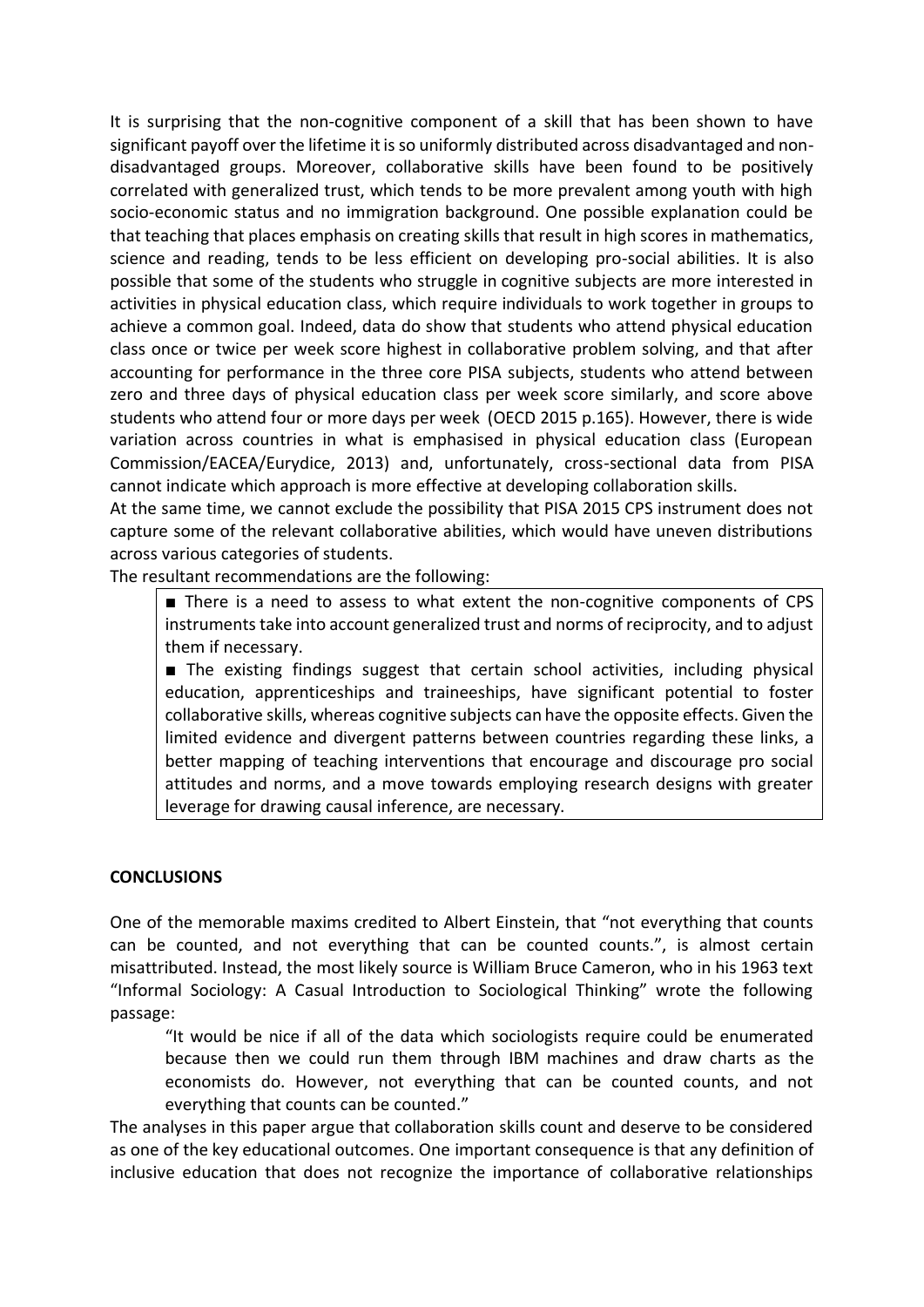among students with and without disabilities, with diverse socio-economic and cultural background, is incomplete. This paper also evaluates the extent to which collaboration skills can be counted. The conclusions can be summarized as follows:

■ The predictive power of non-cognitive skills exceeds that of cognitive skills for many important outcomes. In addition, non-cognitive skills and academic achievement can have positive reciprocal relationships at both individual and group level. Therefore, investment in non-cognitive skills can enhance both types of skills.

■ Collaborative problem solving (CPS) skills are a mixture of cognitive and non-cognitive skills that play an important role in initiating and sustaining cooperation and collaboration.

■ There is ample evidence showing that generalized trust is one of the key attributes, both at individual and contextual level, that promote collaboration. In addition, openness and agreeableness tend to have positive effects on CPS.

■ Raising education levels and fostering civics and citizenship education are effective measures to promote generalized trust. Since exposure to cultural and socio-economic diversity in school is likely to have a negative effect on generalized trust, it is important that teaching approaches that have the potential to alleviate these effects are developed and adopted.

■ Policies that address growing inequality and polarisation in most societies are expected to ease or even reverse the erosion of generalized trust, which in turn would have a positive effect on collaboration.

■ Although CPS instrument used in PISA 2015 aimed to measure both cognitive and noncognitive aspects of collaboration, the strong correlations with science, mathematics and reading instruments at individual and society level suggest that the cognitive component is highly dominant at the expense of the non-cognitive component. It is also unclear if its noncognitive component includes generalized trust and norms of reciprocity. Therefore, there is a need to develop new CPS instruments that are able to capture the non-cognitive component of the collaboration skills with greater precision than the current ones.

■ The students who were born in a different country than the one of testing, as well as students speaking a minority language, received similar CPS scores with the rest of the students in the vast majority of societies, whereas students with low ESCS values tend to be associated with low values of CPS scores in all countries. At the same time, the non-cognitive collaboration skills have fewer negative determinants among the variables that measure minority status than the cognitive collaboration skills.

■ There is a need to develop teaching approaches based on increased awareness on the benefits of collaboration, along with new knowledge about how to assess and how to develop CPS skills. The new interventions should be designed as inclusive as possible.

■ Schools that cultivate good relationships with parents and between parents and students tend to be a resource for collaboration skills of the students.

■ Developing collaborative skills in school is not only a goal, but also an effective mean for making a positive learning environment. Given the importance of developing collaborative environment in school and the difficulty to create CPS instruments at individual level that are valid and reliable, it is worth to attempt designing instruments for measuring CPS at the class and school level.

■ There is wide variation across countries in what are the effects of membership and exposure to vulnerable categories on collaboration skills, both cognitive and social, and, unfortunately, cross-sectional data from PISA cannot give clear indication on which policies and teaching approaches are more effective at alleviating negative outcomes. Given the limited evidence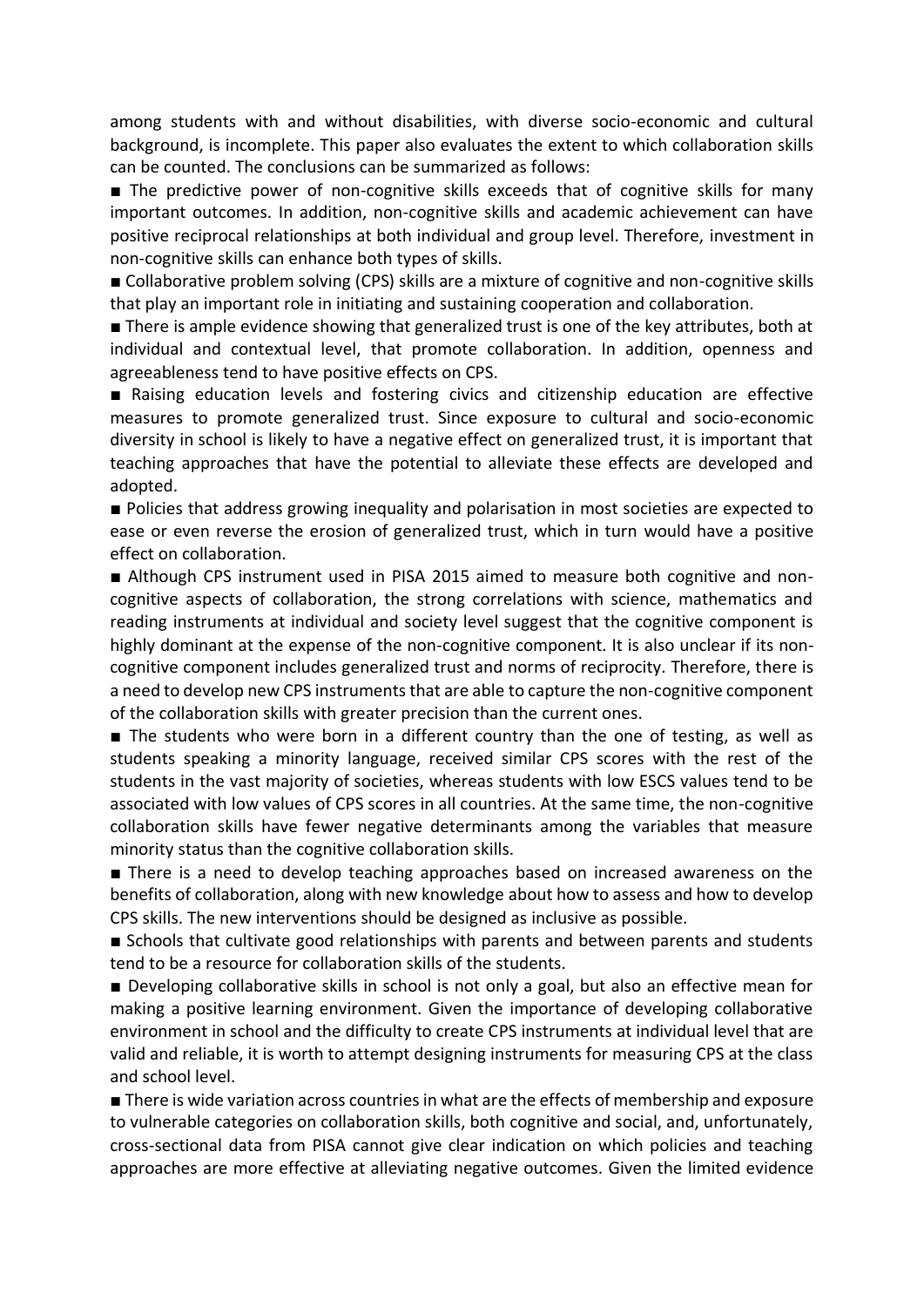and divergent patterns between countries regarding these links, a better mapping of teaching interventions that encourage pro social attitudes and norms among vulnerable students, and a move towards employing research designs with greater leverage for drawing causal inference, are necessary.

## **BIBLIOGRAPHY**

- Allen, D. & Fraser, B.J. 2007. Parent and student perceptions of classroom learning environment and its association with student outcomes. *Learning Environ Res*. (2007) 10: 67.<https://doi.org/10.1007/s10984-007-9018-z>
- Allen, Debra & Fraser, Barry J. 2007. Parent and student perceptions of classroom learning environment and its association with student outcomes, *Learning Environ Res*, 10: 67.
- Banderia, Oriana, Iwan Barankey, and Imran Rasul. 2005. Cooperation in collective action. *Economics of Transition* 13(3): 473-498.
- Bourguignon, François. 2015. *The Globalization of Inequality*. Princeton: Princeton University Press.
- Coleman, J. 1994. *Foundations of social theory*. Cambridge, Mass.: Belknap Press of Harvard University Press
- Colquitt, Jason A., Brent A. Scott, Jeffrey A. LePine. 2007. Trust, trustworthiness, and trust propensity: a meta-analytic test of their unique relationships with risk taking and job performance. *Journal of Applied Psychology* 92 (4), 909-927.
- Dal Bó, Pedro, Andrew Foster, and Louis Putterman. 2010. Institutions and Behavior: Experimental Evidence on the Effects of Democracy. *American Economic Review*, 100 (5): 2205-2229.
- Damian, Rodica Ioana, Su, R., Shanahan, M, Trautwein, U, Roberts, W. 2015. Can personality traits and intelligence compensate for background disadvantage? Predicting status attainment in adulthood. *Journal of personality and social psychology.* vol. 109,3 (2015): 473-89. doi: 10.1037/pspp0000024
- Davier, Matthias von, Eugenio J. Gonzalez, and Dirk Hastedt. 2009. What are plausible values and why are they useful? In Davier, Matthias von and Dirk Hastedt (eds.) *IERI Monograph Series: Issues and Methodologies in Large-Scale Assessments: Volume 2*: 9- 36.
- Dewey, John. 1916. *Democracy and Education: An Introduction to the Philosophy of Education*. New York: Macmillan.
- Dinesen, Peter T. and Kim M. Sønderskov. 2012. Trust in a time of increasing diversity: on the relationship between ethnic heterogeneity and generalized trust in Denmark from 1979 until today. *Scandinavian Political Studies* 35 (4): 273-294.
- Fuje, H. and Tandon, P. 2018. When Do In‐Service Teacher Training and Books Improve Student Achievement? Experimental Evidence from Mongolia (August 2018). *Review of Development Economics*, Vol. 22, Issue 3, pp. 1360-1383, 2018. Available at SSRN: https://ssrn.com/abstract=3240116
- Fukuyama, Francis. 1995. Trust: The Social Virtues and the Creation of Prosperity. New York: Free Press.
- Granovetter, Mark. 1973. The strength of weak ties. American Journal of Sociology, 78:1360‐ 80.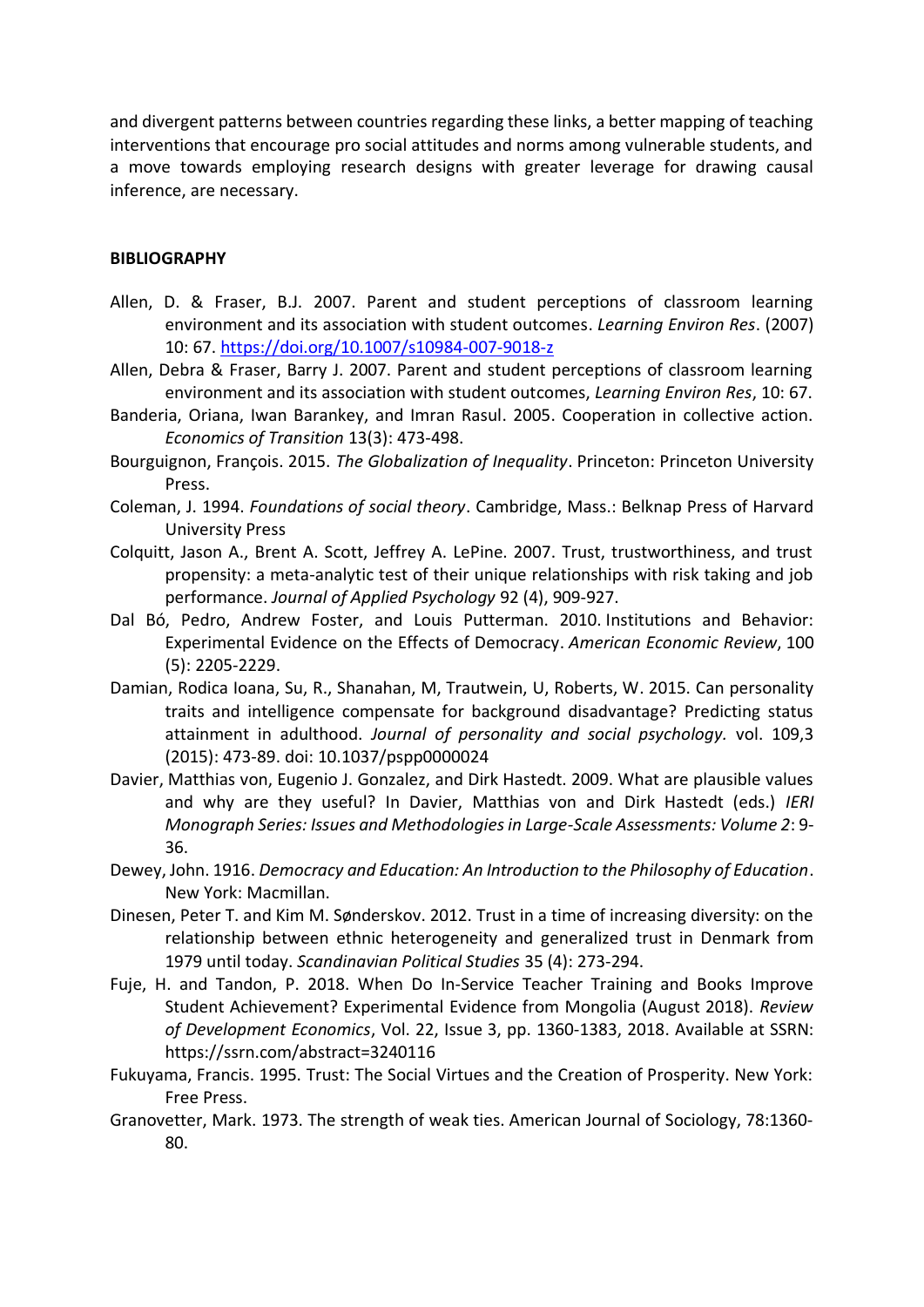- Heckman, J. J., R. Pinto, and P. A. Savelyev. 2013. Understanding the mechanisms through which an influential early childhood program boosted adult outcomes. American Economic Review 103 (6), 1–35.
- Herborn, K, Stadler, M., Mustafić, M, Greiff, S. 2018. The assessment of collaborative problem solving in PISA 2015: Can computer agents replace humans? *Computers in Human Behavior*. Available online 24 July 2018, In Press, Corrected Proof
- Kemple, J. and C. Willner. 2008. Career Academies: long-term impacts on labour market outcomes, educational attainment, and transitions to adulthood. Report 06/2008, MDRC.
- Keohane, Robert and Elinor Ostrom, eds. 1995. Local Commons and Global Interdependence: Heterogeneity and Cooperation in Two Domains. London: Sage.
- Kreiner, Svend and Karl Bang Christiansen. 2014. Analyses of model fit and robustness. A new look at the PISA scaling model underlying ranking of countries according to reading literacy, *Psychometrica* 79(2): 210-31.
- Lichback, Mark. 1995. The Rebel's Dilemma. Ann Arbor: University of Michigan Press.
- Lichback, Mark. 1996. The Cooperator's Dilemma. Ann Arbor: University of Michigan Press.
- Mudde, Cas. 2013. Three decades of populist radical right partiesin Western Europe: So what? European Journal of Political Research 52(1): 1-19.
- Negru-Subtirica, Oana, Eleonora Ioana Pop, Elisabetta Crocetti, Wim Meeus. 2019. Social comparison at school: Can GPA and personality mutually influence each other across time? Journal of Personality. doi:10.1111/jopy.12510
- OECD. 2017a. *PISA 2015 Results (Volume III): Students' Well-Being*, PISA, OECD Publishing: Paris[. http://dx.doi.org/10.1787/9789264273856-en](http://dx.doi.org/10.1787/9789264273856-en)
- OECD. 2017b. *PISA 2015 Results (Volume V): Collaborative Problem Solving*, PISA, OECD Publishing: Paris[. http://dx.doi.org/10.1787/9789264285521-en](http://dx.doi.org/10.1787/9789264285521-en)
- Olson, Mancur. 1965. The Logic of Collective Action: Public Goods and the Theory of Groups. Cambridge, Mass.: Harvard University Press.
- Ostrom, Elinor. 1998. A behavioral approach to the rational choice theory of collective action. American Political Science Review, 92 (1): 1–22.
- Ostrom, Elinor. 2009. Collective Action Theory. in Carles Boix and Susan C. Stokes (eds.) The Oxford Handbook of Comparative Politics. Oxford University Press
- Piketty, Thomas. 2015. *About Capital in the Twenty-First Century*. *American Economic Review*, 105 (5): 48-53.
- Schroeder, J., Kardas, M., & Epley, N. 2017. The humanizing voice: Speech reveals, and text conceals, a more thoughtful mind in the midst of disagreement. *Psychological Science*, 28, 1745-1762.
- Shapiro, Susan P. 1987. The social control of interpersonal trust. American Journal of Sociology 93(3): 623-658.
- Sirin, Selcuk R. 2005. Socio-economic status and academic achievement: A meta-analytic review of research, *Review of Educational Research* 75(3): 417-453.
- Sum, Paul, Bădescu, Gabriel, 2018. Does inequality erode cooperation in the classroom? Evidence from PISA 2015. Center for the Study of Democracy Working Paper Series. May 2018
- Tim Kautz & James J. Heckman & Ron Diris & Bas ter Weel & Lex Borghans. 2014. Fostering and Measuring Skills: Improving Cognitive and Non-cognitive Skills to Promote Lifetime Success, *OECD Education Working Papers 110*, OECD Publishing.